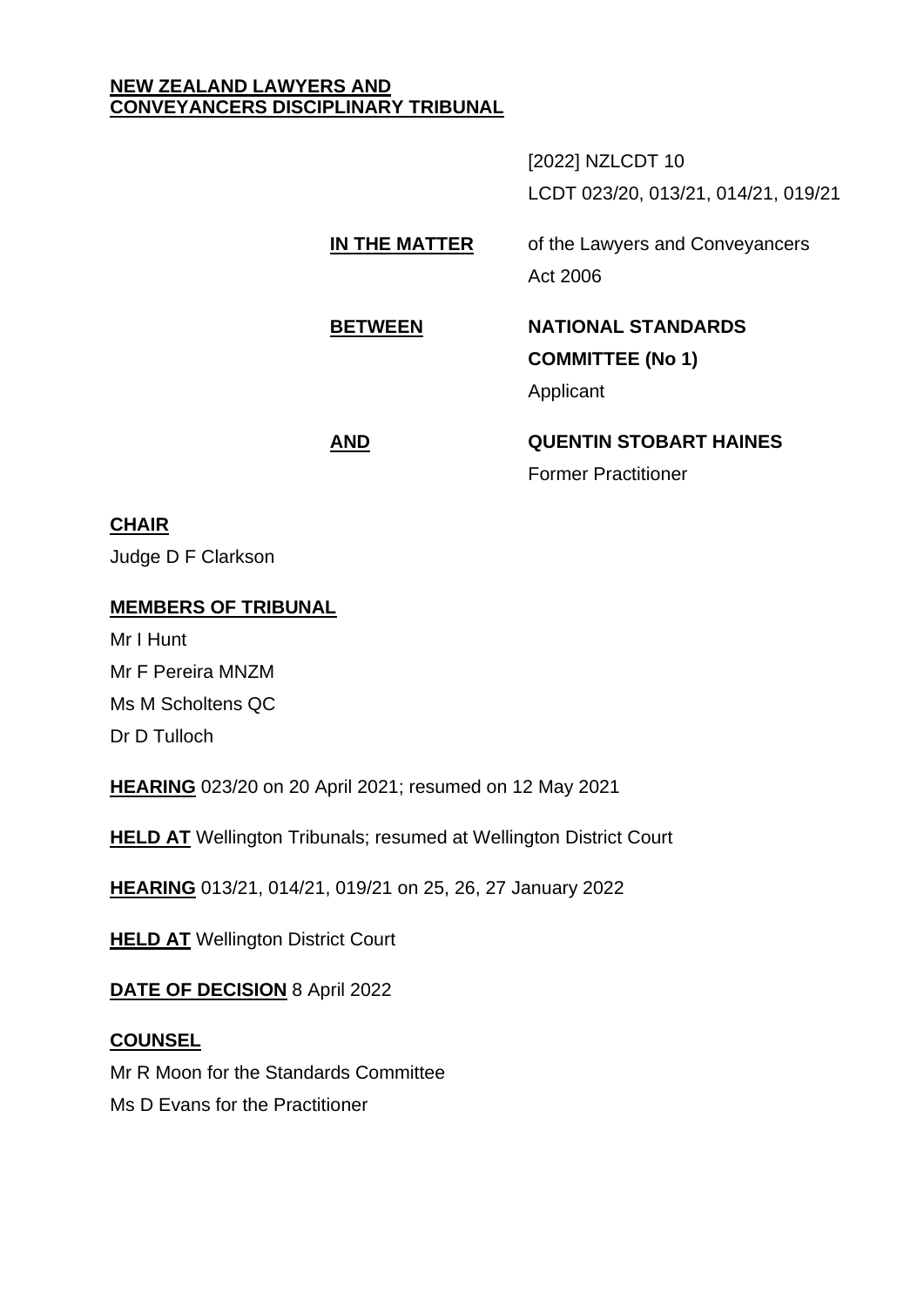# **COMPOSITE DECISION ON LIABILITY ARISING FROM FOUR SETS OF CHARGES**

# *Introduction and Process*

[1] This decision is a composite one, addressing the issues raised in four separate sets of charges, the last three of which were heard together in late January 2022.

[2] The first was heard in April 2021, by the same Tribunal, and by agreement of the parties, the decision from that hearing was reserved pending the hearing of the other three sets of charges.

[3] Lock-down requirements, as a result of Covid-19 delayed the hearing of the final three matters.

[4] The first and second sets of charges ("M1" and "M2") involved the same complainant.

[5] There are common elements in almost all of the charges which allege improper fee charging and fee taking practices, overcharging, conflicts of interest, failures to secure independent advice and other less serious breaches of the Client Care Rules.<sup>1</sup>

[6] We set out the background of the M1 and M2 cases together, but analyse the issues raised by each set of charges separately.

[7] We then consider each of the last two sets of charges relating to complainants R and C, in turn.

# *Background to M1 and M2 Charges*

[8] Mr Haines is a practitioner who was admitted as a Barrister and Solicitor in late 2006, but after a short period travelled overseas and worked outside the law for some years<sup>2</sup>. From September 2011 until March 2017 he worked for Simpson & Co, initially as an unpaid law clerk, and then was as an employed solicitor, from June 2012. At one

<sup>1</sup> Lawyers and Conveyances Act (Lawyers: Conduct and Client Care Rules) 2008.

<sup>2</sup> During the practitioner's bankruptcy.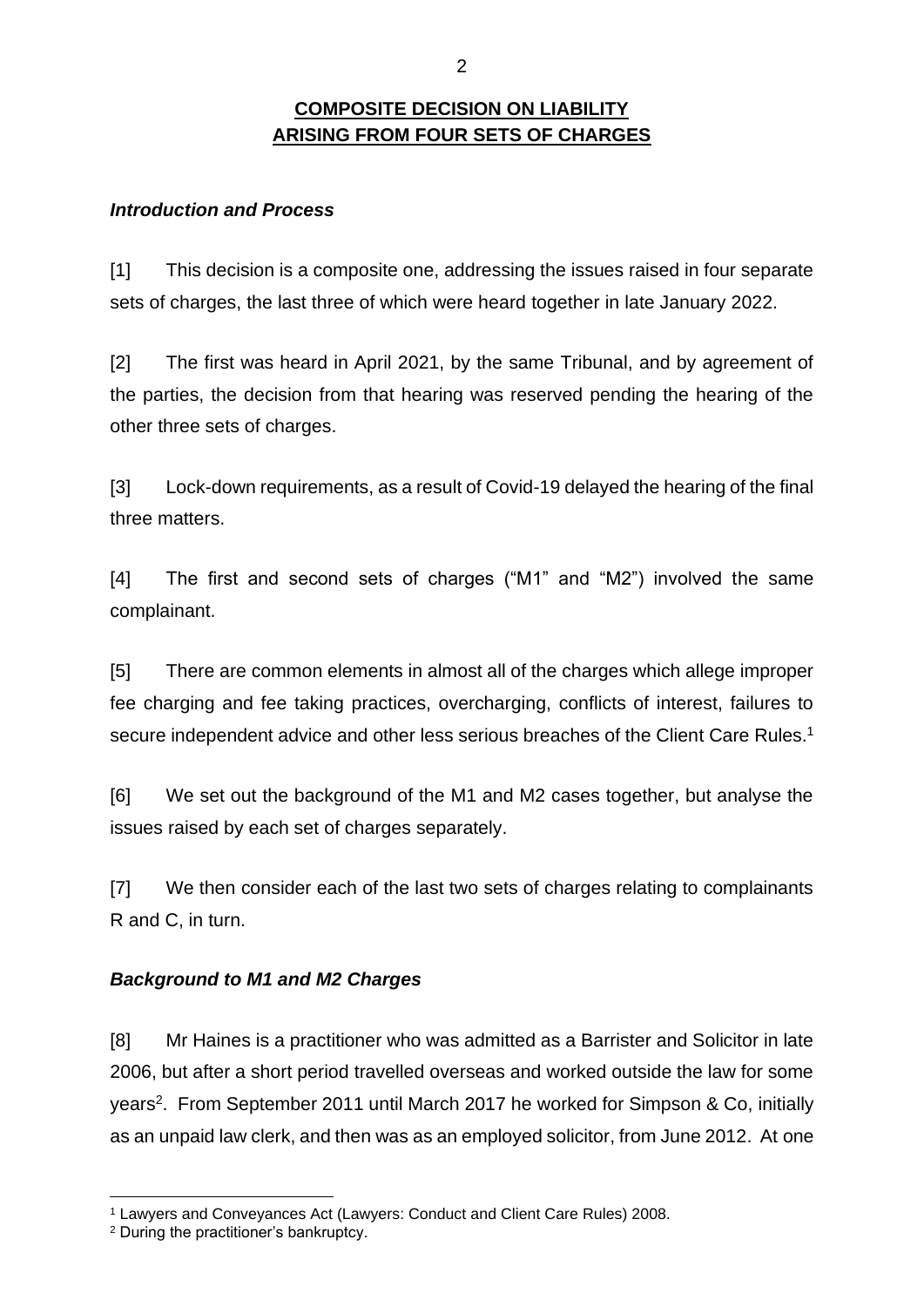point he had an agreement with the late Mr Simpson to join him in partnership and indeed he even purchased the premises from which the firm practiced, with financial assistance from Mr Simpson. That agreement did not ultimately reach completion and in April 2017, Mr Haines began practise on his own account.

[9] Mr Haines has an LLM, with a particular interest in insolvency law. During the latter part of 2015 he came into contact with the complainant Mr M, whom he had encountered as a regular attender in bankruptcy court. They became acquainted and Mr Haines agreed to undertake one case in late 2015 for Mr M on a *pro bono* basis (with a view to his then being entrusted with Mr M's other work).

[10] That first engagement was obviously successful because in October 2016 Mr M engaged Simpson & Co, through Mr Haines, to undertake a range of litigation for himself and his associated entities.

[11] From that time until 23 August 2018, at which time Mr Haines exited practice, because of an unrelated matter, Mr Haines spent a great deal of his time (he estimates 20 hours per week) working on Mr M's matters.

[12] It was standard practice at Simpson & Co for a letter of engagement to be provided to the client by their administration services. Mr M denies having received such a letter and Mr Haines is unable to produce a copy of the letter which he says would have been sent by Simpson & Co. A further letter was required when Mr Haines went out to practice on his own account on 1 April 2017. Mr Haines has provided the Tribunal with a copy of that letter but again, Mr M denies that it was ever received by him.

[13] What is noteworthy about the second letter is that although Mr Haines had charged at a rate of \$500 per hour as an employee of Simpson & Co (which he says was increased to \$600 an hour in the later stages of his employment), the hourly rate set out on the copy of the letter of engagement provided by Mr Haines as a sole practitioner, was \$1,000 per hour. Mr M says that had he received a letter setting out that hourly rate he would most certainly have objected to it.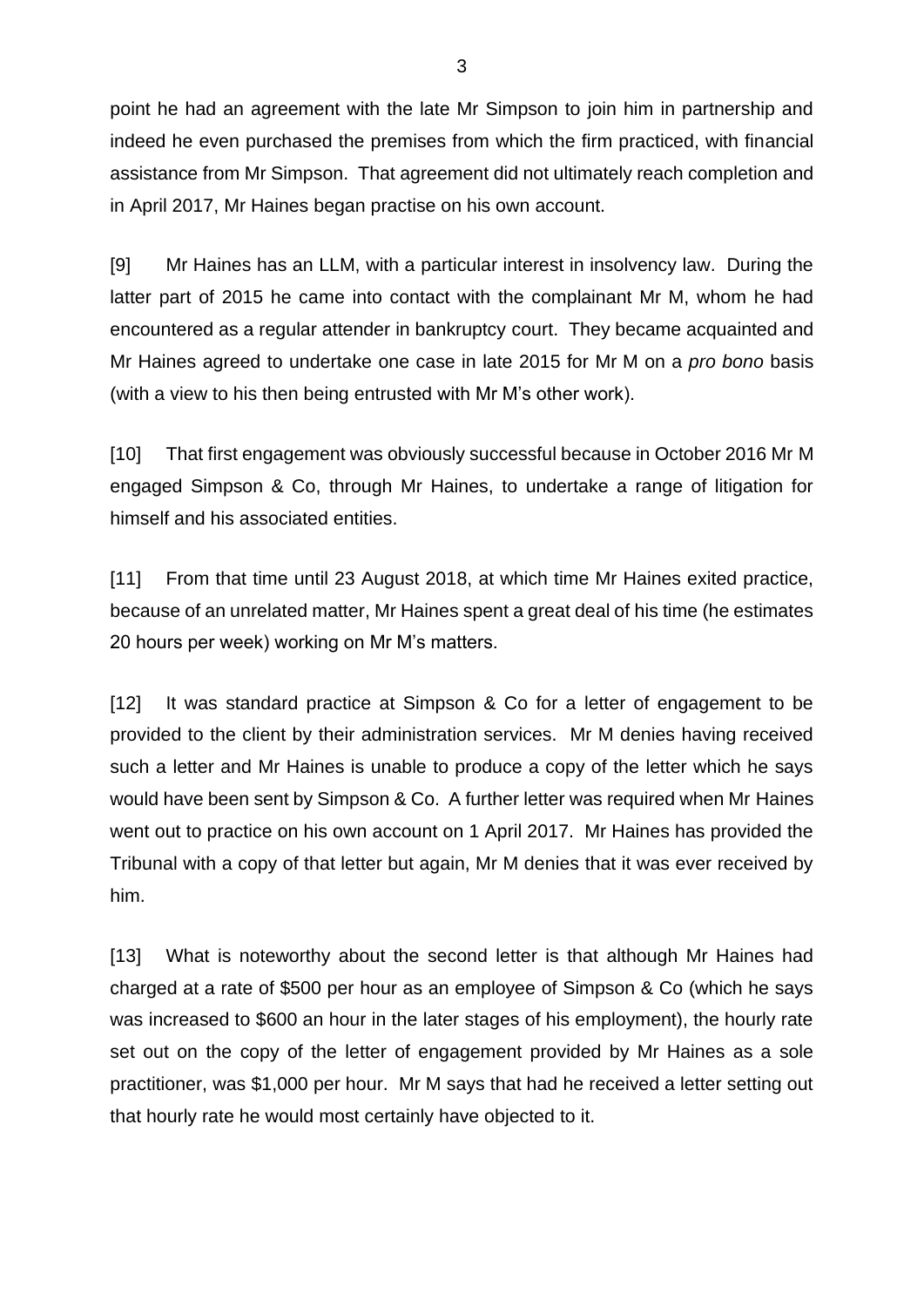[14] It is Mr M's position that the agreement as to fees between himself and Mr Haines was that the only remuneration Mr Haines would receive would come from any costs awards of successful litigation in which Mr M or his entities were engaged.

[15] Mr M has had ongoing litigation with various bodies corporate in the Wellington area and it was this work, which was described in the letter of engagement, which Mr Haines says was personally delivered to Mr M at his office and place of business in Alicetown, Lower Hutt around 9 April 2017.<sup>3</sup>

[16] Mr Haines says that although he was prepared to extend credit to Mr M, because of his awareness of Mr M's difficult financial circumstances, there was no way that he would have agreed to such a restrictive costs agreement, especially after he went into practice as a sole practitioner.

[17] Mr Haines appears to have had considerable success in staving off bankruptcy for Mr M and moving towards resolving some of the body corporate litigation by having an administrator appointed to the body corporate to reconcile the various levies which were in dispute.

[18] At about the same time Mr Haines began undertaking work formally for Mr M, he was himself having personal and financial difficulties. He had recently separated from his wife and was attempting to retain ownership of the former family home, for himself and his children.

[19] Mr M offered to assist Mr Haines financially by guaranteeing certain loans, as set out in the charges as follows.<sup>4</sup>

- "7. Between December 2016 and April 2017, the Practitioner (either personally or through his family trust) borrowed various sums from finance companies, in particular:
	- (a) \$75,000 from Fico Finance Limited (in December 2016);
	- (b) \$250,000 from Bright Enterprises (in February 2017); and

<sup>&</sup>lt;sup>3</sup> The work to be undertaken is set out at page 3 of the cost assessor's report, bundle of documents p 74.

 $4$  Appendix II, para [7].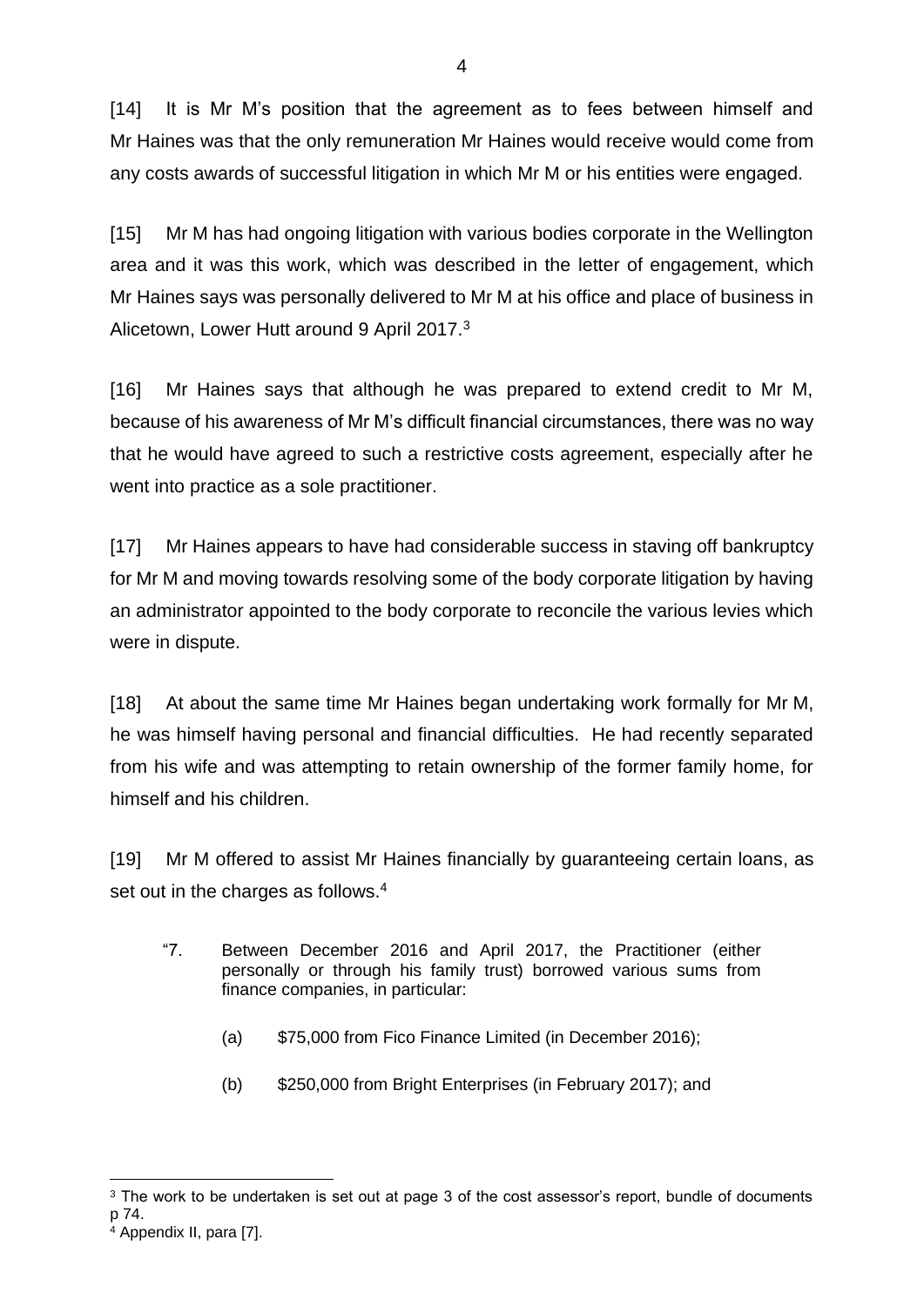(c) \$250,000 from Fico Finance Limited (in April 2017).

(collectively, **the Loans**)."

[20] These loans were guaranteed by Mr M and/or his trust, the L No.1 Trust (the **Guarantees**).

[21] Mr Haines believed that<sup>5</sup> "... in addition giving the Guarantees, Mr M (or entities *associated with him) would service the Loans in the event the Practitioner became unable to do so*" (the **Servicing Term**).

[22] To complicate matters further, Mr Haines says, and to a certain extent it is accepted by Mr M, that part of the loan advances were in turn advanced by Mr Haines to Mr M. These are referred to in the charges as "The **Advances**".

[23] While the loans and guarantees are documented, they having been arranged with independent third parties, there is no documentation of either the Servicing Term or the Advances.

[24] During 2017, when Mr Haines was undertaking considerable work from Mr M, he was not being paid for this work and fell into default on the Fico Finance Loan. By March 2018, a notice was served under the Property Law Act.

[25] There was a dispute in the evidence as to the nature of the independent advice given concerning the guarantees of the loans. Mr Haines said that Mr M insisted that the documentation be sent to Mr B McDonnell, a lawyer with whom Mr M had an established relationship in conveyancing matters. Mr M says that Mr McDonnell acted for all parties and the evidence of that is Mr McDonnell's witnessing of Mr Haines signature on the loan agreements.

[26] Mr Haines says that he was at all times represented by Mr J Langford in these transactions and Mr Langford's evidence supports that version of events. The Bright Enterprise loan was intended to assist Mr Haines in purchasing his former family home. Unfortunately, deadlines were not met and this particular purchase did not proceed. However, the funds remained drawn down, in Mr Langford's trust account and from

<sup>5</sup> As per charges Appendix II at para [9].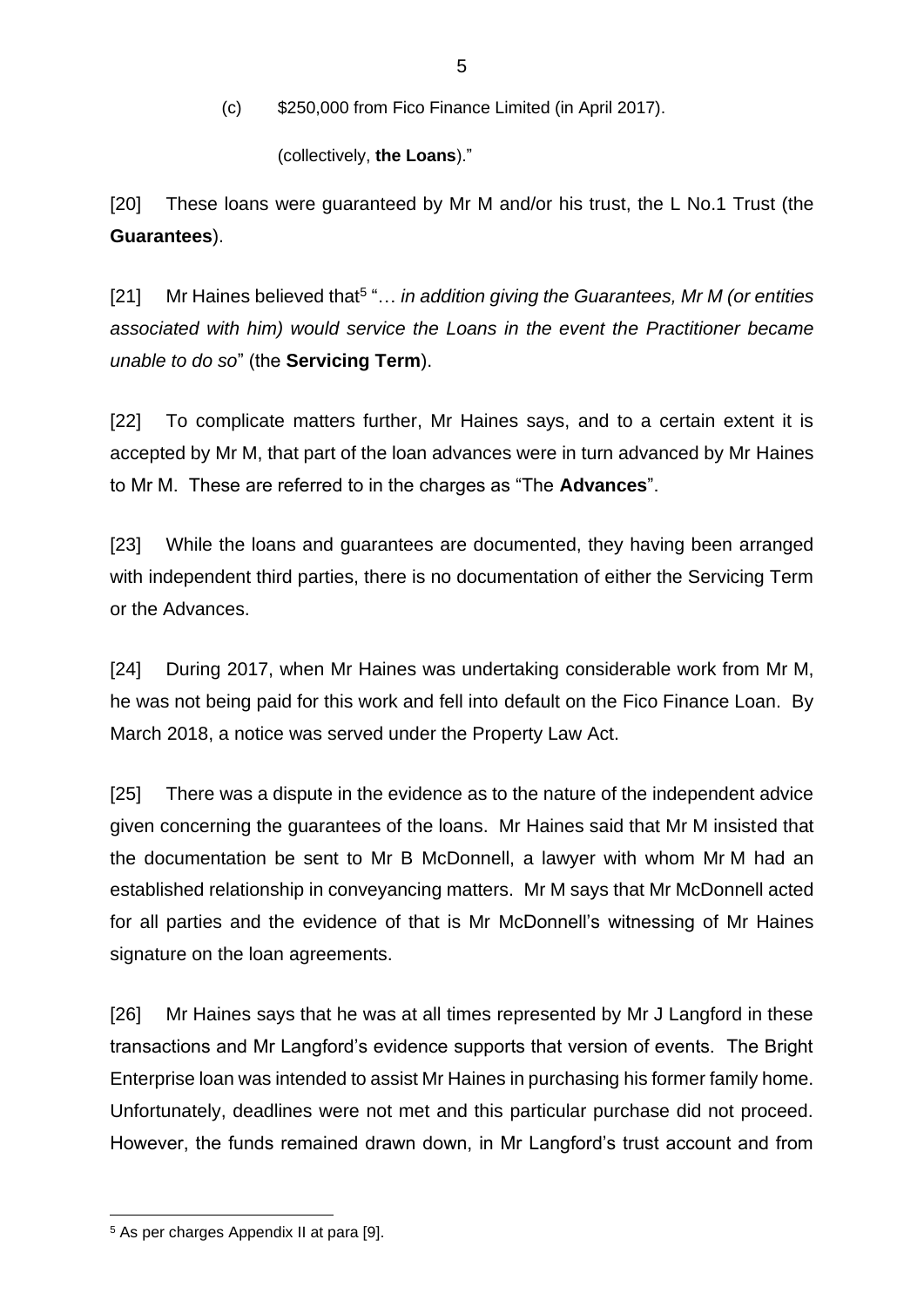them Mr Haines said he lent Mr M's L No. 1 Trust the sum of \$73,000 in March or April 2017.

[27] The second Fico Finance loan was raised in May 2017 for Mr Haines to purchase another property and some funds from the Bright loan were also applied to this purchase. There was also a first mortgage over this property to Basecorp.

[28] In September 2017 Mr M was advanced a further \$20,000 from the remaining Bright funds to purchase a boat.

[29] In October 2017 Mr Haines says that Mr M defaulted on payment to Fico Finance which then issued a Property Law Act (PLA) notice against Mr Haines' family trust. Mr Haines says that he loaned a further \$10,000 to Mr M in February 2018 to settle a contract when Mr M lacked funds. In early 2018 there was a repayment from Mr M to Mr Haines, the latter says this was \$22,600.

[30] Again, none of these transactions were documented.

[31] It is therefore submitted that, without documentation, independent advice cannot properly have been provided to the client, leading to the alleged breaches of Rules 5.1, 5.4, 5.43 and 5.44.

[32] By April 2018 Mr Haines was facing charges under the Prostitution Reform Act 2003 and it was clear that when he pleaded guilty in late June or early July of that year that he would need to retire from practice, at least temporarily. He made an arrangement with the New Zealand Law Society (NZLS) in order to appear in July 2018 for Mr M in the Court of Appeal. He says the outcome of that case was that once again Mr M managed to avoid bankruptcy.

[33] On 22 June 2018 Mr Haines sent a lengthy email to Mr M, copied to Mr B, who is Mr M's brother-in-law, and a trustee of at least one of his trusts and who assists Mr M with documentation because of Mr M's dyslexia. This email<sup>6</sup> set out in considerable detail Mr M's then current situation and Mr Haines' then current situation and made a proposal ("the Cuba Street Proposal") for Mr Haines to purchase from Mr M a property in Cuba Street, again with a complicated financing arrangement

<sup>6</sup> Email Quentin Haines to Mr M and Mr B, 22 June 2018, 4.23pm, BOD 16.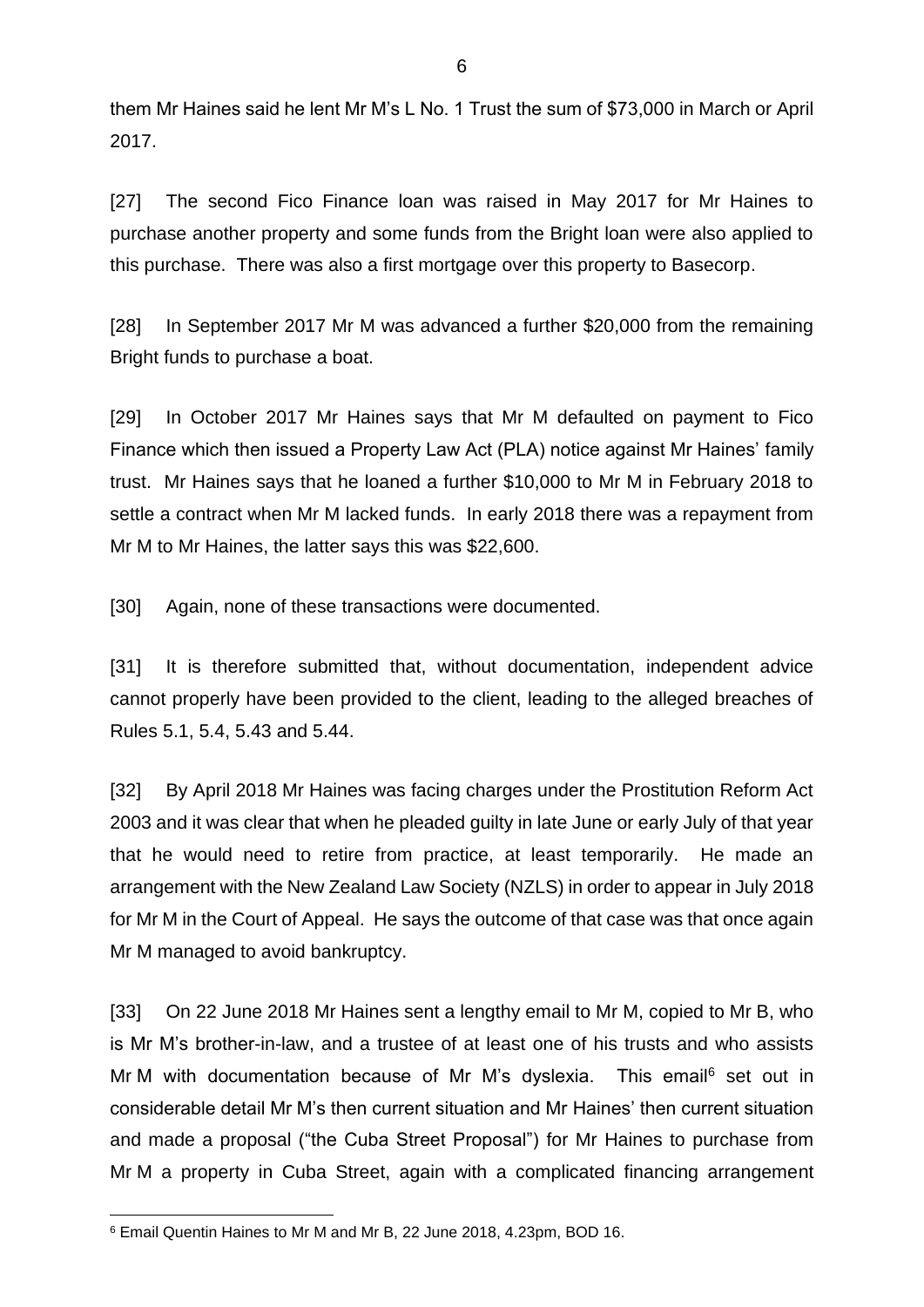including a proposal of offsetting legal fees in an effort to resolve the developing difficulties between them. The difficulties are described by Mr Haines as follows:

"Quentin is in default with Fico (which is secured over [Mr M's] properties;

Quentin and [Mr M] have tied our respective fates through the close relationship which now exists, ([Mr M] has provided security for Quentin's house, Quentin has loaned [Mr M] 100K, Quentin and [Mr M] have a fee arrangement which is ongoing);

Quentin has not been paid pursuant to the fee arrangement<sup>7</sup> and as such does not have the cash-flow to support all of his current borrowings;

Quentin's current situation is not maintainable and external income is required; and

Quentin has the capacity to borrow funds where [Mr M's] capacity is limited."

[34] Mr Haines prefaced the proposal with the following: "*You will both require independent advice prior to this proceeding*".

[35] The plan in respect of the Cuba Street proposal is then set out in the email, as follows:

"The plan:

Quentin purchase the property for 1,350,000 (the valuation sum);

[Mr M] provide vendor finance in the value of the entire purchase price, Quentin to repay [Mr M] the full sum over 12 months by refinancing the property with ANZ at a lower interest rate or by offsetting legal fees by agreement (pursuant to the fee agreement), [Mr M] also to be provided cash on hand to take advantages of other deals that present themselves from time to time;

On settlement Quentin repay [Mr M] the sums required to settle 1 to 6 above;

Quentin repay Fico thus freeing up and releasing the security off [Mr M's] properties; and

Quentin to benefit from the rent of the property thus fixing his cashflow crisis so mortgages can be paid…"

<sup>&</sup>lt;sup>7</sup> Putting to one side issues relating to the provision of a letter of engagement, this is the first reference to a "fee arrangement".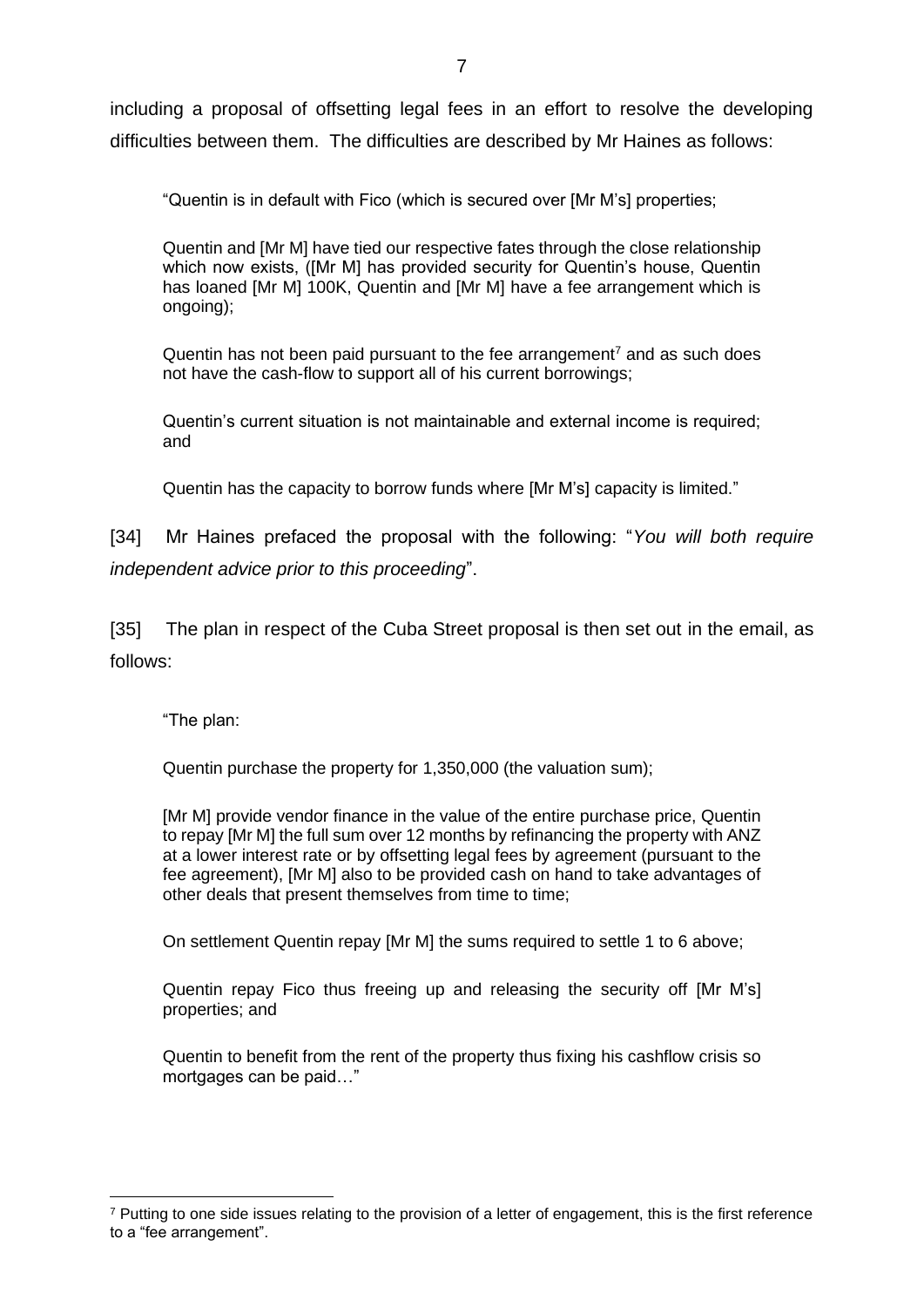[36] In a further email, a day later, answering queries by Mr B and Mr M, Mr Haines makes specific reference to the fee arrangement, as he sees it:<sup>8</sup>

"The Fee Arrangement with [Mr M] is relaxed. The reasons behind this is that [Mr M] is unable to afford fees invoiced on a monthly regular basis. It also provides him with a considerable saving rather then (sic) on an exact time spent basis. For example I spend about 20 hours a week on [Mr M's] work. This over the last couple of years at my highest hourly rate (although not all work done outside Court would warrant this rate) would equate to about 4000 hours at 1K an hour. Clearly I am not going to ever consider charging [Mr M] anything like that amount! If I was rendering invoices [Mr M] would have been billed about 500K at this point. Instead it has been agreed that I will charge [Mr M] when certain milestones are met or when [Mr M] has a windfall that allows him the ability to pay. …

My work is for [Mr M] and all of his associated entities. I have no problem with providing [Mr M] enormous credit so he is able to complete these cases with the assistance that he requires, as long as I am able to meet my financial commitments along the way. [Mr M] needs help and I am happy to help the money will take care of itself in the long term.

The purpose of the proposed transaction is to provide [Mr M] with urgent cash to avoid bankruptcy. It is also to provide a cashflow solution for myself so I have a regular income stream once it is tenanted. It will also get rid of the very expensive Fico loan which is sitting at 13.5% and bring all of my obligations into line as well as provide me with a buffer on the home mortgage with Basecorp/ANZ until refinance of Cuba is complete."

[37] A meeting was subsequently held to discuss the Cuba Street proposal. At that meeting were also a Mr M Kooiman, who gave evidence in January 2022, before the Tribunal but whose evidence is largely sought to be excluded by the Standards Committee. Also present was the mortgage broker who had assisted in the raising of the earlier loans, Mr Slater (who also gave evidence before us). There is some evidence that while Mr M initially agreed to the Cuba Street proposal, he subsequently withdrew from the agreement and it did not proceed<sup>9</sup>.

[38] Despite the obvious differences between Mr Haines and his client which would appear by this stage to have been irreconcilable, Mr Haines represented Mr M (apparently at the latter's urging) in the Court of Appeal in July and then on 4 August was part of a meeting to attempt to once again prevent Mr M's bankruptcy.

<sup>8</sup> Email Quentin Haines to Mr M and Mr B, 23 June 2018, 5.47 am, BOD 15.

 $9$  This is disputed and is not a matter which we are required to resolve, although the topics of conversation at the meeting are to some extent relevant in relation to other matters.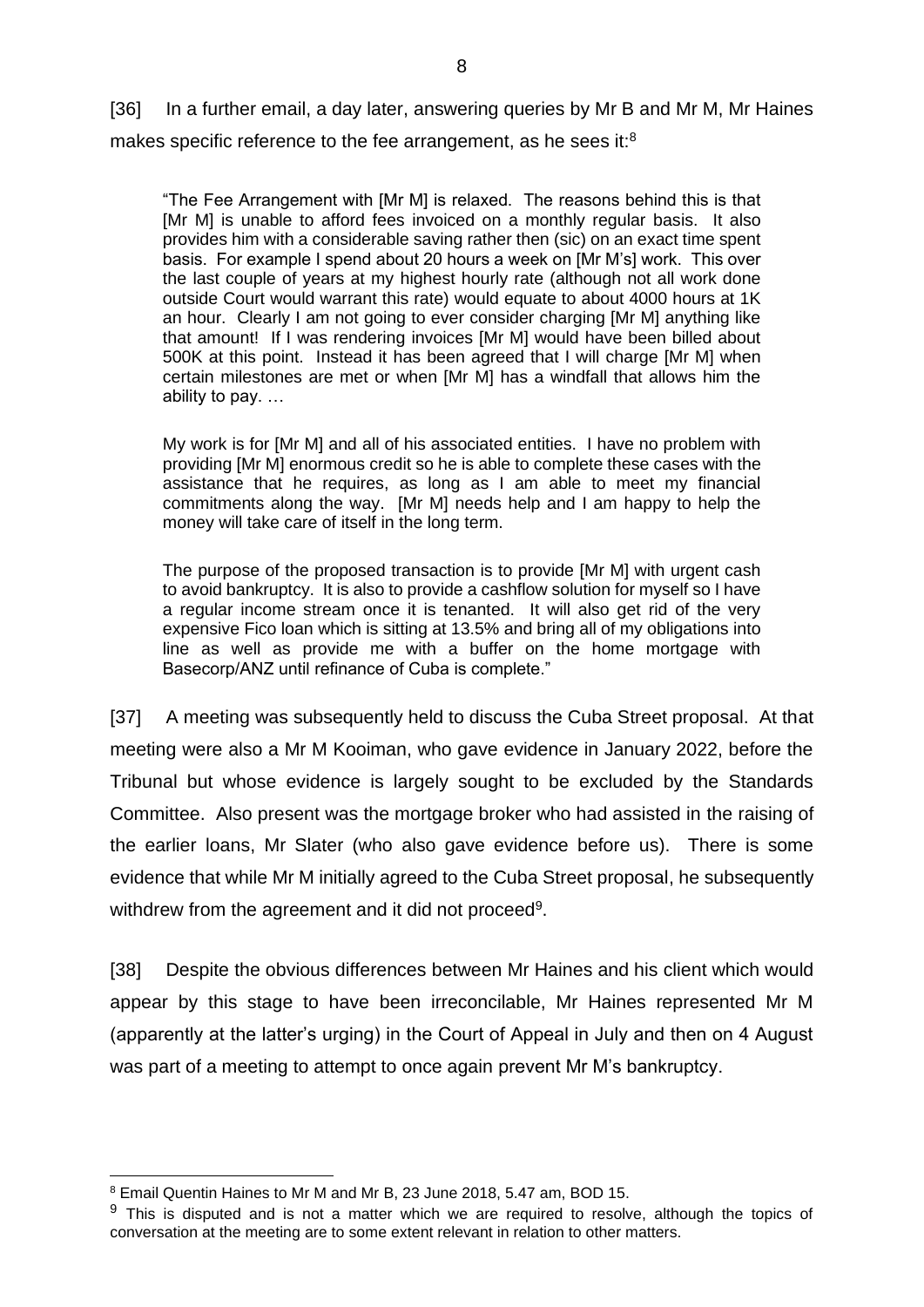[39] The day beforehand, Mr Haines sent an email to Mr M and Mr B<sup>10</sup> in which he said:

"…I have expended over 4,000 hours (my rate is \$1000 per hour) on your work and provided you with considerable credit over the last two years. Over that time I have managed to achieve significant results for you and maintained your solvency notwithstanding your leveraged position and reckless disregard to the payment of your levies in all the BC's you are involved in. Whilst I believe that a number of professionals have mistreated you in the past it does not give you a free pass for all of your conduct in the associated proceedings. I have a clear plan on how to progress your matters…

I have an overdue mortgage payment to Basecorp (due 1 August) of \$4,600. I was relying on the promised funds to make that payment.

I now find myself being one of your largest creditors.

The current financial situation has reached an untenable position. I have lost control of my financial autonomy because of the level of credit exposure that I have to you. Whilst I am happy to continue to assist you and offer a significantly discounted fee arrangement, I do require a level of fee protection. If mortgagee action is commenced by Fico there will exist a conflict of interest which will prevent my ability to act for you."

[40] For completeness, we also record that, following the serving of the PLA Notice in March 2018, Mr Haines sought his colleague Mr Langford's help in supervising files for Mr M, because he recognised that a conflict had arisen. However, it is Mr Haines' evidence that Mr M insisted he continue representing him, and Mr Langford confirms that although the "Supervision" arrangement was initiated, that in the end he did not receive any files.

[41] Following that meeting, Mr Haines devised a creditor's proposal.

[42] Part of that proposal included the invoicing to Mr M of outstanding fees owed by Mr M to Mr Haines. Despite having indicated in June in the course of the Cuba Street proposal that the fees, had they been rendered then, would have amounted to approximately \$500,000 for more than 4,000 hours work, the invoice rendered to Mr M was for \$1,000,000 plus GST. Its narration was short but included a note that the fee was agreed by the client "... *because the actual time spent on these files is more than 4000 hours. To settle all fees this fee has been agreed*."

<sup>10</sup> Email Quentin Haines to Mr M and Mr B 3 August 2018, 10:39pm, BOD 21.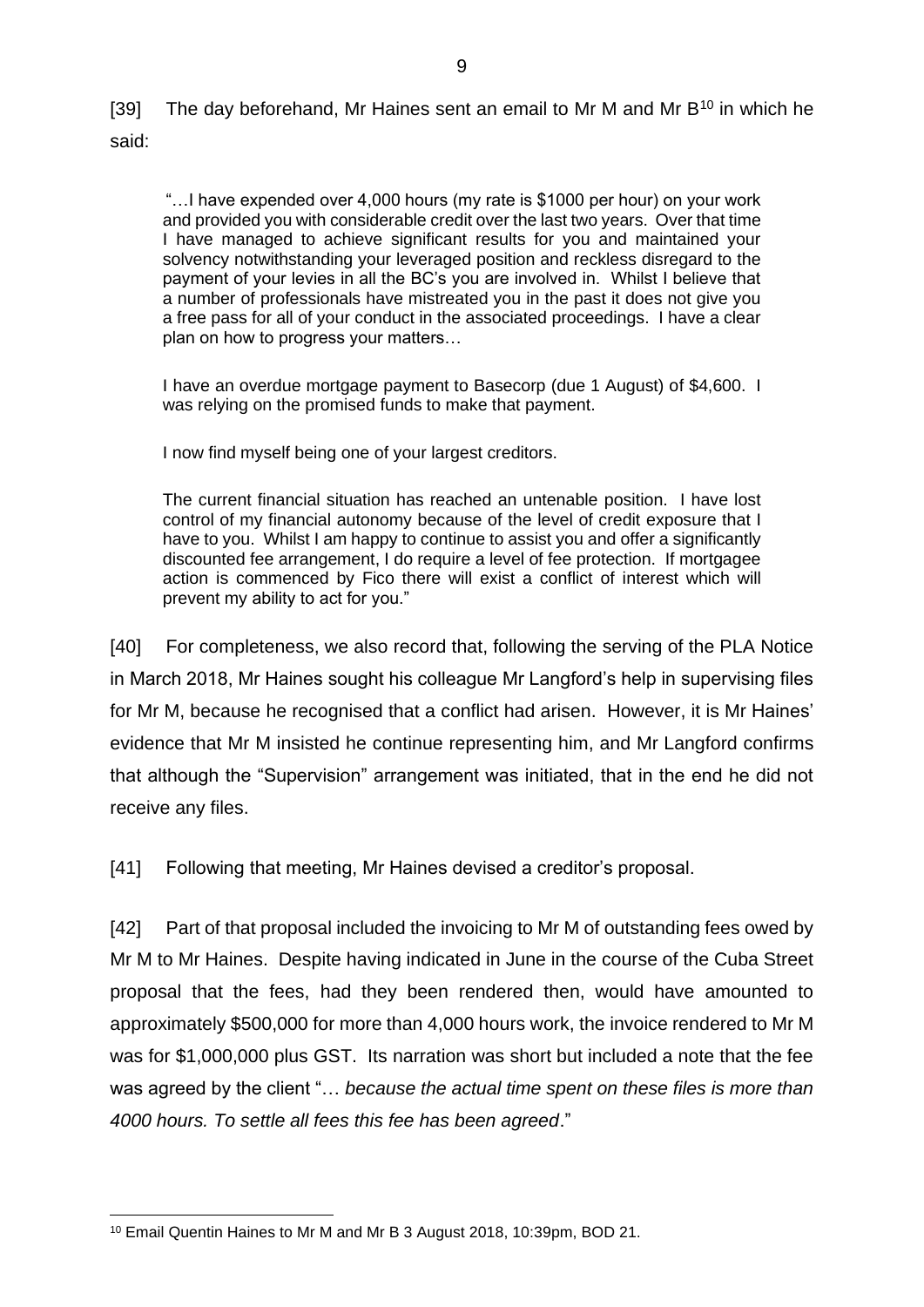[43] Providing a fee at this level, and thus becoming a million dollar plus creditor, also added to the supportive votes to ensure a creditor's proposal reached the 75 per cent majority to enable the High Court, which was about to consider a Creditors Petition, <sup>11</sup> to approve it.

[44] The Standards Committee allege that the fee was artificially inflated, not just to benefit Mr Haines but also to smooth the pathway of the creditor's proposal, and therefore that it also comprised a misleading of the High Court.

[45] On 21 August, Mr Haines met with Mr M and the trustees of his Trust, including (for part of the meeting) Mr B. Mr Haines recorded the discussion and proposal in a lengthy letter of the same date, stressing the urgency and benefits of a Creditors Proposal.

[46] In this letter, Mr Haines referred again to his unbilled fees, and notes that he has "…*raised with you on several occasions*...". He went on to say "*As part of this process a fair fee is going to need to be agreed even if it is not paid at this point in time (I will prepare a summary of the time spent for you on all matters). You will need my fees for voting purposes as set out below."* Later in the letter Mr Haines stated: "*The creditors that support you will need a total combined debt of 2.1 million in order to have a 75% majority. To achieve this number legitimately I will invoice my legal fees at an agreed rate. This will act as a new debt since the Court of Appeal (so no one accuses anyone of misleading the Court) and will bring the numbers into line."*

[47] This latter message was followed up with an email the next night,<sup>12</sup> recording the various matters agreed, but still not specifying the amount of legal fees to be invoiced. All that was said was: "*5. I will invoice you for ALL legal work done on an agreed fee basis. This will allow QH Law to vote in favour of the proposal with a sizable debt that will guarantee the vote in your favour...".*

[48] The urgency of the situation, and putting together of a significant Creditors Proposal, was not just because of the looming court date, but also because Mr Haines had to hand in his practising certificate the next day, 23 August.

<sup>11</sup> On 28 August 2018.

<sup>12</sup> 22 August 2018 at 9.26 pm.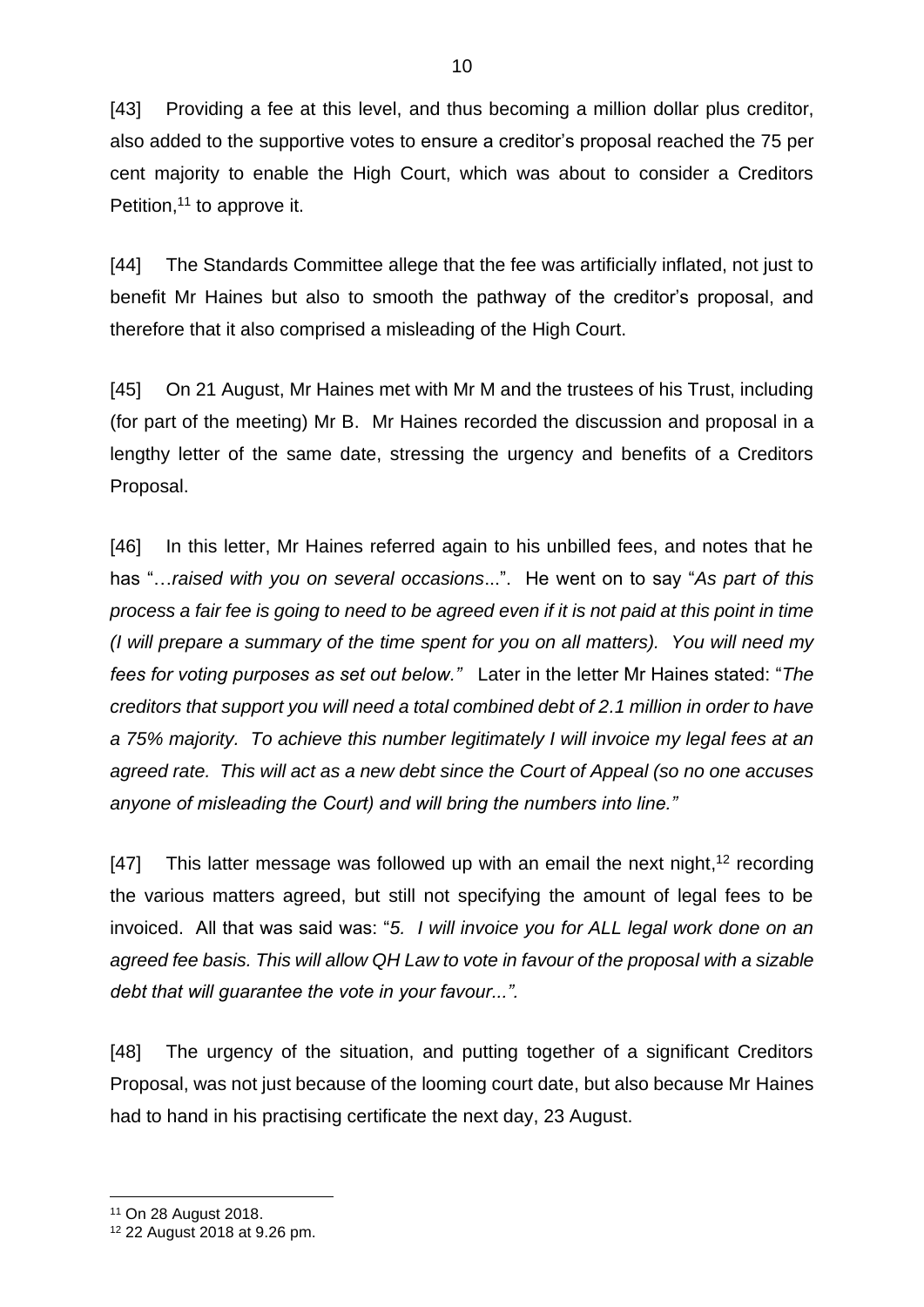[49] On the morning of the 23 August, Mr Haines met with Mr M at Court at 9.30am. He had issued the invoice to Mr M in the late hours of the previous night. Mr M signed the proposal, which included the agreed fee from Mr Haines' firm, of \$1 million plus GST.

[50] Mr Haines had prepared a Memorandum for the Court, in which he explained why he was having to withdraw from representation of Mr M. The Memorandum was accompanied by a Statement of Affairs and Affidavit, sworn by Mr M at Court, before a Deputy Registrar. The schedule of Unsecured Creditors attached to the affidavit includes "QH Law … \$1,150,000" and "Quentin Stobart Haines … \$93,425.59". <sup>13</sup> Mr M had been sent these documents by email at approximately 7.00 am that day, but says he had not seen the email until later.

[51] Mr M stated in evidence that the exhibits, containing the above figures, were not attached to the affidavit he swore. He alleges that the exhibits were attached later by Mr Haines, and therefore that he did not swear an affidavit in which he approved the fees invoice for \$1.15 million. He states this, despite the document itself demonstrating that the exhibit notes were also signed by the Deputy Registrar who took Mr M's oath.

[52] At 10.00 am on 23 August 2018, as pre-arranged with the NZLS, Mr Haines ceased practice.

[53] The High Court was not prepared to endorse the Creditors Proposal and on 28 August, Mr M was adjudicated bankrupt.

[54] Following the complaint against Mr Haines, by Mr M and Mr B, the Standards Committee appointed Mr P McMenamin as Investigator and Costs Assessor, in March 2019. He reported to the Standards Committee in August 2019.

# *Issues to be Resolved in M1 Charges (LCDT 023/20)*

1. **Charge 1** - Did Mr Haines provide Mr M with a letter of engagement, at the time when he commenced practise on his own account? If not, at what level of liability does this fall? If so, did Mr Haines provide updated information on the principal aspects of client service where information

<sup>&</sup>lt;sup>13</sup> Relating to the advances made to Mr M or his trust from the Bright funds held, as described above.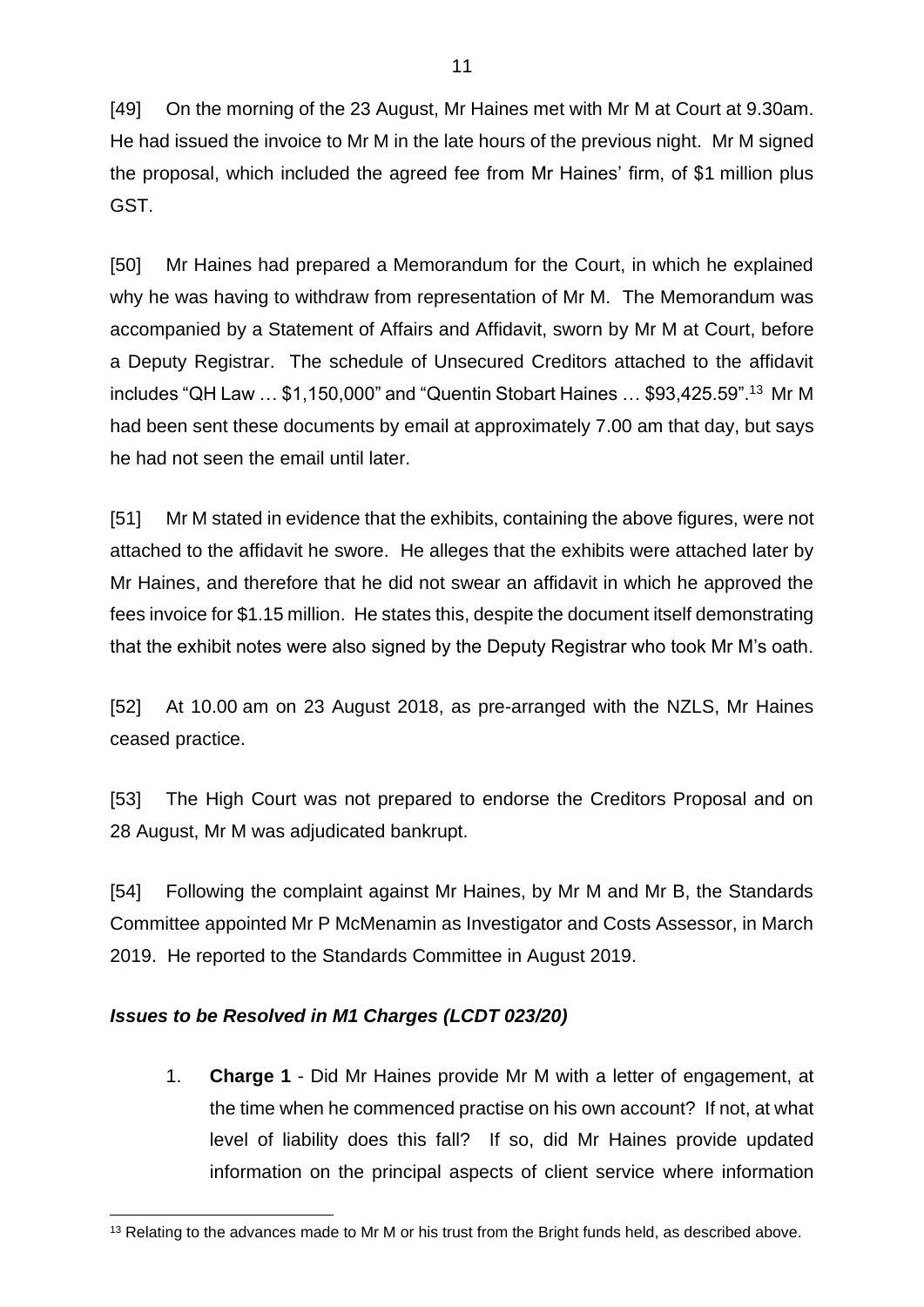previously provided in terms of Rule 3.4 had become inaccurate in a material respect, with due expedition, as required by Rule 3.6? If not, at what level of liability does this fall?

- 2. **Charge 2** Did the fee of 23 August 2018, of \$1 million plus GST represent overcharging for the work carried out under the retainer for Mr M? That is, was it fair and reasonable having regard to the factors set out in Rule 9.1?<sup>14</sup>
- 3. If it is not fair and reasonable, does the rendering of this invoice, in all the circumstances which existed at the time, represent misconduct, under ss 7(1)(a)(i), (ii) or (iv) of the Lawyers and Conveyancers Act 2006 (the Act)?
- 4. If not misconduct, is it viewed as unacceptable conduct, or contravention of the rules under s12(b) or (c)?
- 5. **Charge 3** Was the fee inflated to achieve a greater voting power in the Creditors Proposal? If so, does that represent misconduct under either ss 7(1)(a)(i) or (ii)? Alternatively, was it unacceptable or in contravention of the rules under s 12(b) or (c)?

# *Discussion of Issues*

# **Charge 1 – Issue 1**

[55] Mr Haines has provided a copy of the letter of engagement he says he hand delivered to Mr M. There is no evidence that he took Mr M through the letter point by point, which might explain why Mr M did not raise any objection to the extraordinarily high hourly rate. It is possible Mr M did not read the letter. On Mr M's version of the fee-charging arrangement struck, no hourly rate would have been relevant.

[56] We note Mr McMenamin points out that *"…it seems improbable that Mr Haines would have gone to the trouble of drafting letters of engagement and then not to have* 

<sup>14</sup> See n 1 above.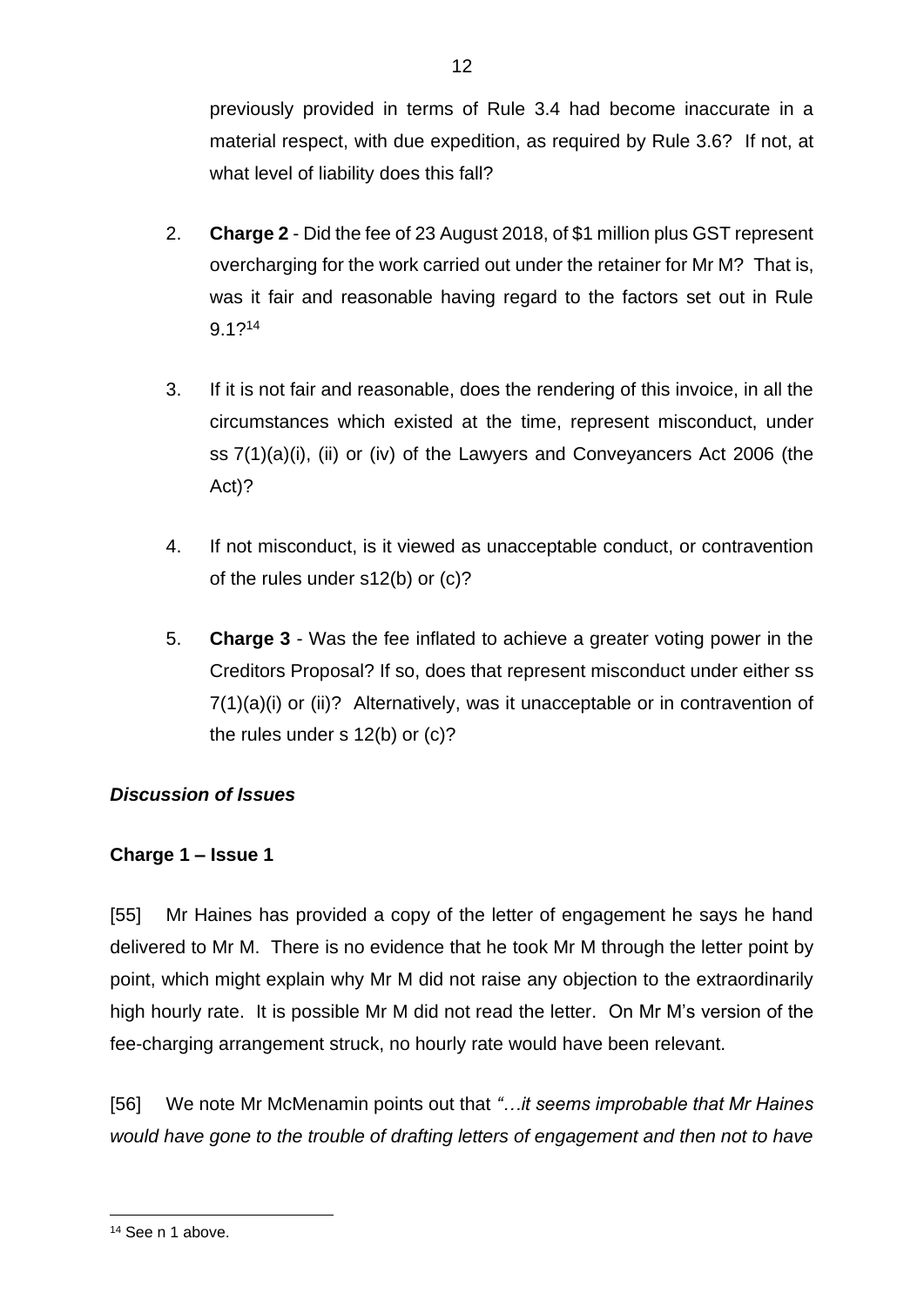*sent them to the intended recipients when he was engaged in such a substantial amount for work for them."<sup>15</sup>*

[57] We do not consider that the Standards Committee has established, on the balance of probabilities, that the letter was not provided to the client. It would appear that the letter, which sets out the nature of the retainer and fee charging practices, is one of the few documents which records the relationship between Mr Haines and Mr M clearly.

[58] However the amended charge alleges that Mr Haines failed to update the information provided to Mr M in terms of Rule 3.4, as required by Rule 3.6, in respect of fees. The Standards Committee submits, on this issue, that the evidence of both Mr Haines and Mr M leads to the conclusion that different payment terms – than those set out in the letter of engagement Mr Haines contends was provided – were agreed, but never recorded in any updated terms of engagement, or at all.

[59] Particulars of the grounds for this submission identify: that although the Simpson & Co engagement letter provided for monthly invoices, a contingent basis for charging soon emerged; that Mr Haines did not explain to Mr M that his hourly rate had doubled, from \$500/hour, to \$1000/hour; that Mr M considered the fee arrangement was conditional on costs being awarded in his favour, but Mr Haines, who had the opportunity to reject that description of the arrangement, did not do so and instead said that "*I have not raised an invoice for time spent nor am I about to*";<sup>16</sup> Mr Haines accepted that the fee agreement was, from the outset based on "*milestones, windfalls*  when Mr M had money,<sup>"17</sup> and he also accepted that it could be described as an "agreement to agree".<sup>18</sup> However there is no evidence that any milestones were ever agreed, still less that any such agreement was recorded in writing; overall, there is no evidence that the varied fee arrangements were ever properly recorded, certainly not in a manner that would have allowed Mr M to provide his agreement.<sup>19</sup>

[60] Mr Moon also noted the contradiction in the assertion that Mr Haines had the right to invoice at any time, with the evidence concerning Mr M's agreement to the fee

<sup>15</sup> Report by Investigator dated 7 August 2019, Mr McMenamin

<sup>16</sup> BOD p 20, line 4 and p 19, line 6.

<sup>17</sup> Notes of evidence first hearing, p 97, line 27.

 $18$  Notes of evidence first hearing, p 98, line 20.

<sup>&</sup>lt;sup>19</sup> Notes of evidence first hearing, p 98, line 16.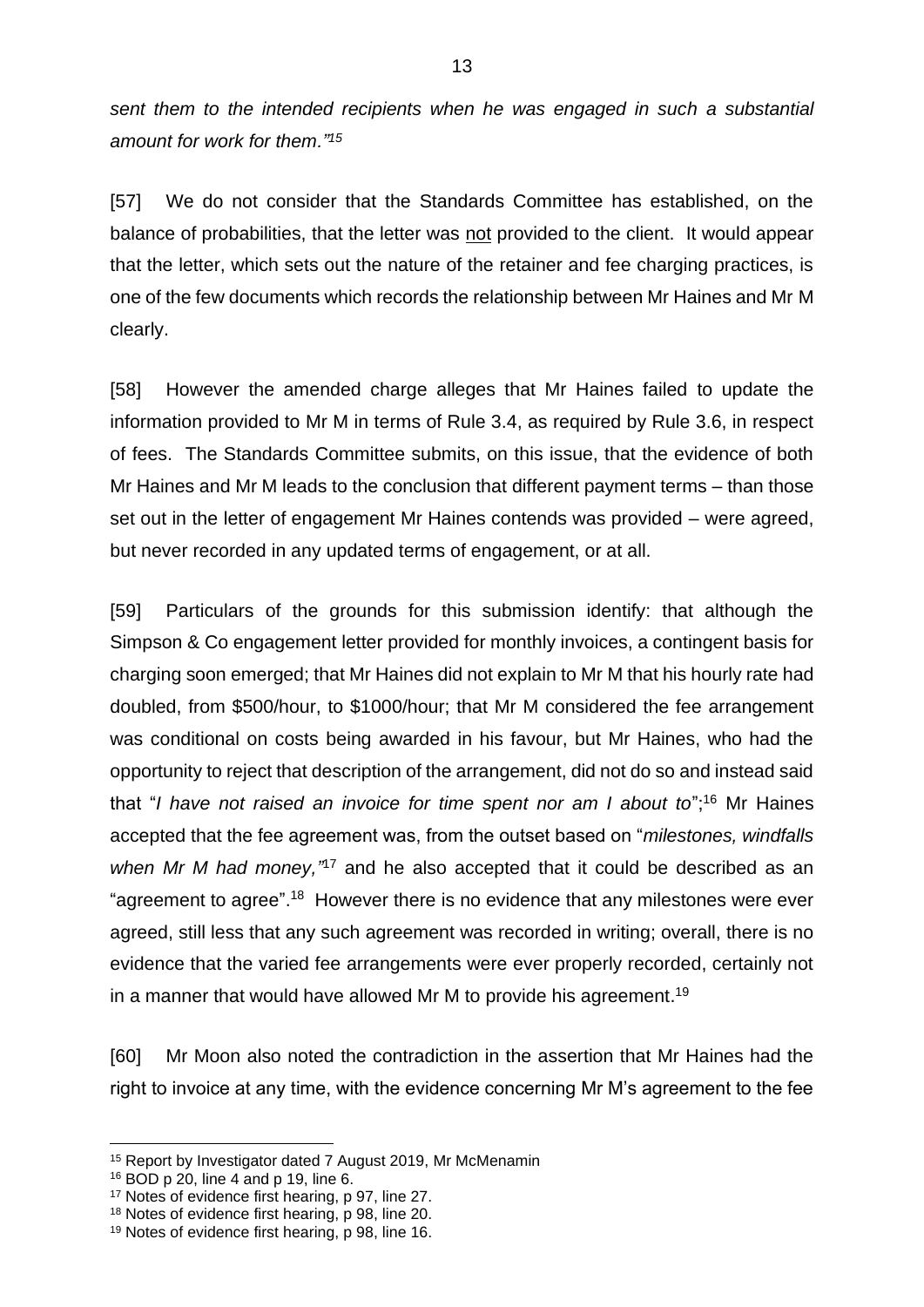to be rendered, on 23 August 2018. He also points out that Mr M was a person who had particular vulnerabilities, and therefore particular care should have been taken.

[61] We accept those submissions.

[62] While we consider that the conduct described could, as Mr Moon submitted, be described as deliberate or reckless – and therefore subject to a finding of misconduct under either of ss  $(7)((a)(i)$  or  $(ii)$  of the Act, we consider the appropriate finding is one of breach of  $s(12)(b)$  and  $(c)$  – this was conduct that would be regarded by lawyers of good standing as being unacceptable (as unprofessional conduct) and a contravention of the Rules. There is a finding of unsatisfactory conduct.

# **Charge 2 – Issue 2**

[63] Dealing first with the contention of Mr M that the arrangement for payment of Mr Haines comprised only the retention of any costs awards ordered in favour of Mr M or his entities, we agree with the comments of Mr McMenamin in his report<sup>20</sup> that when the lawyer/client relationship began, this would have been a highly unusual situation for an employed solicitor to engage in. The letter of engagement from Mr Haines' employer has not been located, but Mr Haines contends it set out an hourly charge out rate of \$500 per hour plus GST and disbursements.

[64] The reported comments of Mr M's partner that Mr Haines had confirmed that he would be paid from "*collecting fees from cases he had won*" <sup>21</sup> does not necessarily cut across Mr Haines' own evidence. Mr Haines considered that he would recover from Mr M when he was in a position to pay him or when certain milestones were achieved (the first important one being the reconciliation of the Body Corporate fees said to be owed by Mr M). This would fit with the narrative that as funds became available from successful judgments, that Mr M would be in a position to pay him.

[65] Mr McMenamin points out that with such a highly unusual arrangement as alleged by the client Mr M, if it existed, it ought to have been reduced to writing.<sup>22</sup>

<sup>20</sup> Report by Investigator dated, see note 15

<sup>21</sup> See BOD 75.

<sup>22</sup> As we have held it should.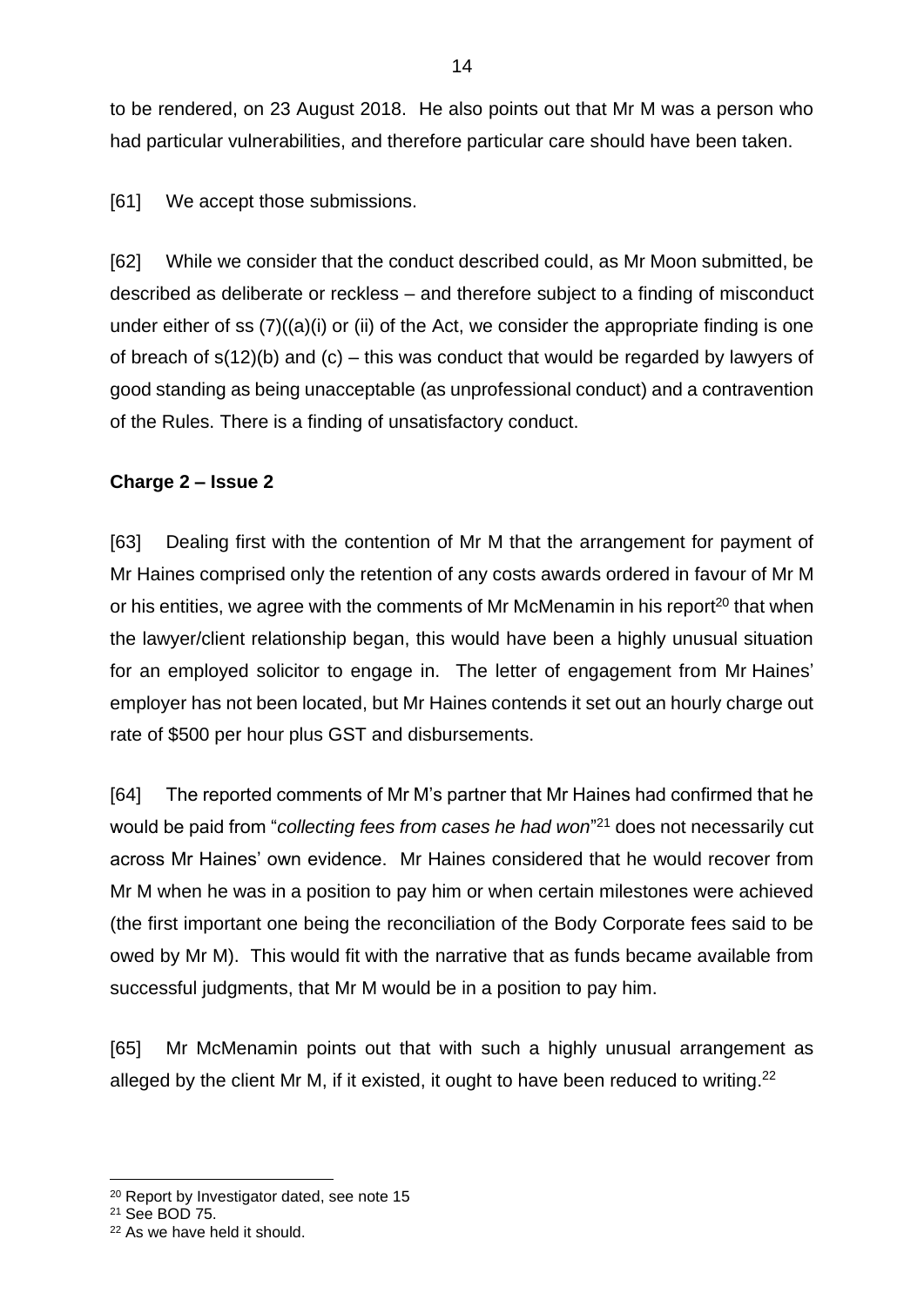[66] We consider it highly unlikely that Mr Haines would have agreed to such a tenuous arrangement as simply receiving any costs awards, either as an employee or at a time when he was beginning practice as a lawyer on his own account. Mr Haines stated in evidence that Mr M's proposition that he be paid out of costs awards was absurd, because mostly he was defending Mr M from claims brought by others and attempting to minimise costs orders against him. He also pointed out that he would not have advised Mr M to preserve his resources for cases with the most merit, if he were merely acting on a contingency basis.

[67] In this regard we prefer the evidence of Mr Haines over that of Mr M.

[68] It is clear that even after having such a close, and financially intertwined relationship, after Mr M was declared bankrupt, he blamed Mr Haines and has pursued him assiduously.

[69] Our somewhat unfavourable assessment of Mr M's evidence in this regard is, we note, consistent with other judicial comments made about him, although we point out that we reached our view independently of such comments. In one of the pieces of litigation, His Honour Churchman J referred to Mr M and Mr B in the following terms:

"[49] [Mr B] has clearly acted in concert with his brother-in-law [Mr M], in pursuing the latter's vendetta against the first applicant. (Mr Haines was the first applicant).<sup>23</sup>

[70] We also note Mr McMenamin's view that "… *in relation to the alleged dispatch and receipt of important data, as will be apparent later in this report, there is a denial of receipt by both [Mr M] and his supporters in circumstances where it is advantageous to their claims to do so*".

[71] An example of Mr M's somewhat distorted thinking before this Tribunal occurred when he was questioned about the \$20,000 advance that had been made to him to purchase a boat from the funds borrowed in Mr Haines' name. He denied that this meant that this was a loan advance to himself (Mr M).

[72] A further example of Mr M's lack of credibility was in his insistence that the exhibits in the affidavit sworn by him in support of the Creditor's Proposal to the High

<sup>23</sup> *Haines & Ors v [Mr M] & Anor* [2019] NZHC 2169.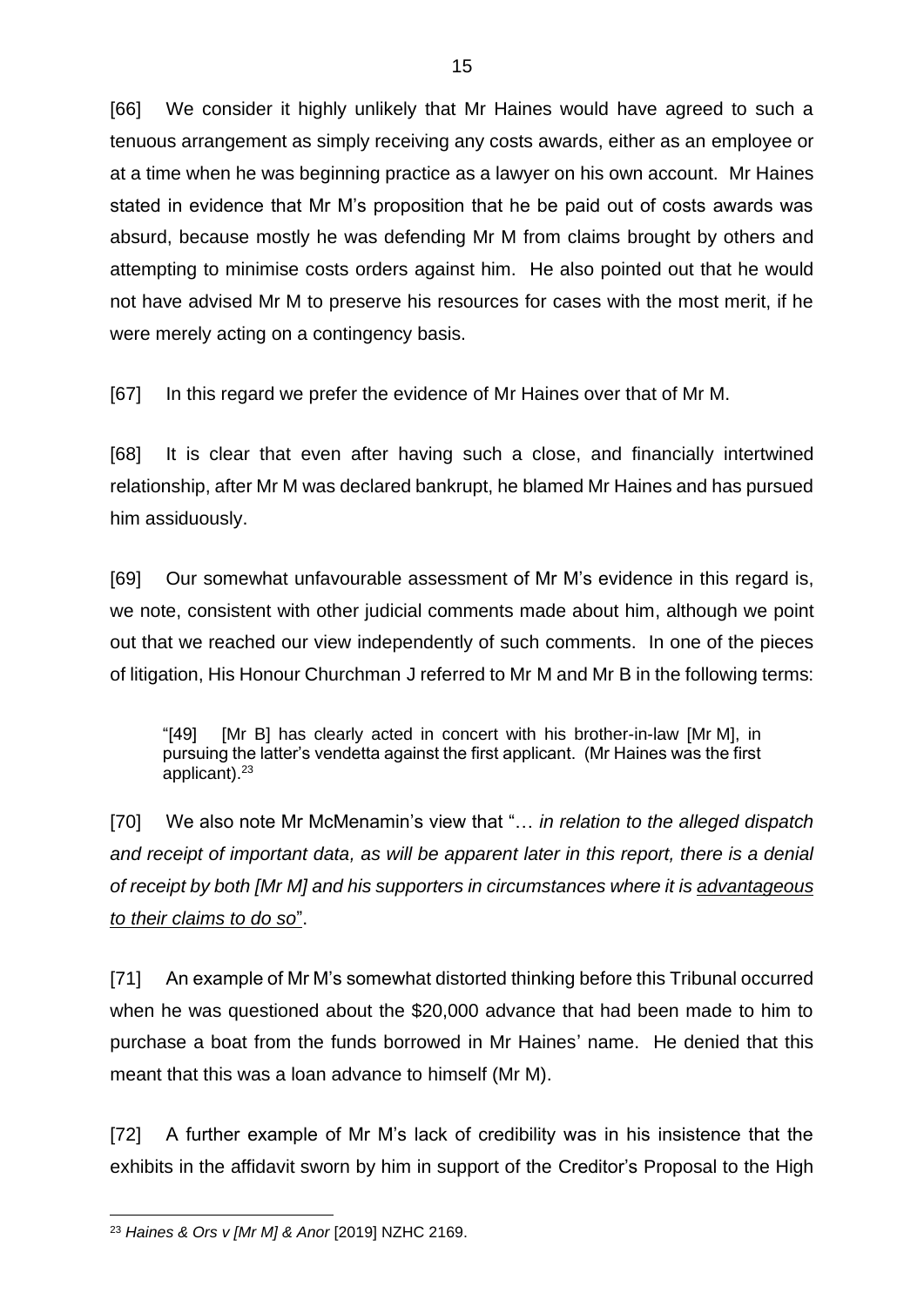Court, were added after he swore the affidavit. For this to have occurred, it would have involved a conspiracy between Mr Haines and a Deputy Registrar of the High Court. We are simply not prepared to entertain this possibility. Similar accusations have been made by Mr M against many other lawyers and indeed, against a High Court Judge, who he claimed to have misrepresented his position in a Minute.

[73] In other litigation, Grice J noted that Mr M was in clear breach of an undertaking to the Court in actions he had undertaken.

[74] In another decision Clark J stated:

"I accept, unhesitatingly, Mr Gambitsis' judgment that order must be brought to what he described as the "absolute chaos Mr M brings to his business relationships". And that Mr M's performance of his responsibilities of a Trustee "should be the subject of judicial scrutiny."

[75] On balance, we find it much more likely that Mr Haines held back from issuing regular invoices to Mr M because of his inability to pay, and that instead, the complicated support (by Mr M) of Mr Haines' financial arrangements in his personal capacity arose. The terms of engagement set out in Mr Haines' letter have never been adhered to.

[76] We then turn to consider whether the invoice rendered, under pressure in the early hours of 23 August, shortly before Mr Haines ceased practice, was in breach of Rule 9. This rule reads:

"A lawyer must not charge a client more than a fee that is fair and reasonable for the services provided, having regard to the interests of both client and lawyer and having regard also to the factors set out in rule 9.1."

- [77] Rule 9.1 factors are:
	- 9.1 The factors to be taken in account in determining the reasonableness of a fee in respect of any service provided by a lawyer to a client include the following:
		- (a) the time and labour expended:
		- (b) the skill, specialised knowledge, and responsibility required to perform the services properly: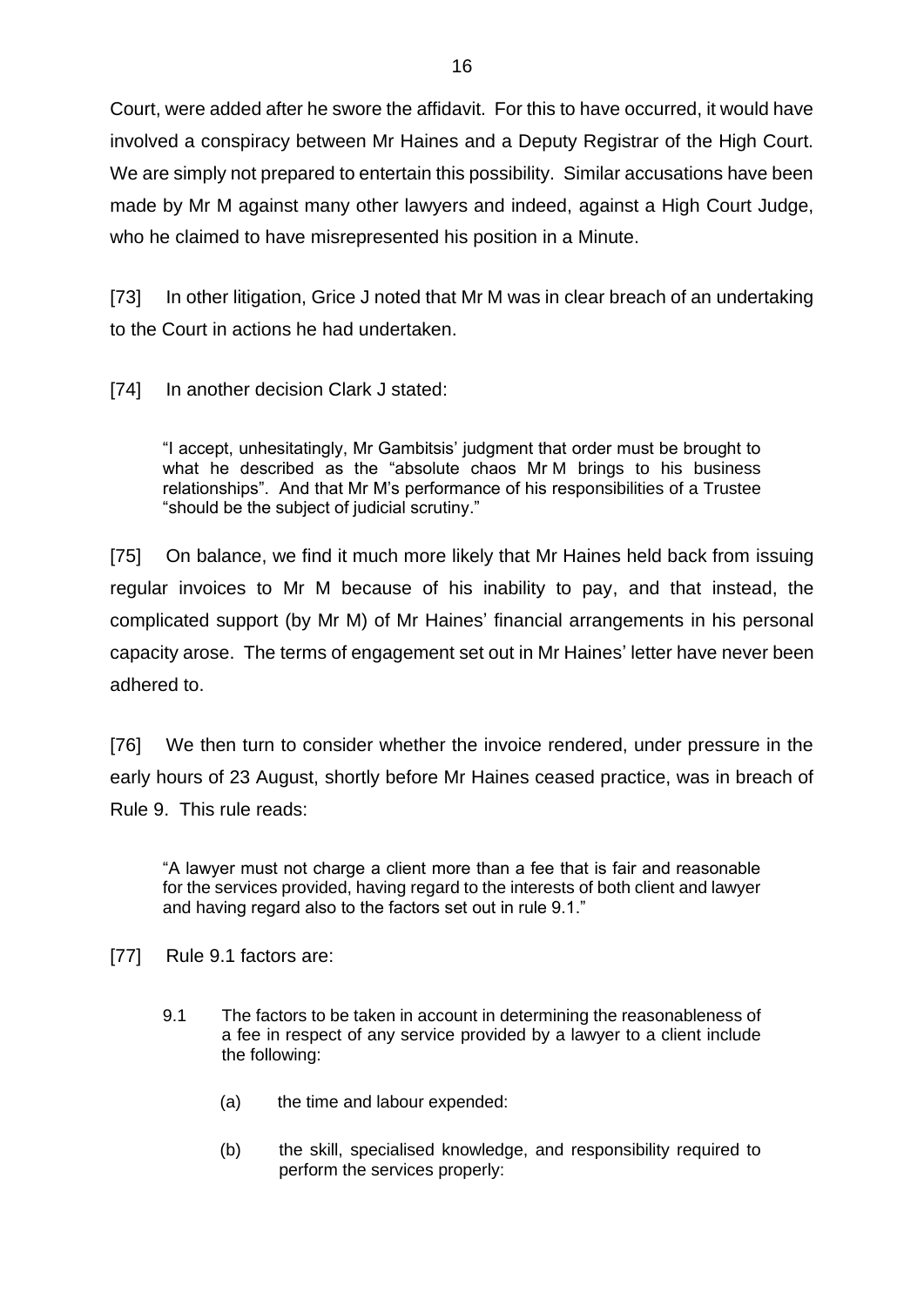- (c) the importance of the matter to the client and the results achieved:
- (d) the urgency and circumstances in which the matter is undertaken and any time limitations imposed, including those imposed by the client:
- (e) the degree of risk assumed by the lawyer in undertaking the services, including the amount or value of any property involved:
- (f) the complexity of the matter and the difficulty or novelty of the questions involved:
- (g) the experience, reputation, and ability of the lawyer:
- (h) the possibility that the acceptance of the particular retainer will preclude engagement of the lawyer by other clients:
- (i) whether the fee is fixed or conditional (whether in litigation or otherwise):
- (j) any quote or estimate of fees given by the lawyer:
- (k) any fee agreement (including a conditional fee agreement) entered into between the lawyer and client:
- (l) the reasonable costs of running a practice:
- (m) the fee customarily charged in the market and locality for similar legal services.

[78] The \$1 million fee was said to represent almost two years' work on Mr Haines part. He had purchased the work in progress on Mr M's files from his employer when he transitioned to sole practice in April 2017. In fact, he only paid \$20,000 for this work in progress, which he considered just to be a nominal or notional amount and part of the overall tidying up exercise between himself and his former employer. It is not a realistic assessment of the actual value of the work in progress at that stage.

[79] One of the difficulties in assessing the reasonableness of this fee is that Mr Haines did not at any time keep contemporaneous time records. He says that during his employment he adopted the practice of the firm to review the file, note all of the attendances and transactions retrospectively and calculate the time expended on that basis. He says he continued that method in his own new practice. While this practice **may** suffice for very minor matters, when dealing with files of the range of complexity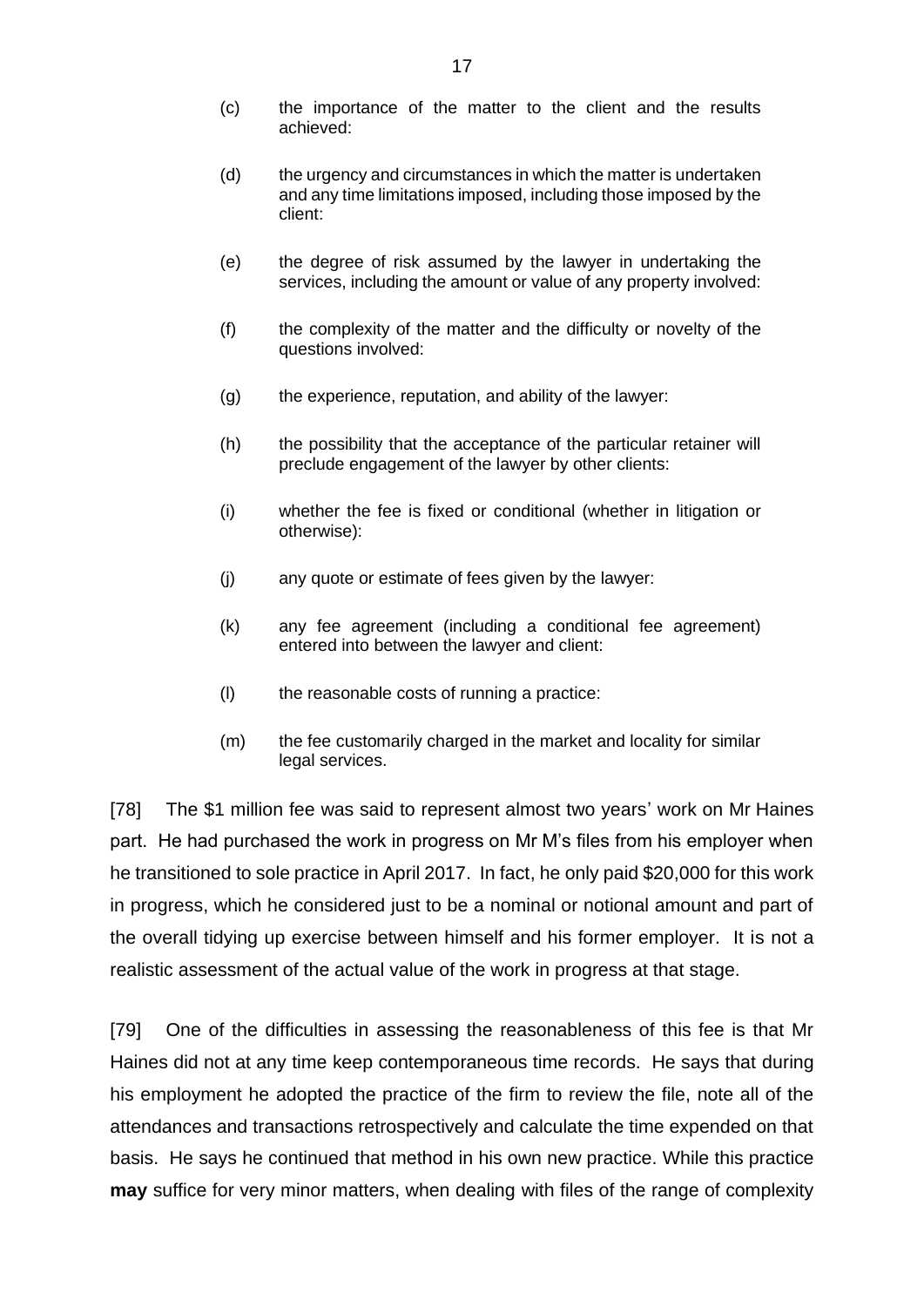and importance involved here, we regard this method of time assessment as highly unsatisfactory.

[80] Mr Haines says that he spent over 4,000 hours on Mr M's matters which generally involved him working about 20 hours per week on the M files. He attended Mr M at Mr M's premises $^{24}$ .

[81] The Court attendances ranged from Tenancy Tribunal level through to Court of Appeal. There were numerous emails and telephone discussions. Mr Haines reported to the Inspector, Mr McMenamin that he made himself available 24 hours a day, seven days a week, every week of the year to Mr M and that some days he received up to 40 phone calls from Mr M.

[82] It is difficult to see how at 20 hours a week 4,000 hours can be achieved in a two year period. Also, as pointed out by Mr McMenamin, it is questionable that 2,000 hours per year were spent, given that the practitioner was ill for two or three weeks in 2017 and was acting for other clients in "*various significant other cases*".

[83] Mr McMenamin points out that there were seven cartons of boxes of Mr M's files made available to him, but "*few of the file notes and memoranda that one might have expected to find in files for these types of proceedings*". Mr McMenamin accepted that the fact that Mr M conducted some parts of proceedings himself and Mr Haines others, would have complicated matters for the practitioner.

[84] Mr Haines also carried out the exercise of using High Court costs scales to assess the value of the Court work undertaken. Mr McMenamin confirms that such time would equate to a little over \$345,000 plus GST. That would leave the balance of approximately \$655,000 for time spent on non-Court related matters. Mr McMenamin's view was:

"Standing back and looking at the variety of matters handled for Mr M, the level of complexity, and the demands posed by Mr M's approach to those matters, it is open to the Committee to conclude that the amount of time expended by Mr

 $24$  Taken at face value, based on the hourly rate Mr Haines claims that Mr M agreed to - \$1,000/hour that would equate to a fee of \$4,000,000 plus GST. The mathematics of the hours claimed to have been spent on Mr M's affairs is also problematic – if Mr Haines had worked for 20 hours per week for, say, 50 weeks, that would equate to 1,000 hours per year, which on his account would have meant he would have to have worked four years, and we know that he did not.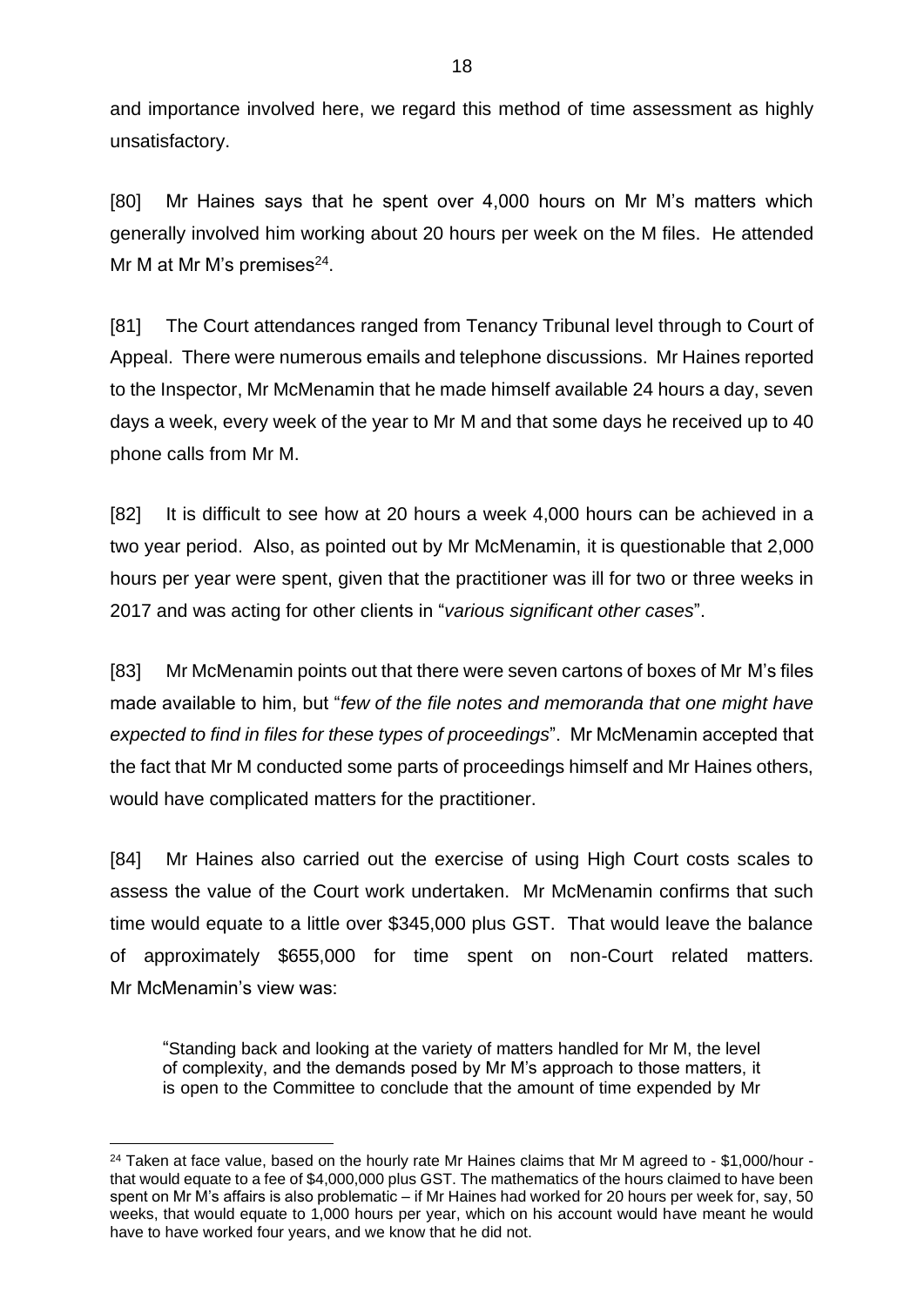Haines was generally reasonable. But whether it equated to the 4,000 hours claimed by Mr Haines cannot be established objectively with any certainty."

[85] Mr McMenamin went on to analyse the remaining factors under Rule 9.1. In particular the level of skill of the practitioner is relevant here. An hourly rate of \$1,000 per hour is an extraordinarily high one. It is charged by a relatively few number of very senior barristers (normally Queens Counsel) who are operating with very high, big-city overheads. At the time Mr Haines was a practitioner of a few years' experience. Although he had a particular interest in the insolvency area and had some successes, he was operating from a home office, in the provinces, and could in no way justify this hourly rate.

[86] In the course of the hearing, we were provided with an article from "Law Talk", 20 July 2016,<sup>25</sup> in which the average hourly rate outside major cities was \$253.09 and in small firms \$242.13.

[87] We take account of the importance of the litigation to Mr  $M - at$  times his bankruptcy was being prevented or at least delayed, thereby giving him time to meet the demands of his creditors. We also accept that he would have been a demanding client who often required the practitioner's urgent attention and work to be done at short notice.

[88] Mr Haines relies on the final assessment of Mr McMenamin, in which he concluded that the Court matters could be assessed at the 1,419.5 hours provided for in the (High Court) Rules, at \$500 per hour the total would be \$709,750 plus GST. Added to that the non-Court time, which the practitioner said to be 531 hours at \$500 per hour, an additional \$265,500 plus GST is included. The total of those two amounts is \$975,250 plus GST, not too dissimilar from the \$1 million plus GST fee invoiced. Mr Haines points to these calculations in support of his defence. We note, however, that the use of \$500 per hour, for **every** hour expended, is, in our view, a significant inflation of a "fair and reasonable" charge out rate for a lawyer at this level.

[89] There are further factors to be considered in the assessment of whether the practitioner has overcharged. As part of the discussion around the Cuba Street

<sup>25</sup> Exhibit "1".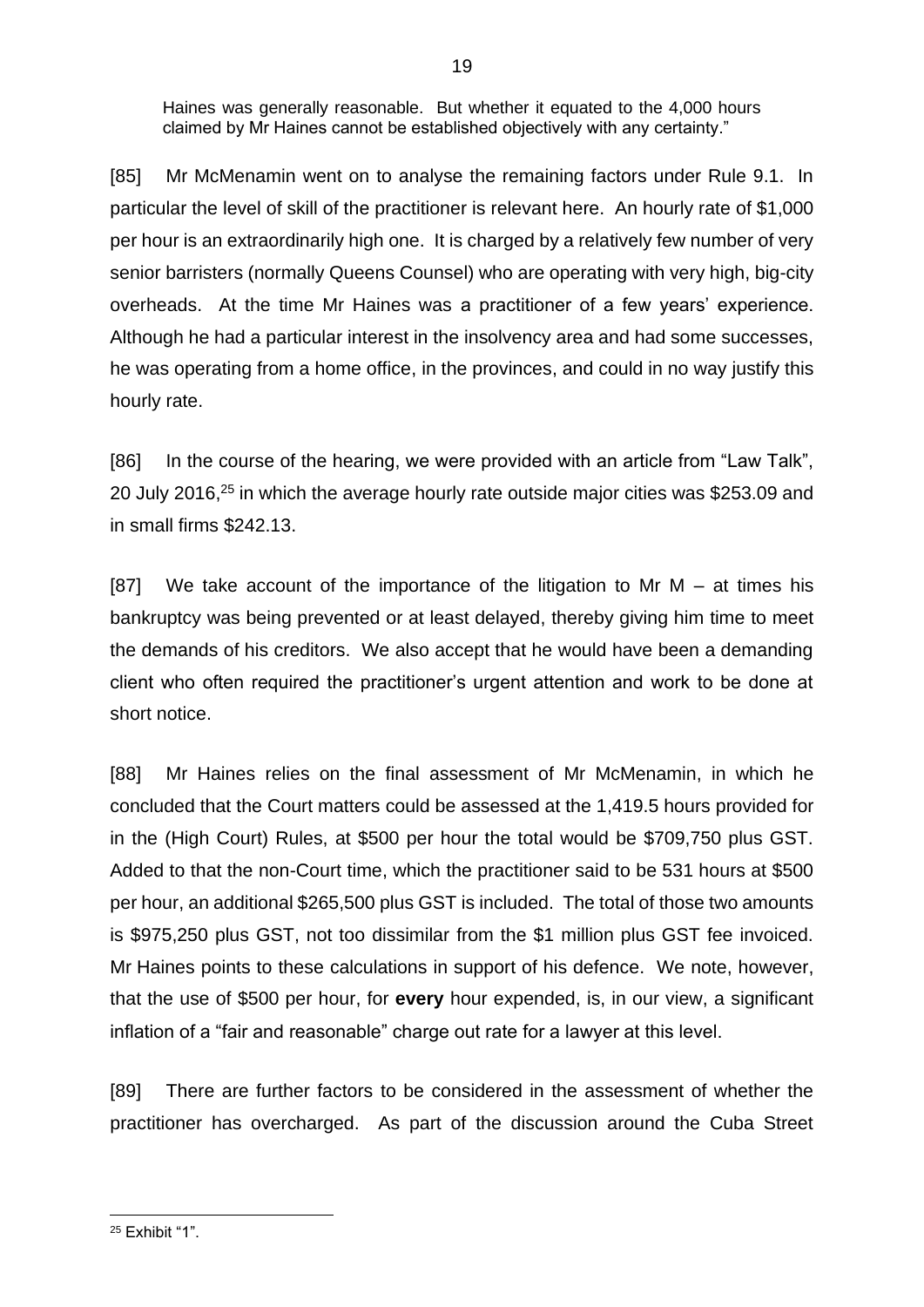proposal, discussed at paragraph [35] above, Mr Haines records<sup>26</sup> that at that point, namely June 2018, he could have expected to render invoices totalling \$500,000.

[90] For the invoice to have doubled to \$1 million only two months later is difficult to rationalise. This is particularly so in circumstances where the practitioner was acutely aware of the client's dire financial circumstances. We also note that Mr Haines referred to the 4,000 hours figure at that point in June 2018.

[91] Finally, there is the context in which the invoicing took place. That is within the suggested Creditors Proposal, in which Mr Haines was advising that at least \$2 million worth of "*friendly*" creditors would need to be found to vote in support of the proposal.

[92] There was a meeting on 22 August 2018 (which was recorded by Mr M, the transcript of which runs to 66 pages) (not objected to by Mr Haines). Relevant to this issue, and to Charge 3, are the following statements made by Mr Haines at this meeting:

"Because when you look at what this collection of debts is going to look like to give the majorities and everybody else, there's going to be a pool of \$2.5 million, say, of paper debt sitting there, okay?

Because you're suddenly counting every single bit of paper, okay, to make sure you've got the voting rights there, so all of [A's] debts, all of [R's] debt…

To make the number as big as bad a number as possible.

So you have a majority, okay. That's why as part of it I'll be filing the \$100,000 monies, **I'll be putting in an invoice enough to cover to make sure we get the ratios right, okay?** Don't expect it to be jumped on or paid or anything like that, its there for the voting purposes because you need more votes in your favour, okay?

**And that's what this is about, this is about making sure the deck's stacked in your favour and the downside is minimised.**

**Mr M**: So you are going to put invoices in as well?

**Mr Haines**: Yeah, you need me to get the numbers there. Everybody needs to…

**Mr Haines**: Okay, which is why I said you don't start paying everybody, you bank the money and save it as it comes in and then when you go to that meeting you can say "hey, new proposal everybody, I'm floating it today, the trustee will float it today".

<sup>26</sup> See quote contained at para [36].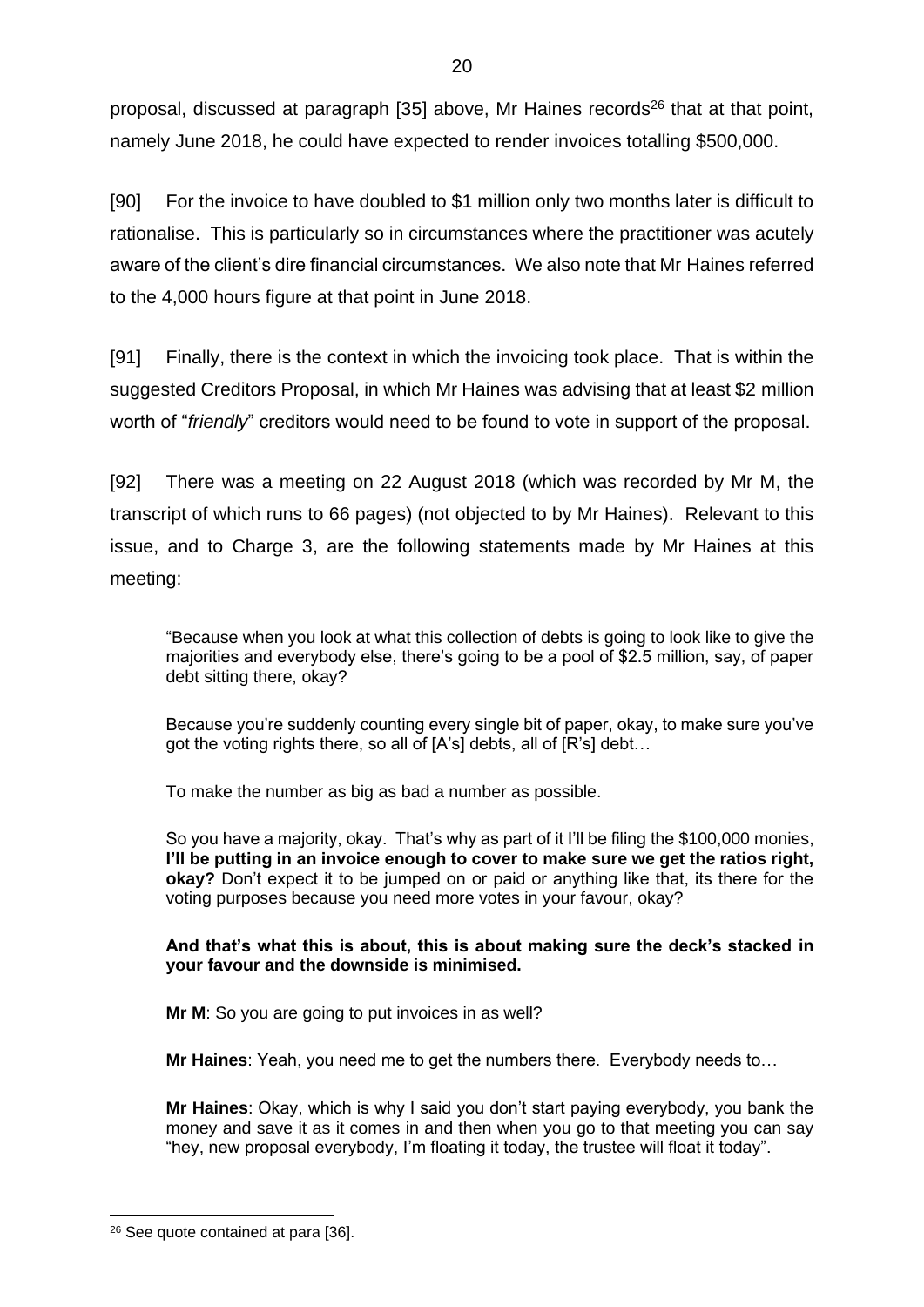**Mr M**: Mind you with your debt in there it knocks the value of the – knocks the value of  $Bav -$ 

**Mr Haines**: Of what they're getting out.

**Mr M**: Yeah, and also the 120,000 to –

**Mr Haines**: It works, this is the sensible thing to do, just trust me.

**Mr M**: I see what you mean.

**Ms F**: So the only thing he has to pay is the levy to keep up?

**Mr M**: No, I'm not talking about that, I'm talking about (inaudible) by Quentin putting his fee in there now –

**Mr Haines**: Exactly….

**Mr Haines**: …**and I just need to jig the numbers to make sure that we have got that…three quarter majority, to tip it across the line.** 

**Mr M**: Yeah.

**Ms F**: So this invoice that you're putting into the pool

**Mr Haines**: Yeah

**Ms F**: Does [Mr M] have to honour that, or is that some other arrangement you've got for fees or –

**Mr Haines**: No, that gets treated – that gets treated like everything else, okay? So what will happen is under the official trustee thing, like everybody else you're going to get X number of cents in the dollar; great, wonderful. That money's going to go straight back around, it will go around the merry-go-round back into FICO or (inaudible) on the other side…

**Mr Haines**: I've never worried about billing fees and I don't sit there, you know, recording time every 5 seconds etc.

**Ms F**: Because a lawyer would get that hourly rate plus costs awards against –

**Mr M**: Hundreds of hours the body corp, hundreds of hours.

**Mr Haines**: The technical – okay, technically there's way back in beyond (inaudible) a letter of engagement. That doesn't matter, okay, lawyers can bill on a whole range of different processes, time spent, results.

**Mr M**: Agreements.

**Mr Haines**: Whatever they want to do, okay?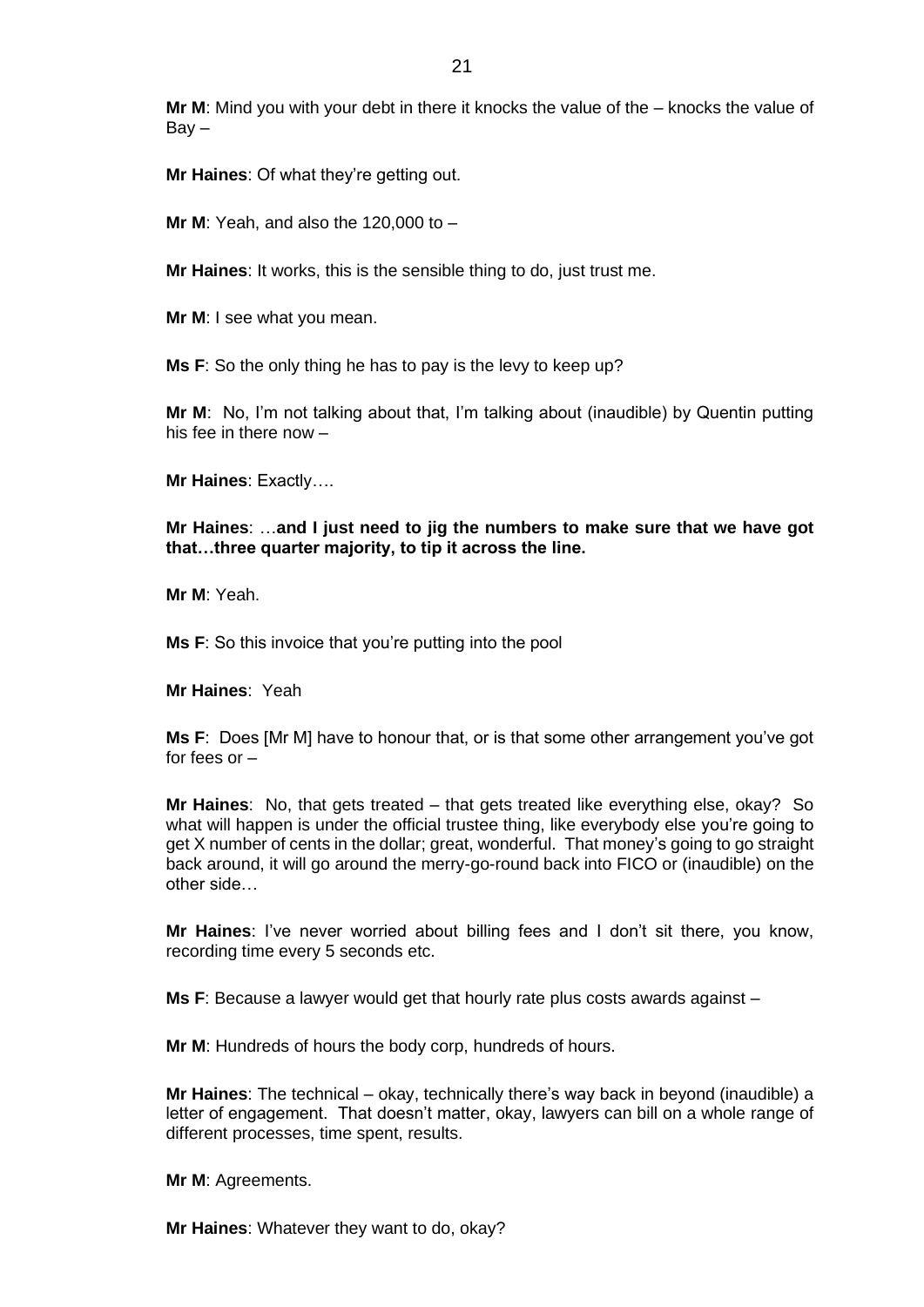**Ms F**: Cases is won, yeah.

**Mr Haines**: **The important aspect for the purpose of this exercise is that we're going to be filing an invoice by agreement for work done. What I'll do is on the invoice we'll just list all the cases we've done and nobody's going to be able to dispute that.** 

**Ms F**: And the trustee can't dispute it and neither can –

**Mr Haines**: **Because its agreed."** (emphasis added)

[93] There was then a discussion that that invoice to be put into the pool by Mr Haines (for his fees) would be treated alongside other creditors as "…*going to get X number of cents in the dollar* …".<sup>27</sup>

[94] It is noteworthy, as Mr Moon has submitted, that nowhere in the transcript of the discussion on 22 August is there any reference to the level of fee that was in fact rendered – in an invoice sent to Mr M at 3.28 am on the morning of 23 August. This was immediately prior to the drafting and settling of the creditor proposal itself, for presentation to the High Court later that morning, but with no opportunity for Mr M to obtain independent advice, and Mr Haines not suggesting that he should be so advised.

[95] Reading the transcript as a whole, the overwhelming impression is of a fee being set, not with regard to the requirements of Rule 9 and the factors referred to at Rule 9.1, or in the context, as Mr Moon put it, of a "genuine fee setting exercise at the end of a long engagement", but rather with the primary motivation of setting a fee that could be presented in the context of a creditors proposal, and which had the effect of inflating the level of support that proposal would gain.

[96] That impression is also supported by the fact that, as the transcript reflects, Mr Haines clearly told Mr M that he would not have to pay the invoice.

[97] Also in Mr Haines' 21 August 2018 letter setting out the basis and merits of a creditor's proposal to the Court under the heading of "fees", Mr Haines stated:

<sup>27</sup> Mr Haines recommendations also included:

<sup>1)</sup> People advancing Mr M money (even \$5) to gain a right to vote, and

<sup>2)</sup> Finding ways to split one person into multiple votes (e.g., Mr B, Mr B's company, and Mr B's mother get a vote each). In Mr Haines case he would hold 2 votes: One via QH Law for \$1.15 million, and One for Quentin Haines for \$93,425.59.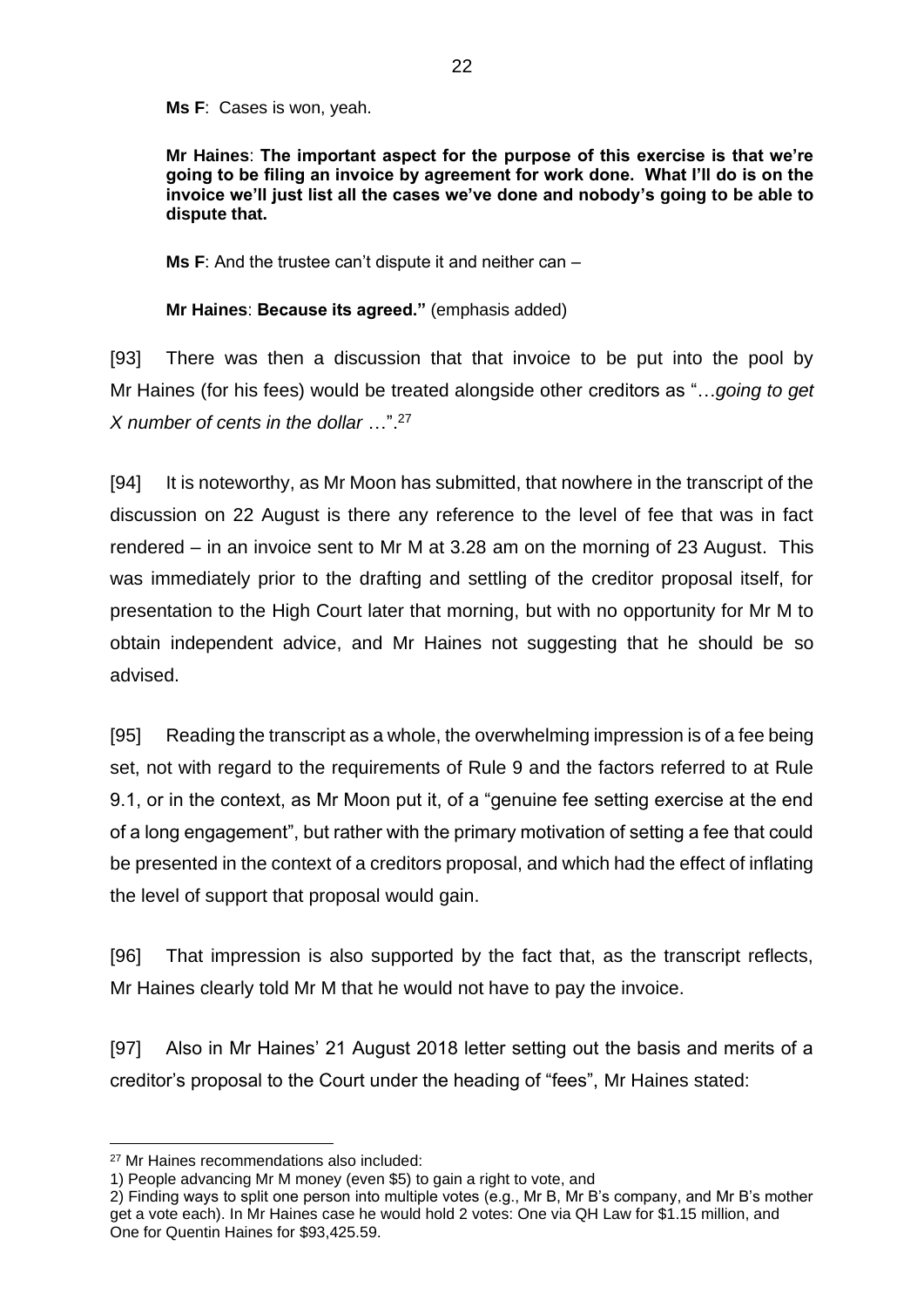"I have raised with you on several occasions the question of my fees. I have not to date rendered a fee note for your work performed … (reference to one particular piece of work) … I have further not rendered any fee note for any of the other work done for you. As part of this process a fair fee is going to need to be agreed even if it is not paid at this point in time. (I will prepare a summary of time spent for you on all matters). You will need my fees for voting purposes as set out below."

[98] And later in that letter:

"The creditors that support you will need a total combined debt of 2.1 million in order to have a 75% majority. To achieve this number legitimately I will invoice my legal fees at an agreed rate. This will act as a new debt since the Court of Appeal (so no one accused anyone of misleading the Court) and will bring the numbers into line."

[99] Mr Haines relies on the client's agreement to the fee, as recorded in the Creditor's Proposal and memorandum to the Court. He relies on Rule 9.1(k) but this is subject to Rule 9.2 which states: "*The terms of any fee agreement between a lawyer and client must be fair and reasonable, having regard to the interests of both client and lawyer.*"

[100] Mr Haines points out that rendering a fee had been under discussion for some weeks before he emailed it on 23 August. Certainly, there is the email of Mr M on 4 August, in which he complains about the hourly rate and argues that was not the agreed arrangement. However, the total invoice amount was not stated until the 23 August email, sent in the early hours of that morning.

[101] And, as Mr M pointed out on 4 August: *"… but for you to say you are now my biggest creditor is not just an insult to me but has created a very bad situation and conflict of interest …".* It is common ground that Mr M was not offered independent advice at this point.

[102] We do not consider the invoice is fair and reasonable having regard to both Mr Haines' interests, and those of Mr M. However, it is not the Tribunal's role, in the absence of gross overcharging, $28$  to undertake a fee revision simpliciter. We must consider whether the conduct in rendering the invoice amount to that which would be regarded by lawyers of good standing as disgraceful or dishonourable. Alternatively,

<sup>28</sup> Section 7(1)(a)(iv).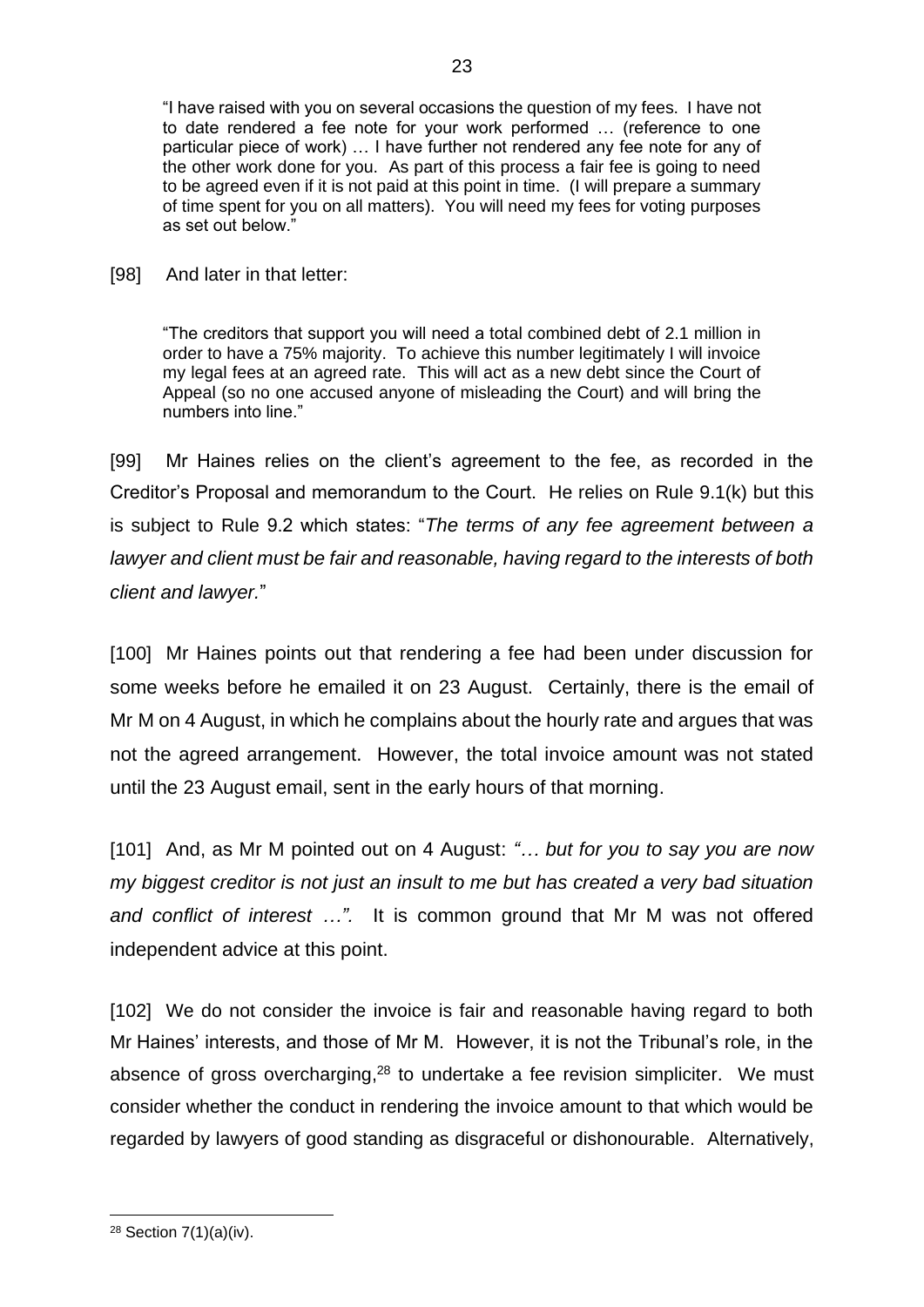we must determine whether the lawyer has breached terms of the Act or rules or regulations made under it.

[103] We consider the practitioner's failure goes beyond the dollar value of the invoice itself. We consider it highly improper to render a fee at such an extraordinary level and to then "spring" it on the client at the  $11<sup>th</sup>$  hour. Mr Haines' failure to recognise the inherent conflict in becoming such a large creditor, given his client's financial circumstances, aggravates the conduct.

[104] Taking into account the unrecorded arrangements, and improper fee practices involved, including lack of contemporaneous recording, and standing back and assessing the fee having regard to all the factors set out above, we regard the lawyer's conduct in rendering this invoice as "disgraceful and dishonourable", so as to constitute misconduct pursuant to s  $7(1)(a)(i)$  of the Act<sup>29</sup>.

[105] Having found misconduct under the first alternative pleaded, we do not need to address the other two heads included under Issues 3, or the lesser alternative under Issue 4.

# **Charge 3 – Issue 5**

[106] On all of the available evidence, we cannot escape the conclusion that the invoice was manipulated to achieve the necessary voting structure to support the Creditors Proposal being promoted by Mr Haines (accepting that he saw the proposal as Mr M's best hope of avoiding bankruptcy).

[107] The use of such phrases as "jig the numbers" and other statements quoted at [92] above, along with the email trails between the practitioner and Mr B and Mr M, discussing the proposal, led us to the view that a breach of Rule 2 has occurred. It reads:

2 A lawyer is obliged to uphold the rule of law and to facilitate the administration of justice.

<sup>29</sup> We note that similar concerns were addressed by Grice J in *Haines v M* [2019] NZHC 401, at [12]– [19], and [29]-33], with particular reference to not only the Rules, but also the Lawyers and Conveyancers Act (Trust Account) Regulations 2008, rr 8-10.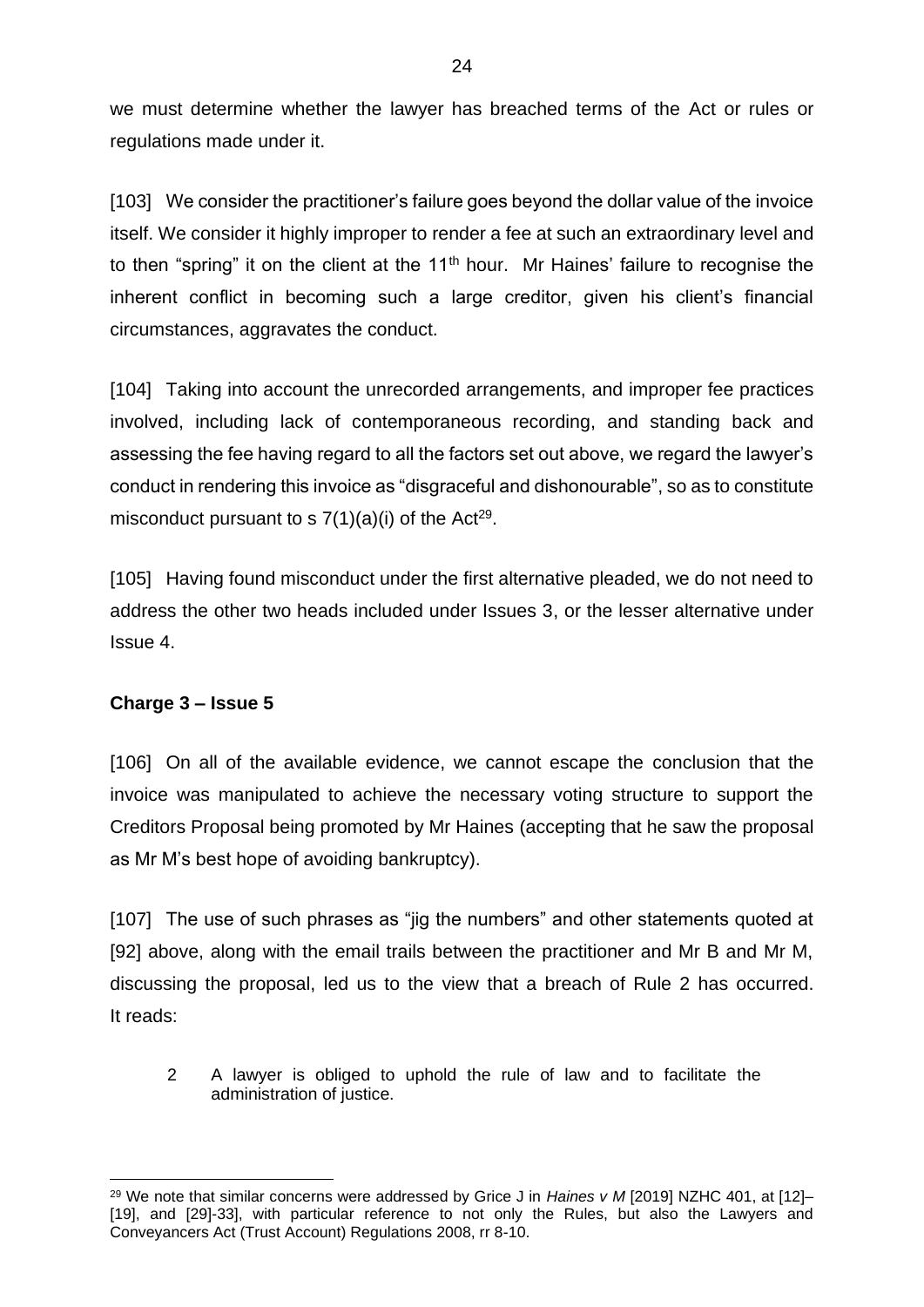2.1 The overriding duty of a lawyer is as an officer of the court.

[108] In his accompanying Memorandum to the High Court, filed with Mr M's Creditors Proposal, Mr Haines explained why he was no longer able to act, expressed his concern that Mr M would be unrepresented, and endorsed the Proposal, which contained a schedule in which QH Law, Mr Haines' firm, was shown as a creditor, in the sum of \$1,150,000.

[109] We consider the breach was at least a reckless one, if not wilful. He was aware of the duty not to mislead the Court. That is why he advised Mr M that his invoice needed to be treated as a new debt, because it had not been declared in the recent list of assets and liabilities put before the Court of Appeal by Mr Haines on Mr M's behalf.

[110] We consider the Standards Committee has made out this charge, on the balance of probabilities, having regard to the seriousness of the allegation, to the level of misconduct. This is a wilful or reckless breach of Rules 2 and 2.1, which, pursuant to s 7(1)(a)(ii), constitutes misconduct.

# *Issues to be determined for the M2 charges (LCDT 013/21)*

[111] In considering the Rule breaches alleged, the issues could be framed in a number of ways. Essentially, we have considered, along with the technical aspects of the rules, the following:

- 1. Did Mr Haines put his client's interests first in accepting guarantees from him?
- 2. Did Mr Haines ensure his client obtained independent advice in relation to all of the transactions between he and his client, namely the Guarantees, the Servicing Terms, and the Advances?
- 3. Given Mr M's financial and litigation history, should Mr Haines have foreseen the possibility of default by either of them, and future conflict?
- 4. Was there a point beyond which the conflict could no longer be resolved by independent advice?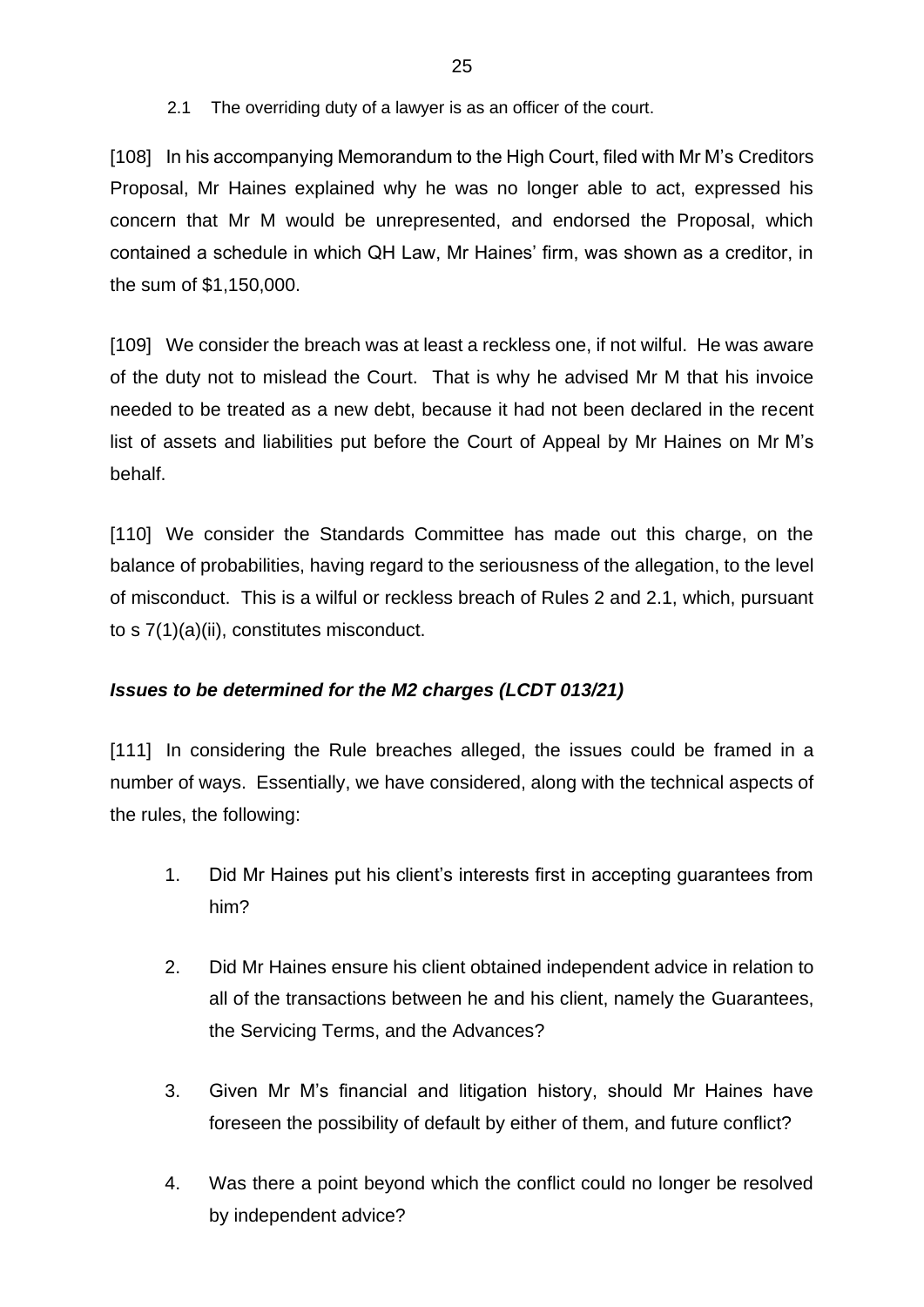### **Chapter 5**

#### **Independence**

5 A lawyer must be independent and free from compromising influences or loyalties when providing services to his or her clients.

#### **Independent judgment and advice**

- 5.1 The relationship between lawyer and client is one of confidence and trust that must never be abused.
- …
- 5.4.3 A lawyer must not enter into any financial, business, or property transaction or relationship with a client if there is a possibility of the relationship of confidence and trust between lawyer and client being compromised.
- 5.4.4 A lawyer who enters into any financial, business, or property transaction or relationship with a client must advise the client of the right to receive independent advice in respect of the matter and explain to the client that should a conflict of interest arise the lawyer must cease to act for the client on the matter and, without the client's informed consent, on any other matters. This Rule 5.4.4 does not apply where–
	- (a) the client and the lawyer have a close personal relationship; or
	- (b) the transaction is a contract for the supply by the client of goods or services in the normal course of the client's business; or
	- (c) a lawyer subscribes for or otherwise acquires shares in a listed company for which the lawyer's practice acts.

### *Discussion of the Issues*

[112] Although there were a number of contentious areas of evidence, it was signalled by counsel for the Standards Committee in his Opening that he only proposed to rely on the evidence gleaned from Mr Haines' version of events to prove the charges as pleaded. In other words, the Committee saw any disputes of the evidence as not material to the task of determining whether there had been Rule breaches, and the manner of those breaches. However, while the Standards Committee chose to rely on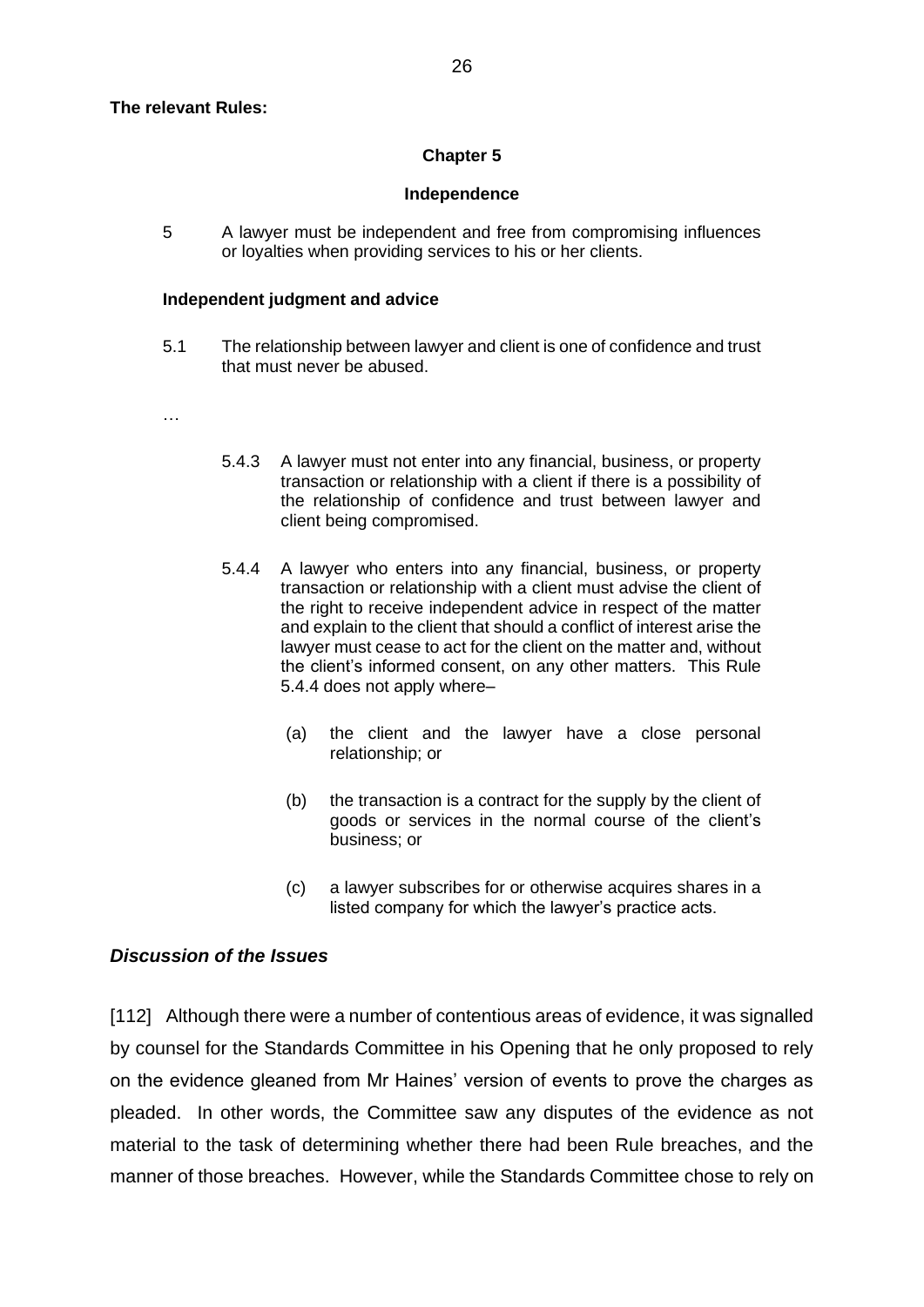undisputed matters/evidence, where material issues arose on which there was disputed evidence, findings have been made.

[113] We also note that, in closing, Ms Evans, for Mr Haines, made it clear that there was no dispute as to which Rules were applicable.

[114] We record the following evidence as undisputed: $30$ 

- (a) Mr Haines knew Mr M was in financial difficulty and facing bankruptcy throughout the period 2016 to 2018;
- (b) Much of Mr Haines' time, which was considerable, under the retainer, was to assist Mr M in resisting attempts by creditors to bankrupt him;
- (c) Mr Haines allowed Mr M to provide guarantees for the practitioner's personal borrowing;
- (d) Mr Haines believed Mr M had also agreed to the Servicing Terms;  $31$
- (e) Mr Haines considered the Advances (from the funds borrowed by Mr Haines) to be loans to Mr M;
- (f) There was no documentation of any arrangements regarding the Servicing Terms or the Advances: 32
- (g) The lender insisted on independent advice in relation to the guarantees. This was provided by Mr McDonnell. In fact, somewhat unusually, all of the loan documentation was sent to Mr McDonnell, as the guarantor's lawyer rather than remaining with Mr Langford, the borrower's (Mr Haines') lawyer: 33

<sup>30</sup> We reference para [13] of Mr Moon's opening submissions of 23 December 2021.

<sup>&</sup>lt;sup>31</sup> The Servicing Terms, in the view of Mr Haines, were that Mr M would meet any of his commitments in servicing the loans were Mr Haines unable to do so at the time.

<sup>&</sup>lt;sup>32</sup> And these are denied by Mr M.

<sup>33</sup> Mr Haines says this was at Mr M's insistence. This is denied by Mr M who says that Mr McDonnell was acting for Mr Haines (see narration of the background in this decision). There is corroboration of Mr Haines' version about Mr McDonell's role, in the report of the inspector, Mr McMenamin.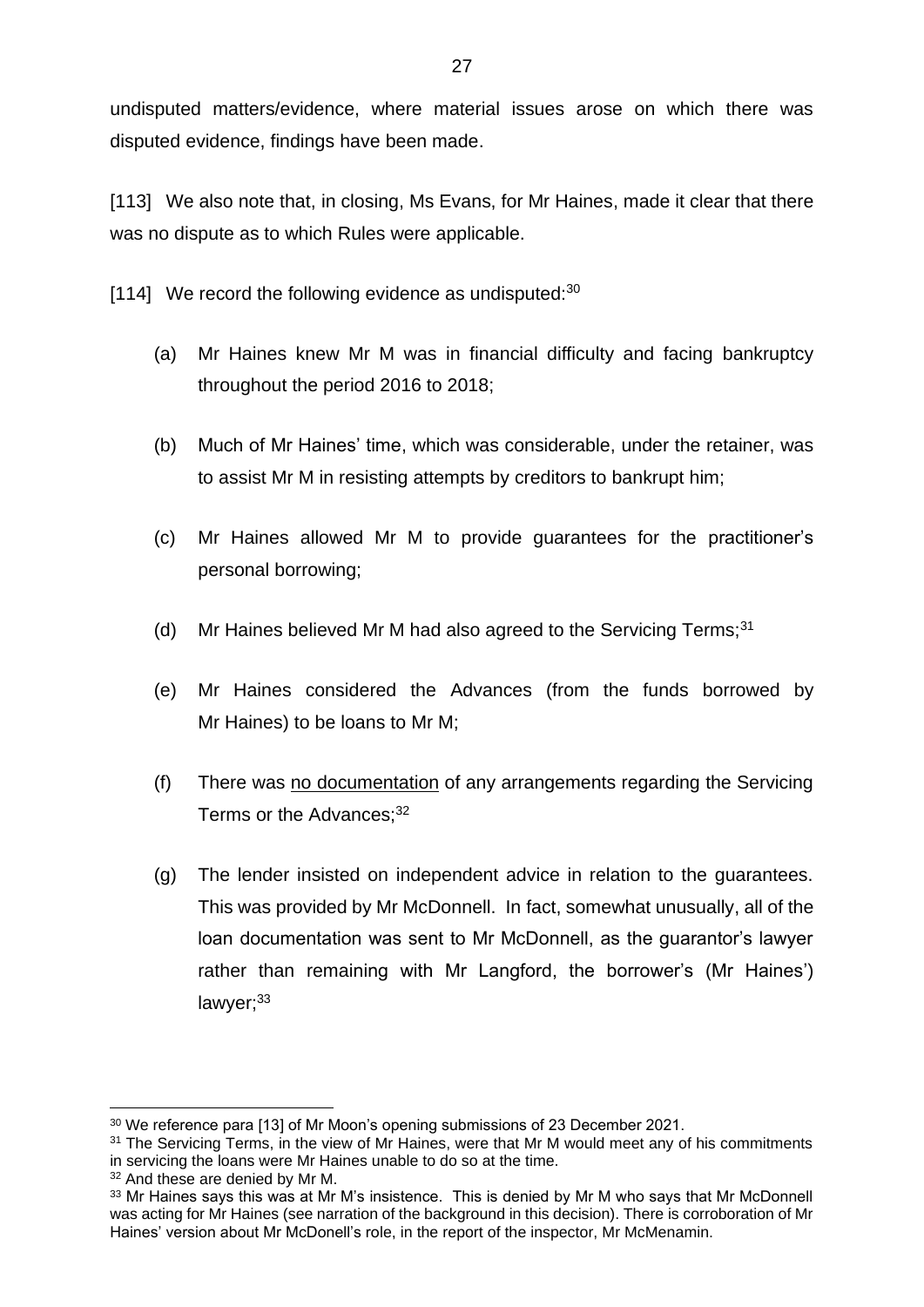- (h) Mr Haines confirmed in evidence that he did not discuss with Mr M the potential for conflict, or its consequences, and there is no record of independent advice being offered in relation to the Servicing Terms or the Advances;
- (i) PLA notices were served by Fico in April 2018 because the loans were in default;
- (j) In April 2018, because of the conflict of interest (between Mr Haines as Borrower in default and Mr M as Guarantor) that the PLA notices plainly created, Mr Haines wrote to Mr M suggesting independent advice. Mr M did not take the opportunity of obtaining such independent advice and asked for Mr Haines to continue representing him;
- (k) Although Mr Langford was asked by Mr Haines around the same time to supervise the current litigation files for Mr M, no action was taken to ensure this occurred, because Mr M wished for Mr Haines to continue acting for him;
- (l) By 22 June 2018 when Mr Haines made the "Cuba Street proposal", the default on the Fico loan remained extant and the degree of the conflict, and interweaving of his respective interests with Mr M was set out by Mr Haines in the Cuba Street proposal;
- (m) By 2 August 2018, Mr Haines had described his position as "untenable" in correspondence with Mr M, thus he was recognising that their interests had totally diverged;
- (n) On 21 August 2018 Mr Haines provided written advice to Mr M regarding a Creditor's Proposal and then attended a meeting with Mr M and Mr B to flesh out and explain this proposal.
- (o) On Mr M's instructions, Mr Haines prepared and filed the documentation for the Creditors Proposal, including a Memorandum to the Court, explaining that he was unable to represent Mr M further since he was leaving practice on 23 August 2018.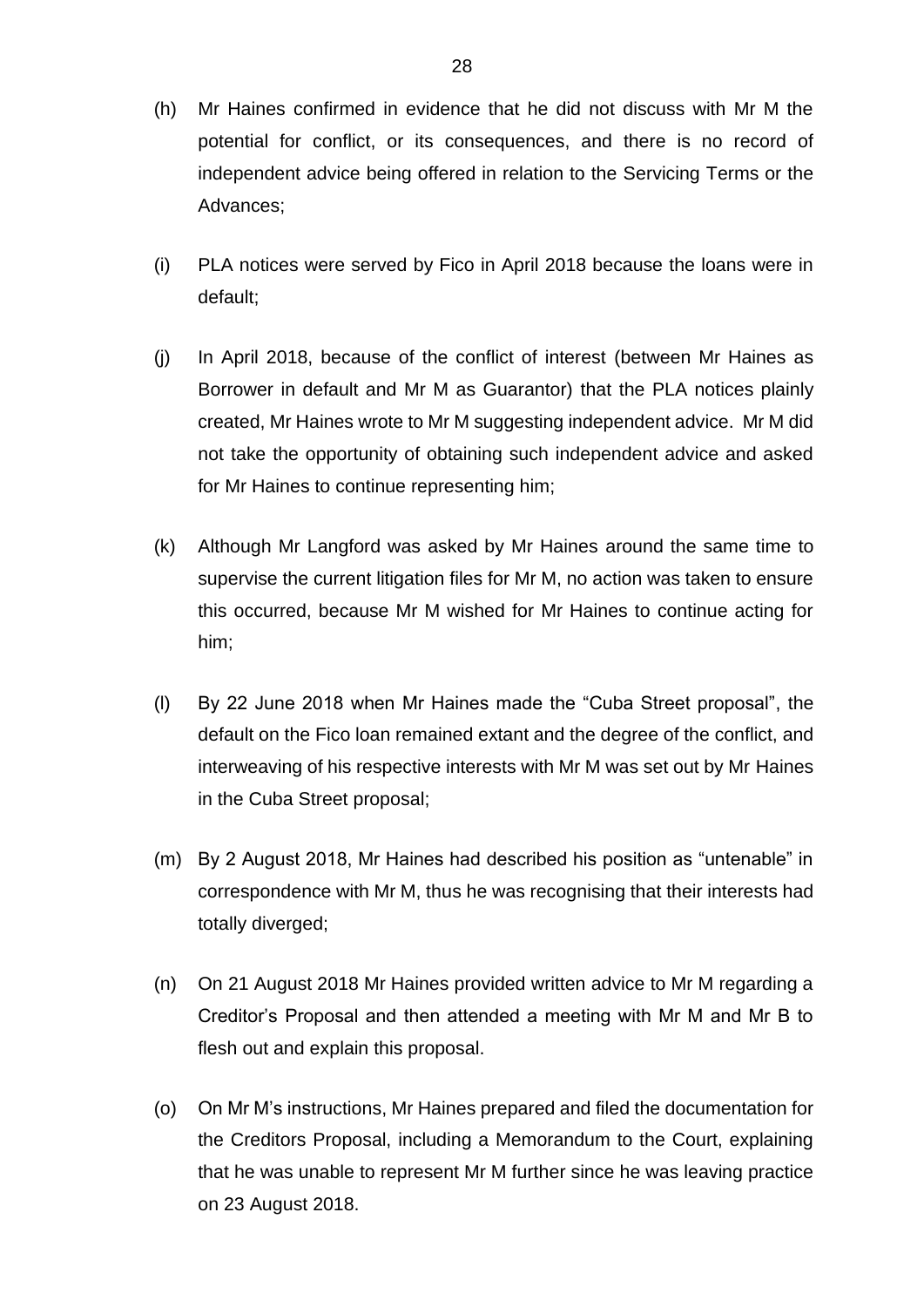[115] In closing, Mr Moon submitted that the issues for the Tribunal to consider "... *concern the proper application of Rules 5, 5.1, 5.4, 5.4.3 and 5.4.4 to facts that are largely agreed*". We accept that submission. We also accept the summary that "*it is common ground that the financial affairs of Mr M and Mr Haines became increasingly entwined*" as time went on – indeed, Mr Haines acknowledged as much in his emails to Mr M, traversed above.

[116] In fact, the potential for conflict arose within weeks of Mr Haines taking on Mr M's retainer. That retainer, although broad, immediately focused on assisting Mr M to avoid bankruptcy. Notwithstanding his client's position, within weeks, he had added to Mr M's contingent liabilities by having, or at least allowing, his client to enter into the guarantees of Mr Haines' personal indebtedness.

[117] From this point forward we consider that the breach of Rule 5.1 occurred by means of the "*compromising influences or loyalties*", which meant that there could be no assurance that Mr Haines was putting his client's interests ahead of his own as postulated in Issue 1, and as required by the Rules.<sup>34</sup>

[118] The answer to Issue 2 is also self-evident. It must have been foreseeable by Mr Haines, and it was acknowledged in his own evidence, that the servicing and guarantee arrangements, if not immediately posing a conflict, must have posed a definite risk of future conflict.

[119] This is particularly so where it is apparent that Mr Haines did not intend to render regular invoices to Mr M, in order to ensure that his income was maintained to a level where there could be no default of the loan which his client was guaranteeing.<sup>35</sup>

[120] Instead, without documentation to record clear obligations. Mr Haines relied on his understanding that if he was unable to meet the commitments, that Mr M would do so. Mr M denies this arrangement, but it is not necessary for us to make a finding in this regard. Either way, Mr M did not make payments when Mr Haines was unable to do so, either because he could not afford to do so, did not wish to, or had no awareness

<sup>34</sup> See also *Sims v Craig Bell & Bond* [1991] 3 NZLR, 535, at 543 L30 – 544 L22, and the analysis of Grice J in *Haines v M* (supra).

<sup>&</sup>lt;sup>35</sup> And in fact did not render any invoices until the end of the relationship, as set out under the first set of charges addressed.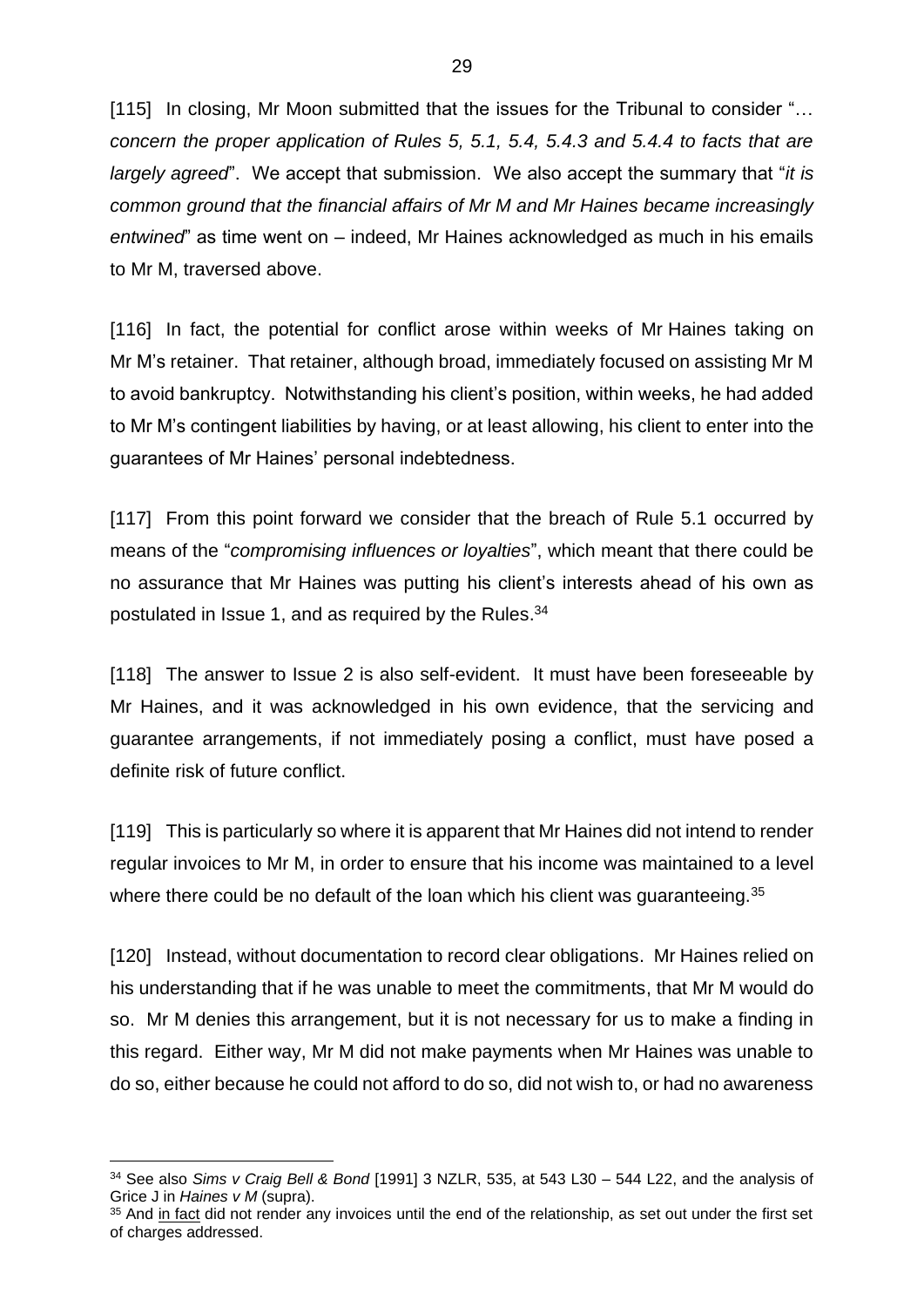that he was supposed to. Thereby the loan fell into default and the potential for conflict crystallised into actual conflict in their respective positions.

[121] Mr Haines' own assertion of this agreement to service the loans and to repay various advances from the loans that he made to Mr M, ought to have alerted him to the fact that there must be a breach of Rule 5.4, and in particular Rules 5.4.3 and 5.4.4. These rules are mandatory on their plain wording.

[122] At the point where the actual default was evident, in March 2018, there was an irreconcilable conflict which could not be cured by the independent advice which Mr Haines suggested to Mr M and which he failed to obtain.

[123] The awareness of both lawyer and client of the extraordinary difficulties which had arisen out of these conflicts is recorded in the Cuba Street proposal of June 2018, and the correspondence between them in early August of 2018. But the fact that Mr Haines felt able to put forward the Cuba Street proposal, even couched by a statement that independent advice would be needed, demonstrates his lack of understanding of the impropriety of his continued involvement.

[124] In his email of 3 August 2018 to Mr M, Mr Haines says:

"I find myself being one of your largest creditors. The current financial situation has reached an untenable position. I have lost control of my financial autonomy because of the level of credit exposure I have to you. If mortgage action is commenced by Fico there will exist a conflict of interest which will prevent my ability to act for you."

[125] As Mr Moon submitted, concerning the last sentence, "*that horse had well and truly bolted*". But, notwithstanding the failure of the proposal to resolve matters, and the clear falling out between lawyer and client in the August correspondence, Mr Haines continued to act and put forward the comprehensive creditor's proposal of 21 August 2018.

[126] Mr Haines relies on having engaged Mr Langford to represent him independently in relation to the borrowings and guarantees, and Mr McDonnell advising Mr M. But this does not assist him sufficiently because the other, undocumented dealings between him and Mr M were not the subject of independent advice.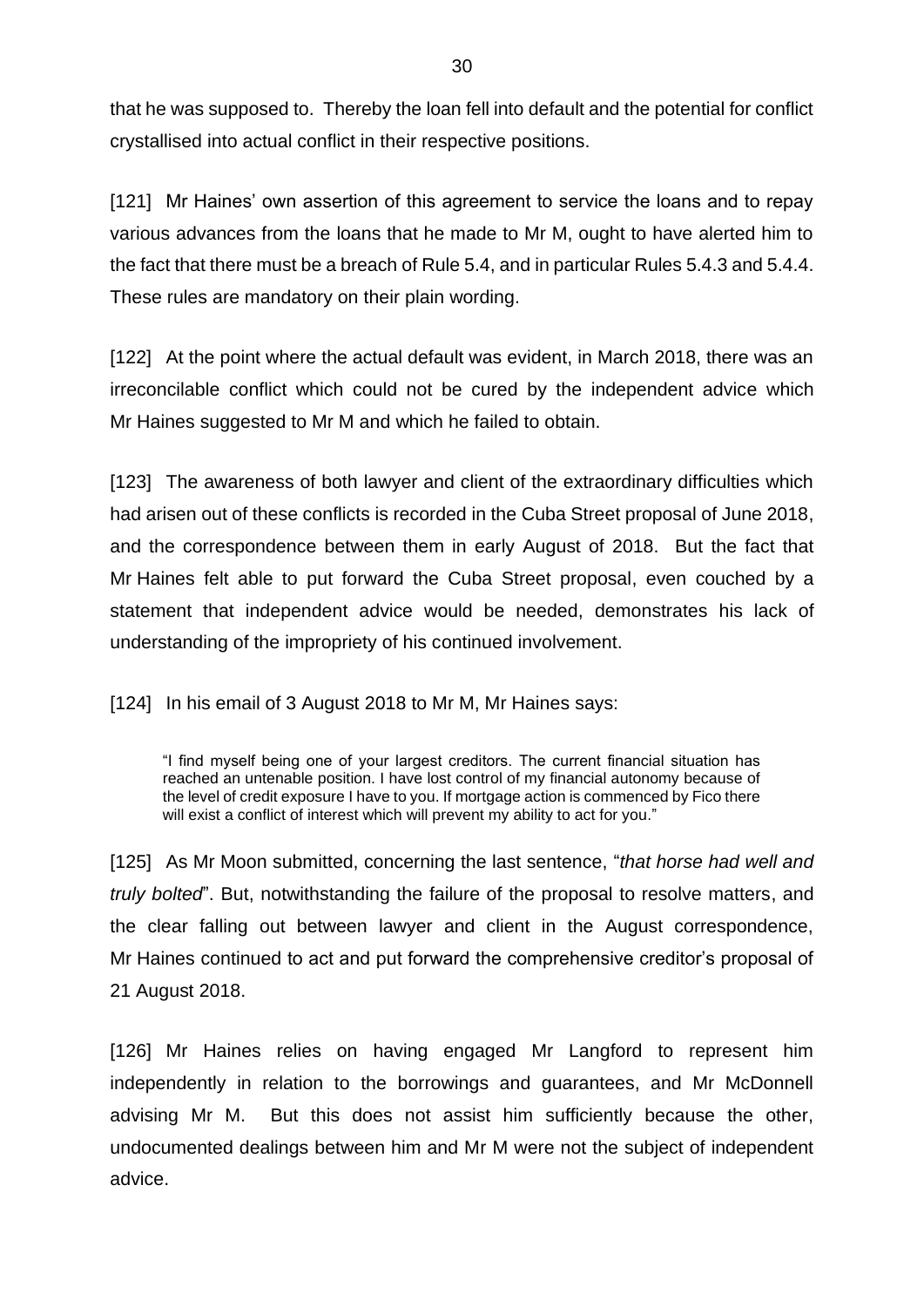[127] The blindingly obvious conflict of interest was only compounded by the rendering of a \$1.15 million invoice, a few hours before Mr M signed the Creditors Proposal and filed it with the Court.

[128] We accept the submission of Mr Moon that it was "*Mr Haines' responsibility to ensure Mr M understood not only the obligations (and risks) posed by the transactions but also the potential conflict and any consequences for the professional relationship*". It is certainly conceivable that Mr M, who had already come to be somewhat dependent on Mr Haines' advice, would not have elected to proceed with the guarantee and other arrangements, if he had realised that any difficulty arising out of those arrangements might result in Mr Haines being unable to represent him further – such being just one of the obvious scenarios in which such conflicts would in fact arise.

[129] None of this was explained to Mr M. Furthermore, it would have been impossible for anyone to provide independent advice in relation to the Servicing Term and the Advances, given that these arrangements were undocumented.

[130] Mr Moon, in closing submissions points to an aggravating feature of the transactions which emerged from the evidence of Mr Langford. It would appear that the proceeds of the "*Bright*" loan secured against Mr M's property and initially advanced to purchase a property for the practitioner, were not used for that. Some of these funds went to Mr M it would seem, partly for the purchase of his boat. Much of the loan would appear to have been drawn down by Mr Haines for personal purposes. Thus, when he prepared a statement of his financial affairs for the financial adviser, Mr Slater, in April 2017, his statement that the full \$250,000 had been "*lent to clients*" was, on the face of it, untrue.

[131] In summary, we find that Mr Haines recklessly breached the terms of all of the above-mentioned Rules so as to constitute misconduct under s 7(1)(a)(ii). It would be possible also to classify the conduct as disgraceful or dishonourable but having found misconduct under the Rule breach alternative we refrain from making such a finding.

[132] Also having made a finding under the more serious alternative we need not consider the lesser alternative of unsatisfactory conduct.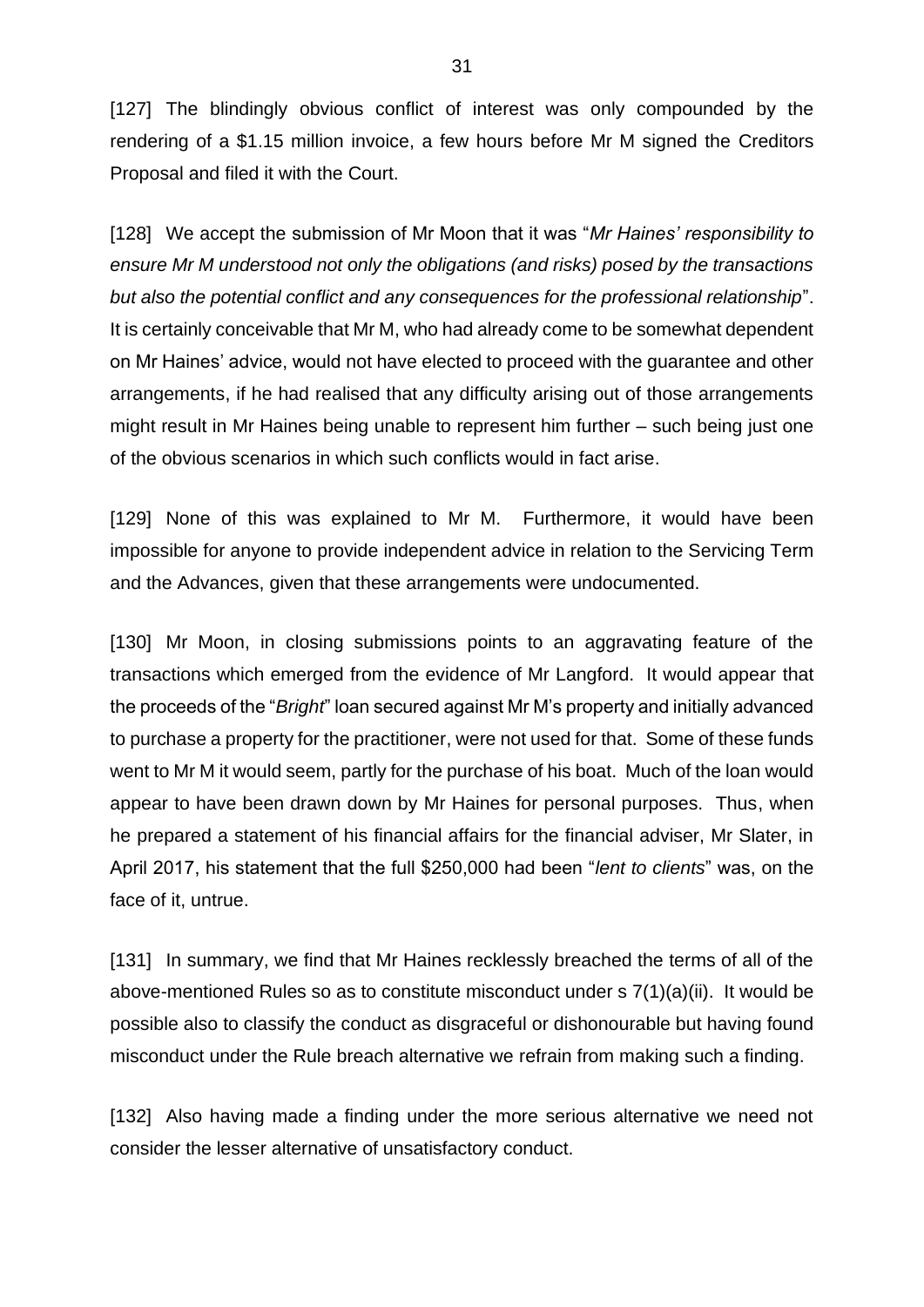# *Complaint by Mr R (LCDT 019/21)*

[133] Mr Haines is charged with misconduct under alternatives s 7(1)(a)(i) or (ii) and/or (iv) or in the alternative unsatisfactory conduct pursuant to ss 12(b) or 12(c) of the Act.

### *Background*

[134] The background to this charge arose as follows. Mr Haines was engaged by Mr R in respect of two separate matters. Initially he required assistance in respect of his company, to resist a statutory demand, which was for approximately \$31,000.

[135] Mr R is a New Zealander, but resides in Australia. His communication with Mr Haines was mainly by telephone and email. He denies that he received the first letter of engagement which has been produced by Mr Haines and had been sent to Deloitte who were the registered office of the company. Although it was claimed that the letter of engagement was sent to Mr R by email, no covering email has ever been provided for that letter of engagement.

[136] Mr R asserts that if he had received the letter and seen the \$1,000 per hour figure quoted as Mr Haines' hourly rate, he would have certainly objected to that as "*completely unaffordable*". He did this very thing in relation to the second retainer.

[137] The attendances concerning this company took place between about March and October of 2017.

[138] In August 2017 Mr R approached Mr Haines to also assist him with his matrimonial matters. This time he accepts that he received a letter of engagement from QH Law, quoting an hourly rate of \$1,000, but also with a proposed fixed fee of \$50,000 "*half up front and the balance on the conclusion of any High Court hearing or whenever the matter is resolved whichever is the sooner*".

[139] An agreement was reached between Mr Haines and Mr R that he could pay off the initial \$25,000 over a three-month period. By the end of March 2018, he had paid Mr Haines the sum of \$29,975.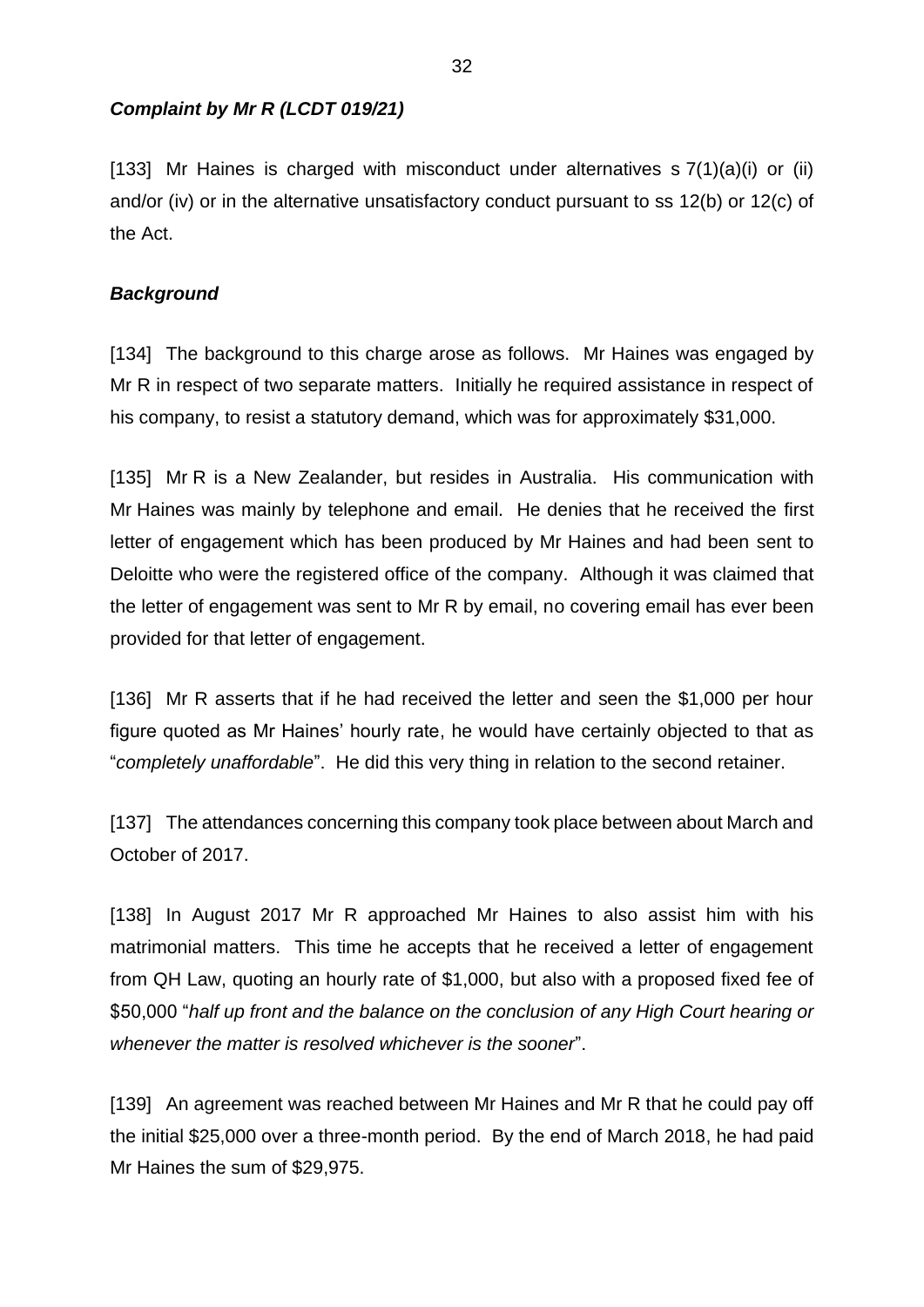[140] The letter of engagement concerning the matrimonial retainer was sent by email on 15 August 2017.<sup>36</sup> On 19 August 2017, Mr Haines said he sent the composite invoice for \$59,000. This invoice refers to both the work for the company in relation to the statutory demand and for the relationship property matter, and shows an agreed fixed fee of a total of \$50,000 plus GST and disbursements, thereby making up the \$59,000.

[141] Mr R denies having received this invoice and stated that he thought the company work was done on the basis of Mr Haines recovering any costs on a successful application and the application was not successful. It has to be said that this version of the costs arrangement is hauntingly close to the description of the fees arrangement with Mr M. Mr M and Mr R are known to each other, and it was in fact Mr M who referred Mr R to Mr Haines for legal advice.

[142] Mr R acknowledges that the bulk of the work for his company was completed by the end of July 2017 and that he was just awaiting a reserved decision from the court.

[143] Over the next six months Mr R and Mr Haines were in contact, with Mr Haines assuring him that progress was being made with the matrimonial matter, and in March 2018 the property which had been the subject of the dispute was sold. Pending final resolution, each party received an initial distribution of \$75,000. Mr R's portion was paid to Mr Langford, who had been engaged to act for the vendor (Mr R and his former partner).

[144] On 12 March Mr Haines and Mr R discussed the settlement of the property matter, and the initial distribution which had been made. Mr Haines requested that he be paid the balance of the fee which Mr R took to mean the other \$25,000 or so mentioned in his engagement letter. Mr Haines assured Mr R that the matrimonial work was all but wrapped up and would be finalised shortly. There was an email exchange confirming Mr R's instructions to Mr Langford that \$30,005 of the funds held by Mr Langford could be paid to Mr Haines in "*settlement or the balance of my account*".

<sup>36</sup> And here, unlike the position with respect to the letter of engagement concerning the company matter, there is email evidence of provision of the letter of engagement and receipt of same by Mr R.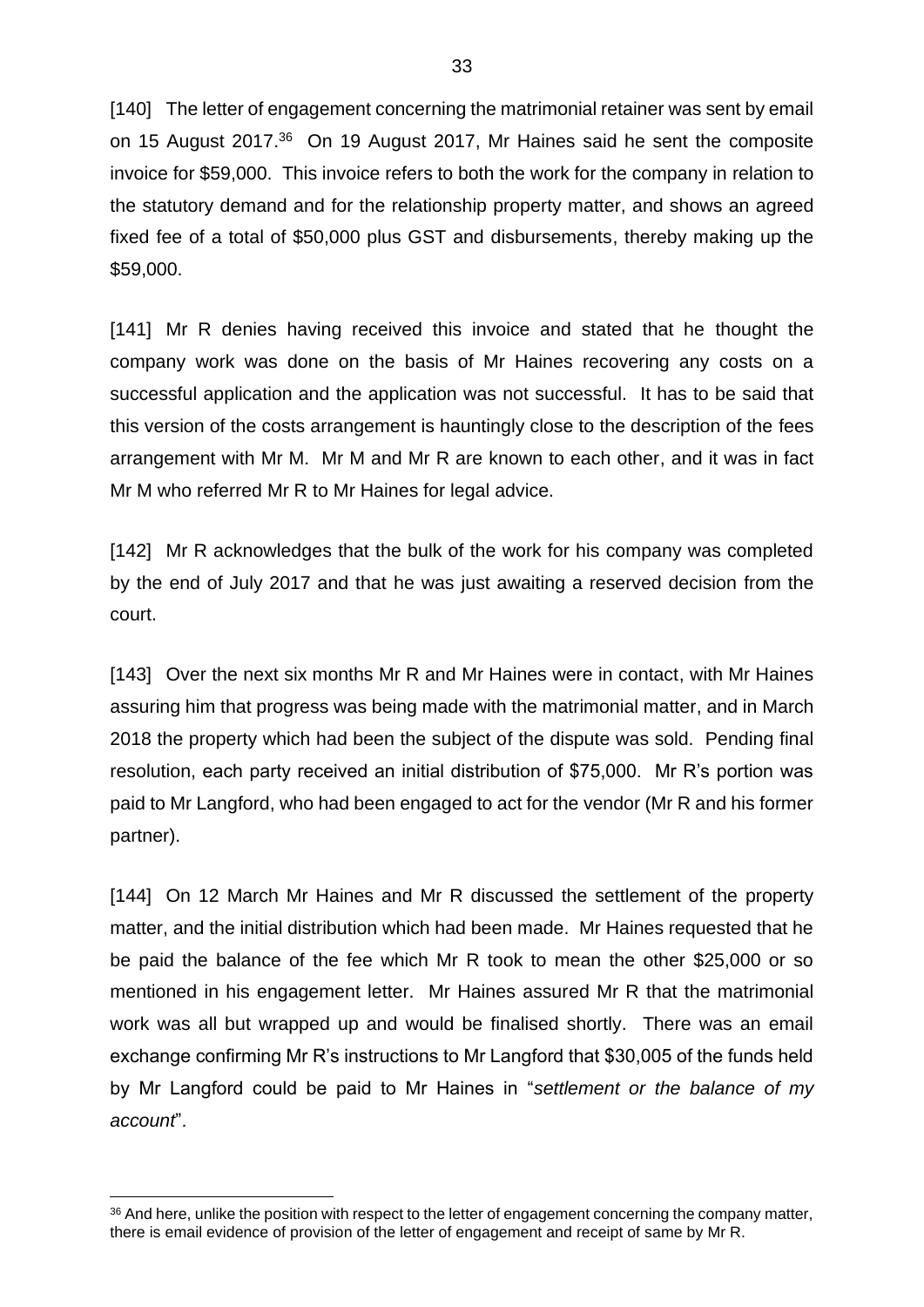[145] Mr R had agreed to this on the basis that resolution was imminent and did not check the exact amounts paid or owing. Mr Langford, in accordance with these instructions, sent the amount to Mr Haines. Mr R says he had not seen the invoice until it was produced as part of the complaints process. Since he denies that the company work ought to have incurred a fee (given that it was unsuccessful) he considered that the amounts he had paid between 21 August 2017 and 26 March 2018 were in respect of the matrimonial work, not the company work.

[146] Between April and August 2018 there was intermittent contact between Mr R and Mr Haines, but the expected news of final settlement did not arrive. Mr R concluded that no real progress had been made with the matrimonial work and he instructed a new lawyer to take over the file. That lawyer, Ms Gush, had to do a considerable amount of work to complete the matter. Ms Gush uplifted the file expecting there to be a significant amount of material on it, given the fee quoted of \$50,000. She was disappointed to find very little on the file.

[147] Mr Haines has subsequently assessed that he carried out 102 hours in respect of this file, but on Ms Gush's evidence that is certainly not apparent. There were no proceedings filed, and she says that it looked like very little work had been done to resolve the primary issue in order to lead to final distribution. She had to start again effectively, nothing had been put on the Court file to respond to the former wife's s 182 application.<sup>37</sup> The 102 hours which is effectively two-and-a-half weeks fulltime was certainly not apparent to Ms Gush from the documents made available and the full investigation of the Court file.

[148] Mr Fowler QC was called to give evidence about the reasonableness of this fee, and he concluded that it would be "*unsafe to conclude*" that the 102 hours of work had not been done. Mr Fowler certainly considered that \$1,000 per hour would have been excessive if it had been charged. But he pointed out that since it was an agreed fee, there was no indication of what had occurred in the eleven months of activity and 102 hours of time expended (although not recorded contemporaneously), he made an assessment that \$25,000 would not have been excessive.

<sup>&</sup>lt;sup>37</sup> Family Proceedings Act.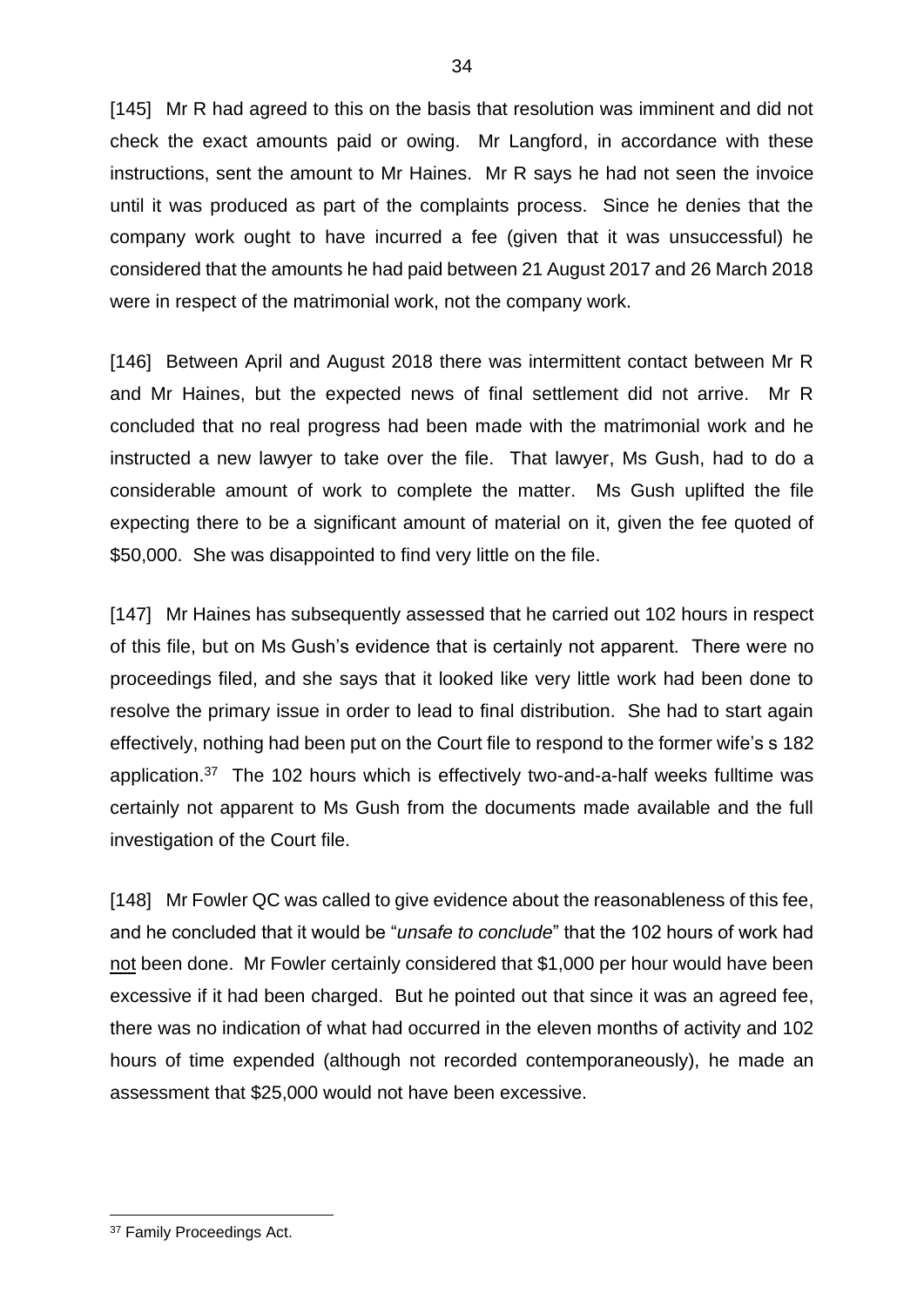[149] However, Mr Fowler considered that a \$50,000 fee would have been excessive for what was achieved and that would have been approximately \$800 per hour. Having regard to the type of work Mr Haines' level of experience and the activity, Mr Fowler had no difficulty with \$50,000 being an excessive fee for the matrimonial component.

[150] Mr Fowler was not instructed to assess the company fee and accepts that mixing the two matters in one invoice was problematic.

[151] The reasonableness of this fee was also examined by the Law Society investigator, Mr McMenamin. Mr McMenamin struggled to make this assessment because of the composite nature of the bill. He notes:

"But the bill is addressed to both Mr R personally and to the company with no apportionment between the two of them. There is absolutely no way of discerning who is really responsible for what portion of that bill. The narration on the bill is confusing and contradictory. It states "*fees as agreed*" but there was no actual fee agreed for the company portion, and the fee agreement for Mr R was for an initial payment of \$25,000 plus GST at that stage. The rendering of an invoice on those terms at that time is inexplicable and contrary to basic good practice."

[152] Mr Haines had explained to Mr McMenamin that the bill was prepared in that way on the client's instructions and breaking it down could "… *conceivably compromise the tax positions of Mr R and (the company) as the invoice was issue (sic) this way at Mr R's request*".

[153] Mr McMenamin referred to the hourly rate of \$1,000 "*far in excess of what could be considered reasonable for a practitioner of Mr Haines' experience and/or for the nature of the proceedings.* … *Mr Haines was practising out of a semi-rural address and the costs of running such a practice would have been minimal*."

[154] However, he assessed the 41.2 hours said to have been expended on the statutory demand matter at the rate of \$500 per hour, which Mr McMenamin considered generous, and the bill was then calculated at \$20,600 plus GST.

[155] In relation to the matrimonial matter, Mr McMenamin also canvassed a number of experienced family specialist practitioners who all were astonished at a charge out rate of \$1,000 per hour. The range of hourly rates canvassed were \$380 to \$420 per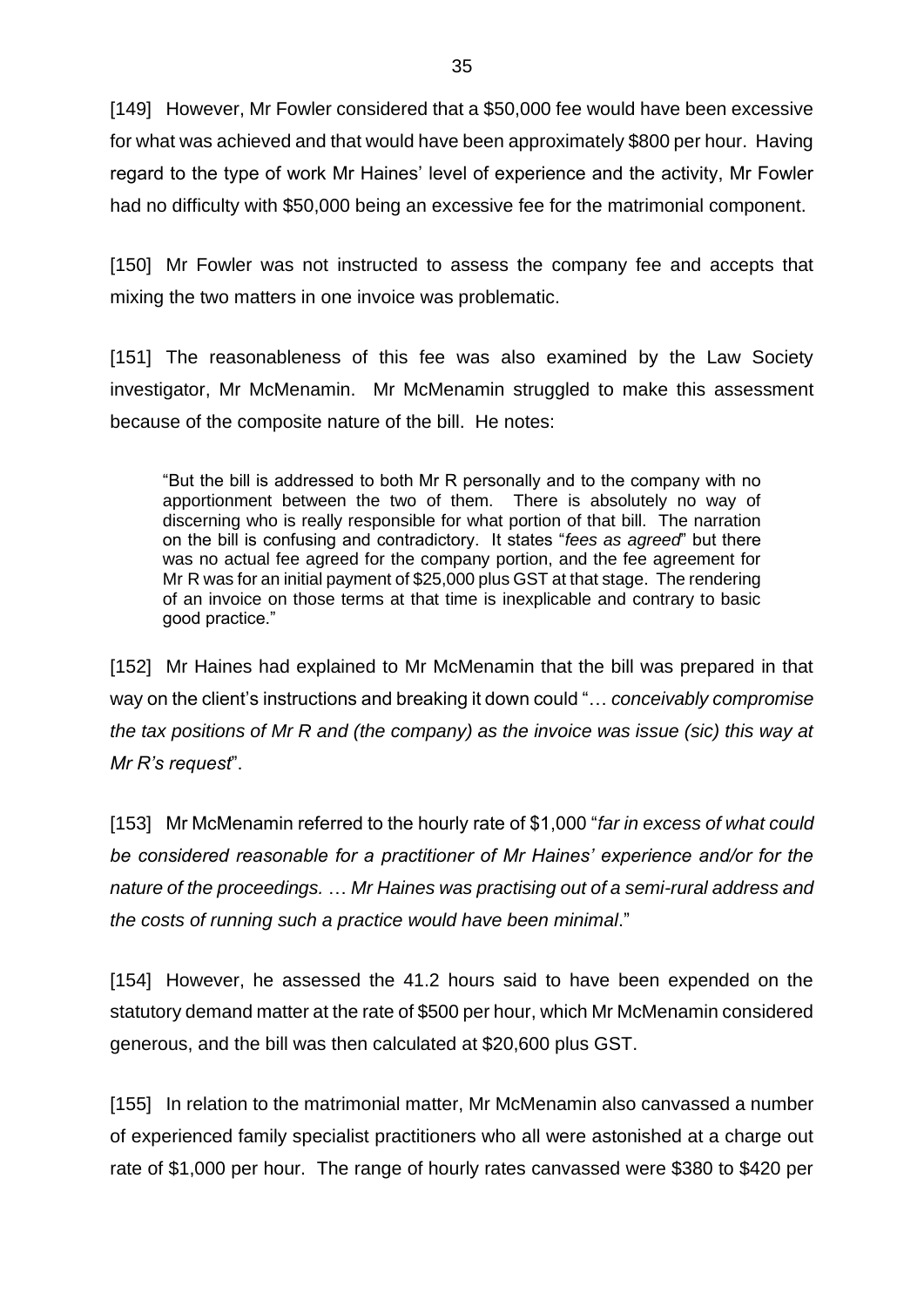hour plus GST. Mr McMenamin then considered an hourly rate of \$400 plus GST "*at the most for a person of Mr Haines' experience for the relationship property work*".

[156] Mr McMenamin's view was that since the matrimonial work had not been completed by Mr Haines, and given the agreed fee arrangement which saw that the second \$25,000 was only on completion of the matter, that only \$25,000 plus GST would be a fair and reasonable amount for the relationship property retainer.

[157] Mr McMenamin's evidence was not challenged at the hearing.

[158] Mr Haines was cross-examined about this work and agreed that the invoice was for both matters. He accepted that although the company letter of engagement was sent to its registered office that it may not have reached Mr R.

[159] He now accepts that \$1,000 per hour is excessive and acknowledges that for most clients he has entered into fixed fee arrangements. That approach on the practitioner's behalf appears to have been reached subsequent to receiving the independent assessment of Mr Fowler QC. Mr Haines says that the letter of engagement was "*clumsily drafted*" but there was an agreement that the \$50,000 would be for both matters.

[160] He agreed in evidence that very little, if any, matrimonial work had occurred by the time of the invoice, and that the invoice covered prospective work. It could be said that the invoice "*superseded*" the letter of engagement.

[161] Mr Haines conceded however, that no specific figure had been discussed with Mr R for the company work. There are no emails to the client whatsoever about this work and he agreed there was no evidence of a covering email for the invoice, which one would have expected to have been available from his records.

[162] Mr R conceded that he made his complaint after he had a discussion with Mr M about Mr Haines, after the latter two had fallen out. Finally, Mr R says that he was not aware of Mr Haines leaving practice until October 2018 (two months after Mr Haines ceased practice).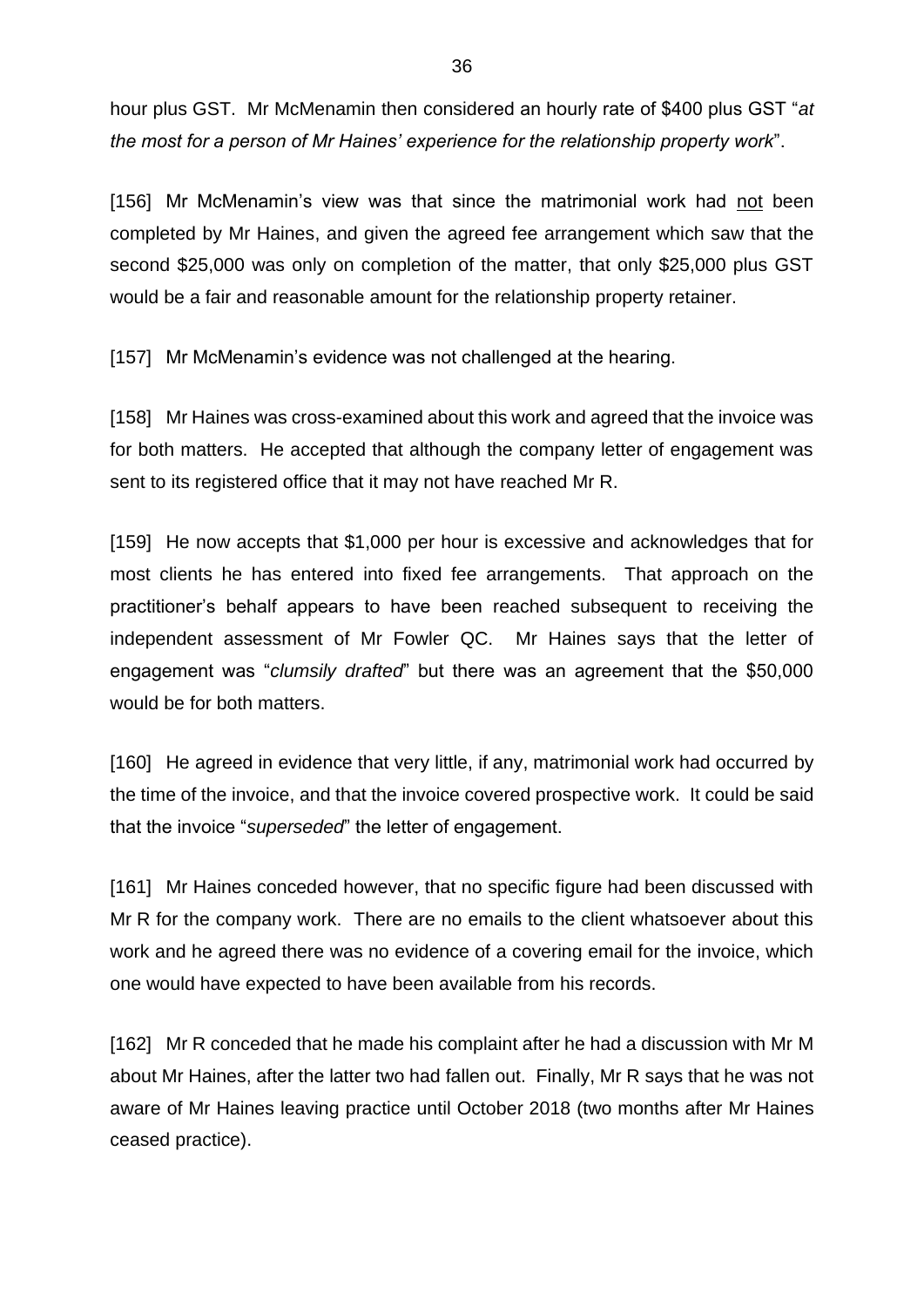# *Issues to be Considered under R Matter (LCDT 019/21)*

## **Charge 1**

- 1. Did Mr Haines fail to send his client a letter of engagement?
- 2. If not, was this a wilful or reckless breach such as to constitute misconduct? Or was it a straight breach, thus amounting to unsatisfactory conduct?

# **Charge 2**

- 3. In relation to the matrimonial engagement:
	- (a) Did Mr Haines receive funds in advance for work which had not yet been done?
	- (b) Did Mr Haines pay these funds into his personal bank account before invoicing, rather than paying them into a trust account? If the answer to either of these questions is "yes":
		- (i) Does this amount to disgraceful or dishonourable conduct?
		- (ii) If not, is it a wilful or reckless breach of the Act and Rules?
		- (iii) If not, is it unsatisfactory conduct?

### **Charge 3**

- 4. In the composite invoice of August 2017, did Mr Haines overcharge for the matrimonial engagement to an extent that it was:
	- (a) Disgraceful or dishonourable  $(s 7(1)(a)(i)$ ? or
	- (b) A wilful or reckless breach of the Rules  $(s (7)(1)(a)(ii)$ ? or
	- (c) Grossly excessive (s 7(1)(a)(iv)?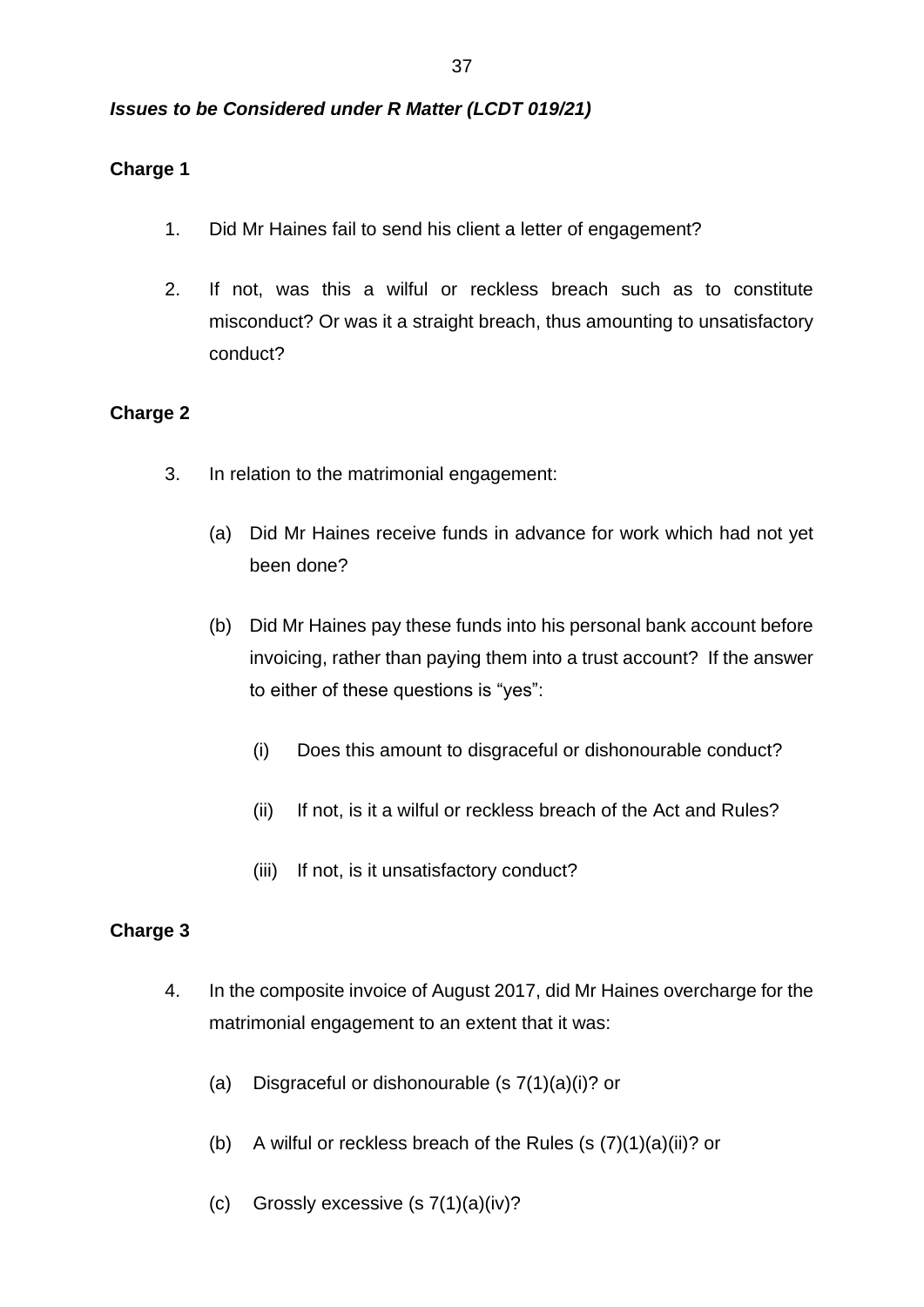(d) If not, was his conduct unacceptable, or a breach of the Rules simpliciter so as to constitute unsatisfactory conduct?

### *Discussion of the Issues*

### **Charge 1 – Issues 1 and 2**

[163] While we did not find Mr R to be a particularly balanced witness, he clearly having had an axe to grind with Mr Haines, we accept his evidence about not having received the first letter of engagement.

[164] Given that he immediately responded to the second letter of engagement with an objection to the \$1,000 per hour rate set out in it, stating that he could not afford it, we find on balance that he is likely to have had the same reaction had he received the letter of engagement for the first (company) engagement. We note that Mr Haines accepted that it was possible that the first letter of engagement had not been received by the client, there had been no discussion with him about it, and he had no covering email that he could produce to the Tribunal.

[165] We find that no clear terms were established with the client, although we reject the proposition advanced by Mr R at a late stage that the company work was on a contingency fee basis. We reach this view because there is no evidence of such an arrangement, Mr Haines was newly in practice and it seems unlikely he would undertake such contingency work; and, as referred to above, it mirrors the allegation of Mr M, with whom Mr R had discussed Mr Haines.

[166] We find a breach of Rule 3.4 in relation to the provision of information to clients however, we do not consider on this occasion, that to have been a reckless or wilful breach on Mr Haines' part. Given the high hourly rate it was unacceptable and unprofessional conduct for him to have not followed up with the client, thereby meeting a definition of s 12(b) as well as s 12(c), in contravening the Rules.

[167] We therefore make a finding of unsatisfactory conduct rather than misconduct in respect of this charge.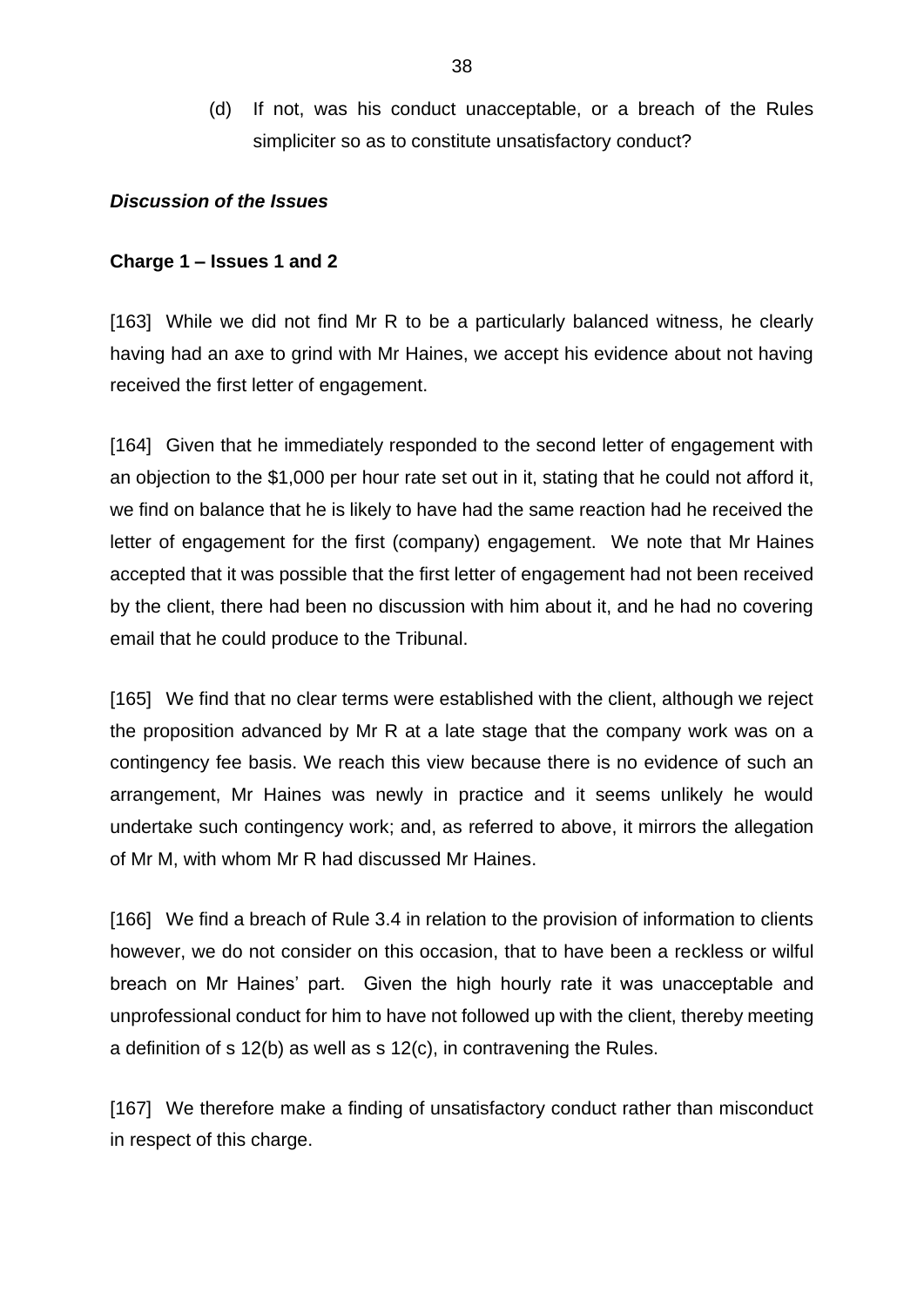# **Charge 2 – Issue 3**

[168] Since there is no clear evidence as to the arrangement for payment of the company's work, and no fixed fee arrangement, we are not assisted by the composite fees invoice prepared by Mr Haines on 21 August to clarify the matter.

[169] Two large payments arrived from Mr R into Mr Haines' personal bank account within days of the invoice, intended to meet the first part of the fixed fee for the matrimonial retainer. On the balance of probabilities, we find that these were funds paid in advance for work which had not been undertaken, and instead of being held in a trust account<sup>38</sup> were placed into the personal bank account of the practitioner, where he had use of the funds immediately on their receipt, but without having rendered an invoice such as would permit deduction. 39

[170] Mr Haines argues that, because the work for the company had been completed before the August invoice, these fees cannot be seen as having been taken in advance. However, in the absence of contemporaneous time records and (the intentionally) vague narration and lack of detail in the invoice itself, we do not consider that Mr Haines has successfully rebutted the inference that the funds paid by Mr R were intended to be in respect of the matrimonial retainer first half payment, as agreed just a few days before.

[171] In submissions, counsel for Mr Haines, Ms Evans, asserted that "… *Mr Haines did not charge an hourly rate for any of the work performed for either Mr R or (the company), instead a fixed fee was agreed and charged* …".

[172] The invoice itself refers to the attendances for the company as follows:

"Statutory Demand pursuant to letter of engagement 4 April 2017 and other litigation and negotiation matters with BC68792."

[173] There is no mention of a fixed fee in that narration, nor was there in the letter of engagement which we have found, on balance, did not reach the client.

<sup>38</sup> As required by the Lawyers and Conveyancers Act (Trust Account) Regulations, r 10.

<sup>39</sup> Regulation 9. And see, generally, the analysis of these requirements in *Sims v Craig Bell & Bond* (supra) at p 538 line 12.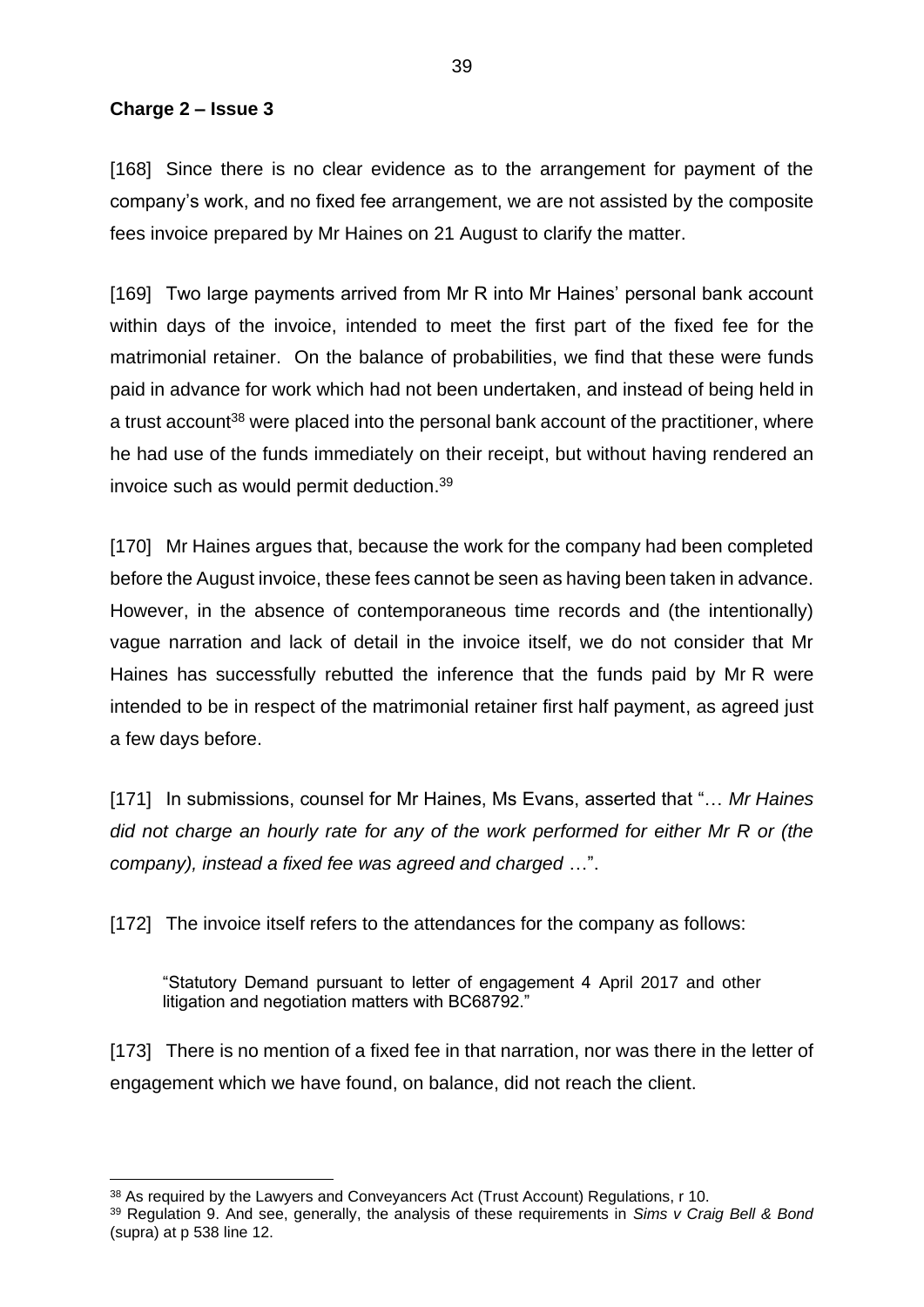[174] There being no evidence of the company fixed fee, and for the reasons set out above as to the intended purpose of the payments made by Mr R, the answer to the questions posed in Issues 3(a) and (b) are both "yes".

[175] We therefore consider the question of whether this amounts to disgraceful and dishonourable conduct. We consider that taking the benefit of fees before carrying out work, even if they are based on a fixed fee agreement, would be regarded by lawyers of good standing as disgraceful or dishonourable.

[176] Even giving Mr Haines the benefit of the doubt that, when taking the R payments, he had in mind the work he had already done for the company; without a specific accounting for the work, that is totally unacceptable. Furthermore, when taking the balance (the \$30,005 was later corrected to \$29,600) from the interim distribution held by Mr Langford, given how little he had done on the matrimonial retainer, without specific detail and accounting, this was also reprehensible.

[177] While we note the cautious evidence of Mr Fowler, from Ms Gush's evidence of how little had been done,<sup>40</sup> we consider the "hours expended", constructed by Mr Haines retrospectively, are highly unlikely to be accurate.

[178] We therefore find misconduct in respect of Charge 2, under s  $7(1)(a)(i)$ . We do not consider that there is any necessity to consider Issues 4(b), the alternatives for misconduct, or the lesser alternative of unsatisfactory conduct.

### **Charge 3 – Issue 4**

[179] Ms Evans submits that as a matter of policy, we ought not to consider the "*overcharging*" charge. She points out that this was originally lodged as a complaint in which it was alleged Mr Haines wrongfully had Mr Langford pay him the \$30,005, without the client's instructions. She accepted that, had that been the case, the Tribunal would have had the ability to consider the matter outside the two-year timeframe for fees complaints, which had been passed. We tend to agree with the approach, that, in the absence of other aggravating conduct, the Tribunal is not intended to be a fees reviewer.

<sup>40</sup> Noting she had the practitioner's file and had carefully inspected the Court file.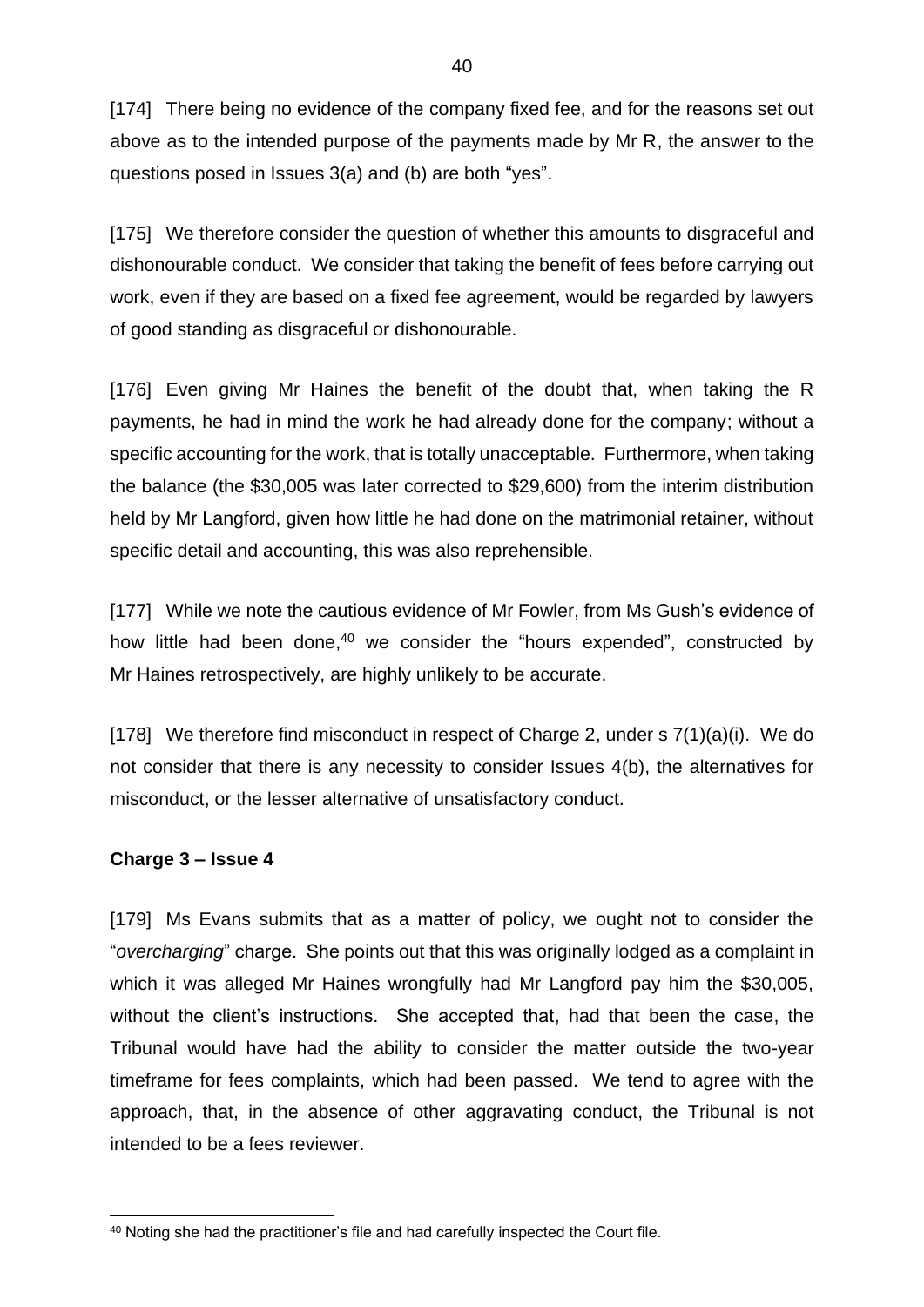[180] That argument would not succeed in respect of grossly excessive overcharging, which is one of the limbs of misconduct, under s  $7(1)(a)(iv)$ .

[181] However, the evidence does not, in our view, reach the point of grossly excessive charging in this instance.

[182] The expert evidence (Mr McMenamin and Mr Fowler QC) is clear that had the \$50,000 total been charged purely in respect of the matrimonial matter then it would have been a gross overcharging and certainly that any application of more than \$400 an hour for a practitioner of Mr Haines' experience would have been quite improper. So that the taking of the full fixed fee, without completing the matrimonial retainer, which he did not, would have been improper.

[183] However, that would be to disregard any remuneration for payment for Mr Haines' attendances in the company matter, and we have rejected the notion of a contingency fee.

[184] While the appalling records and invoicing practices adopted by Mr Haines makes the task of assessing how much can properly be regarded as having been for the company work, it is clear that he did expend some considerable time on this work and that ought not to go unrecognised. This charge only seeks to assess the work carried out for the matrimonial work and if it is accepted that he was entitled to the first half of the fixed fee, namely \$25,000 plus GST and disbursements, the evidence of the experts being that was not excessive, then the balance retained by Mr Haines cannot be entirely attributed to the matrimonial work.

[185] We do not consider the Standards Committee has established, on the balance of probabilities, that by the end of the retainer, we ought to regard all of the funds paid as having been for the matrimonial retainer only and therefore excessive.

[186] For those reasons we propose to dismiss Charge 3.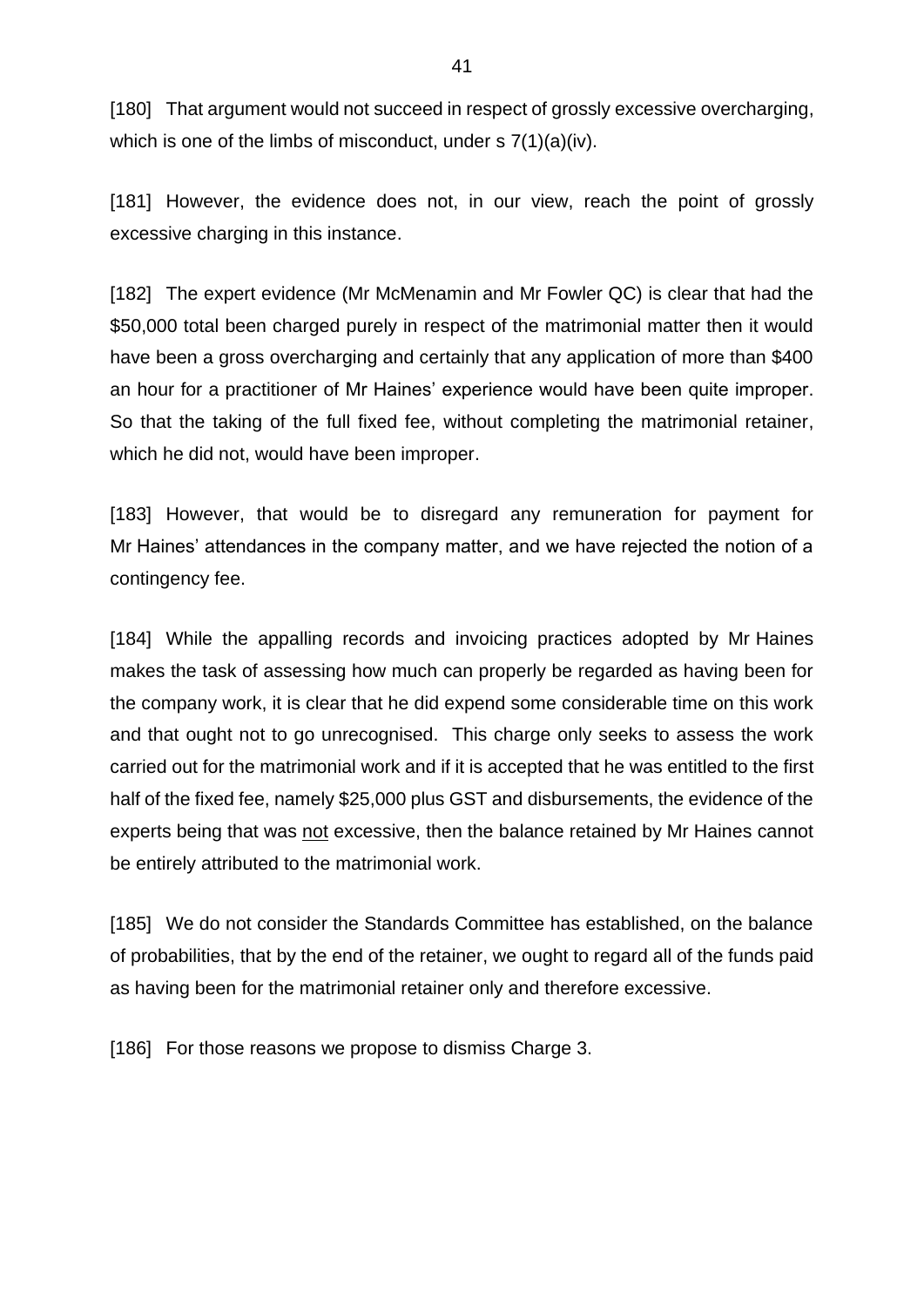# *Fourth Set of Charges – Mr C Complaint (LCDT 014/21)*

# *Background*

[187] This complaint covers periods both when Mr Haines was an employed solicitor with Simpson & Co and later when he commenced practice on his own account. Mr C initially engaged Mr Haines on 5 July 2015 to represent him in obtaining an annulment of his bankruptcy. By September 2015, having refined the scope of the annulment work, Mr C was offered a fixed fee of \$120,000 with "*50% payable on acceptance, with the balance being payable on conclusion of the assignment*".

[188] There was a second retainer commencing in July 2015 which related to a potential negligence claim against Mr C's former solicitor. That was governed by a letter of engagement from Simpson & Co dated 5 July 2015.

[189] By July 2016 Mr C's bankruptcy had been successfully annulled. Mr C is clear that he was very pleased with this work which he says was carried out for him by Mr Haines to a high standard, and he has no argument with the fee paid.

[190] He then instructed Mr Haines to progress the negligence work. In order to do so Mr Haines arranged for accounting firm, Deloitte, to calculate a potential quantum for the claim and a brief of evidence. Deloitte accepted that engagement but on the condition that \$20,000 would be paid to either them directly or the Simpson & Co trust account prior to them commencing any work.

[191] On 2 August 2016 Mr Haines confirmed to Deloitte in an email that his client accepted their terms of engagement:

"He is in the process of depositing funds into our trust account. I'm instructed that \$10,000 will be deposited in the next day or so and a further \$10,000 will be deposited at the end of the month."

[192] Between July 2015 and 31 March 2017, Mr C paid or had funds paid on his behalf, approximately \$90,000 to Simpson & Co, based on invoices received.

[193] However, further payments were made by Mr C, in response to requests from Mr Haines, in the period from July 2015 to March 2018. They were paid either in cash or directly into Mr Haines' personal bank account as follows: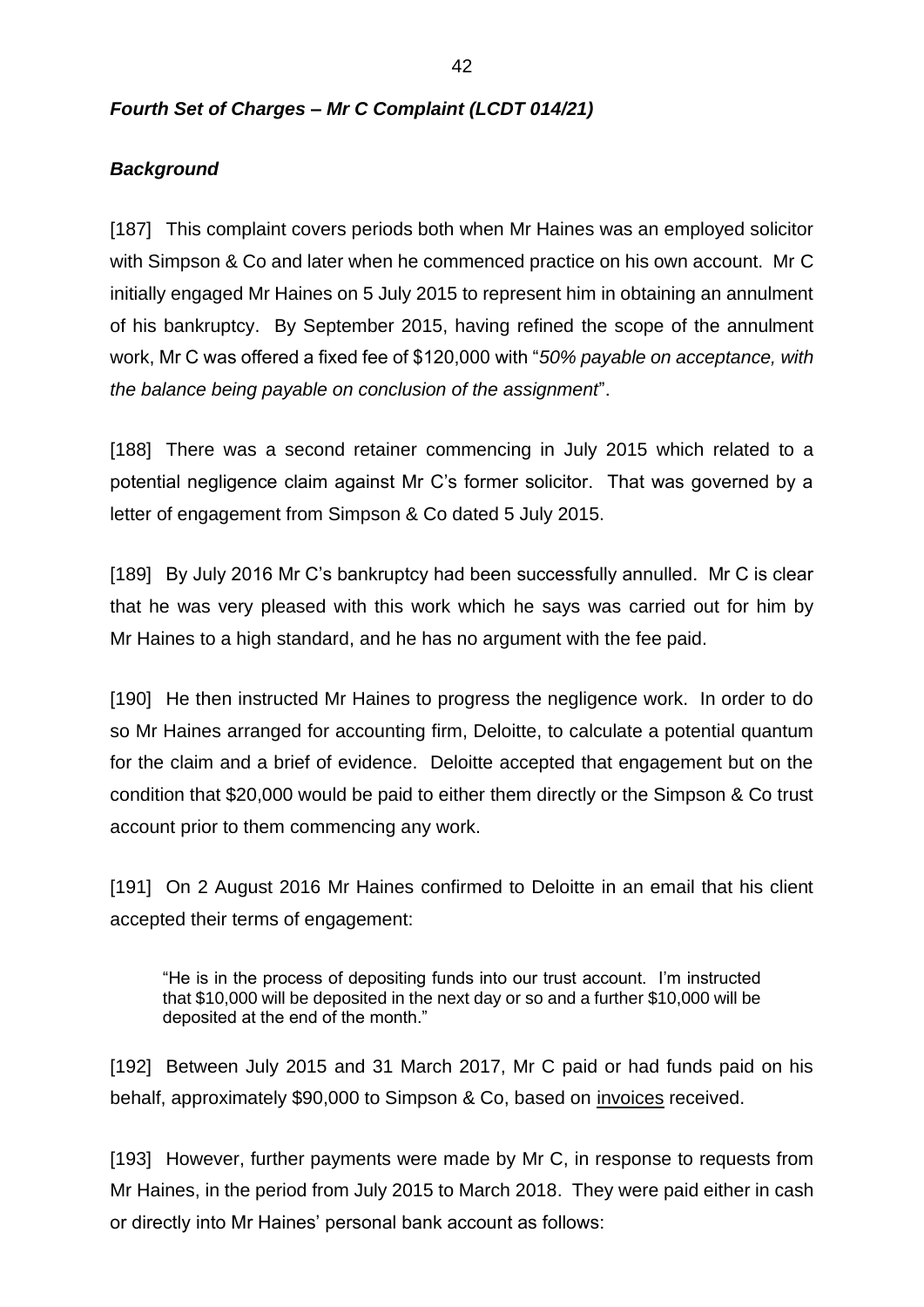- (a) In year ended 31 March 2016 approximately \$60,000.
- (b) In year ended 31 March 2017 approximately \$80,000 (Mr Haines says \$56,500).
- (c) In the year ended 31 March 2018 approximately \$110,000 (Mr Haines says \$100,611).

[194] These amounts were not represented by any invoices, either from Simpson & Co or QH Law, Mr Haines' firm.

[195] At no time did QH Law (which operated from 1 April 2017) operate a trust account.

[196] No letter of engagement was issued in respect of the negligence work, when Mr Haines took that with him from Simpson & Co to his new firm.

[197] Although Mr C paid \$20,000 to Mr Haines between August and October 2016, to cover the Deloitte's fee, none of these funds were placed in the Simpson & Co trust account or otherwise set aside to protect the assurance that had been given to Deloitte by Mr Haines. Nor did Mr Haines inform Deloitte that the funds had not been paid into their trust account. As well as there being no invoices for the payments made by Mr C, set out above, nor were any receipts issued or any accounting given to Mr C for how the funds had been applied (for example, by reference to the progress of the negligence work).

[198] Mr Haines said that there was significant other work that he undertook on behalf of Mr C and also on behalf of their mutual accountant Mr X, and that the work carried out for Mr X absorbed some of those funds.

[199] There is no record of instructions from Mr C to undertake a broader range of work and he denies that this occurred, saying that he attended to most of the work Mr Haines reported in his evidence, himself. Furthermore, Mr C had not authorised at any time that his funds be applied to meet fees arising on behalf of Mr X.

[200] Mr Haines has asserted that in respect of the first fee, the bankruptcy annulment fixed fee of \$120,000, that there was an arrangement that would be shared equally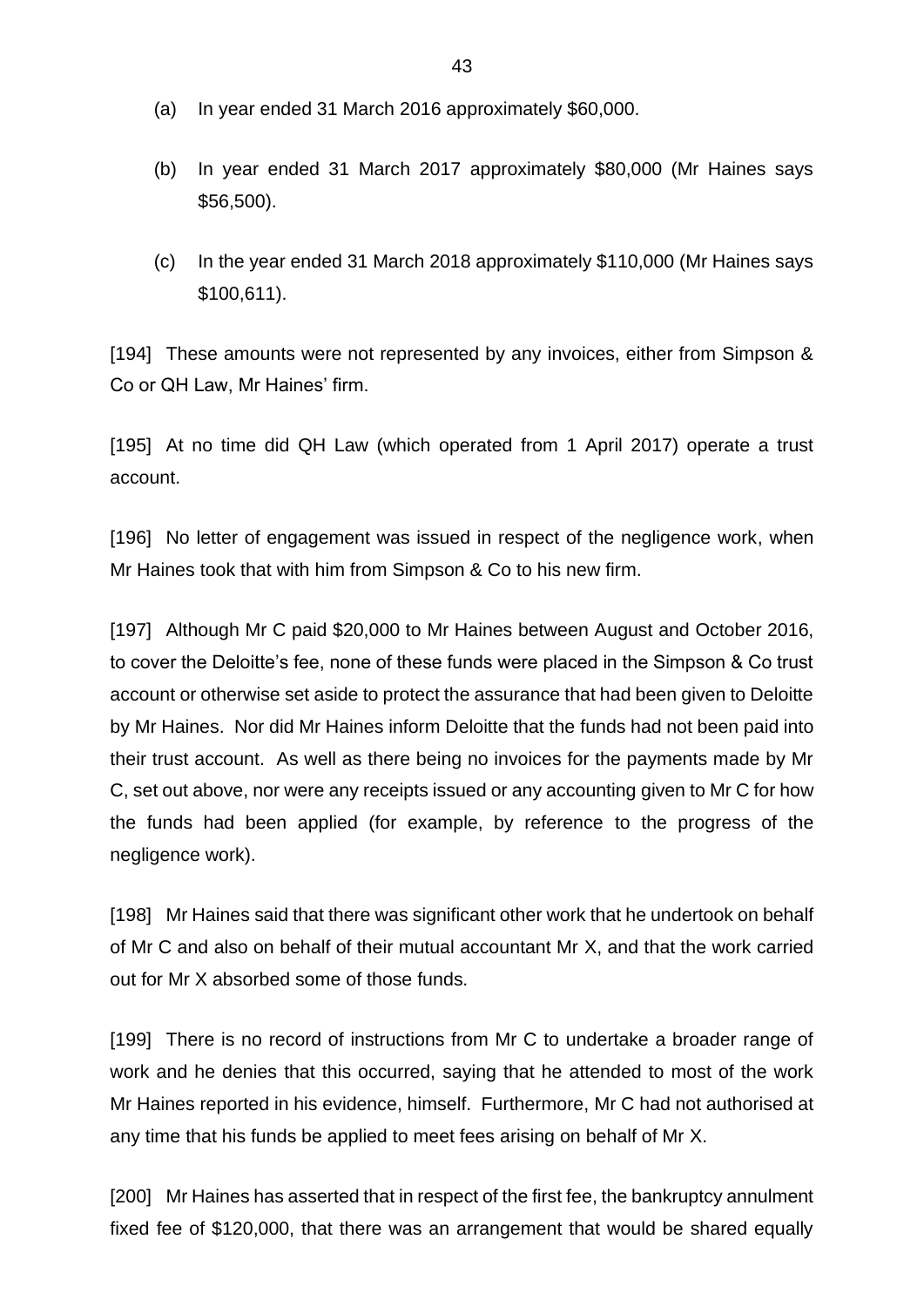between his firm and himself. Mr C says there was no such arrangement and he had never met the late Mr Simpson, principal in the firm and Mr Haines' employer, in order to make such an arrangement. There is no written record of any such agreed split.

[201] Although Mr C was aware that he was making payments into two different bank accounts he says "*I simply followed Quentin's directions and also paid any invoices I received. I thought both bank accounts were Simpson & Co accounts. I know now the second one was Quentin's personal bank account*."

[202] Mr C thought that Mr Haines was working on his negligence claim from mid-2016 until August 2018 when Mr Haines ceased practice.

[203] Mr C had been impressed with the work Mr Haines had done on his bankruptcy annulment and indeed he and Mr Haines became friends, spending time with each other when Mr C, who resides on an offshore island, was in town, even staying at Mr Haines' home from time to time.

[204] Mr C recounts that about the time that Mr Haines set up his own firm "… *the requests for payment became more frequent (each fortnight or so) and Quentin would ring me up and say something like "look [name], I am strapped, I am in a bad situation, I worked really hard on your file" and would rattle off what he had done*."

[205] Mr C had no reason to doubt that Mr Haines was working hard on the file and so would send the money through, often at \$5,000 at a time.

[206] Then towards the end of their relationship, in 2018, Mr Haines sought a loan from his client according to Mr C. "*Quentin rang pleading for a temporary loan of \$50K to save his house*".<sup>41</sup> Mr Haines apparently assured him it would be repaid within one to two weeks maximum. No independent legal advice was suggested to Mr C and the urgency of the situation and guaranteed quick repayment was emphasised. Repayment did not occur. Mr Haines denies the existence of any such loan.

[207] Mr C says that at some point he became concerned about the total amount that had been paid with no invoices, receipts or anything in writing concerning the claim. He then became aware that Mr Haines was facing criminal charges and would have to

<sup>41</sup> In his initial complaint Mr C gave a figure of \$45,000 for the loan.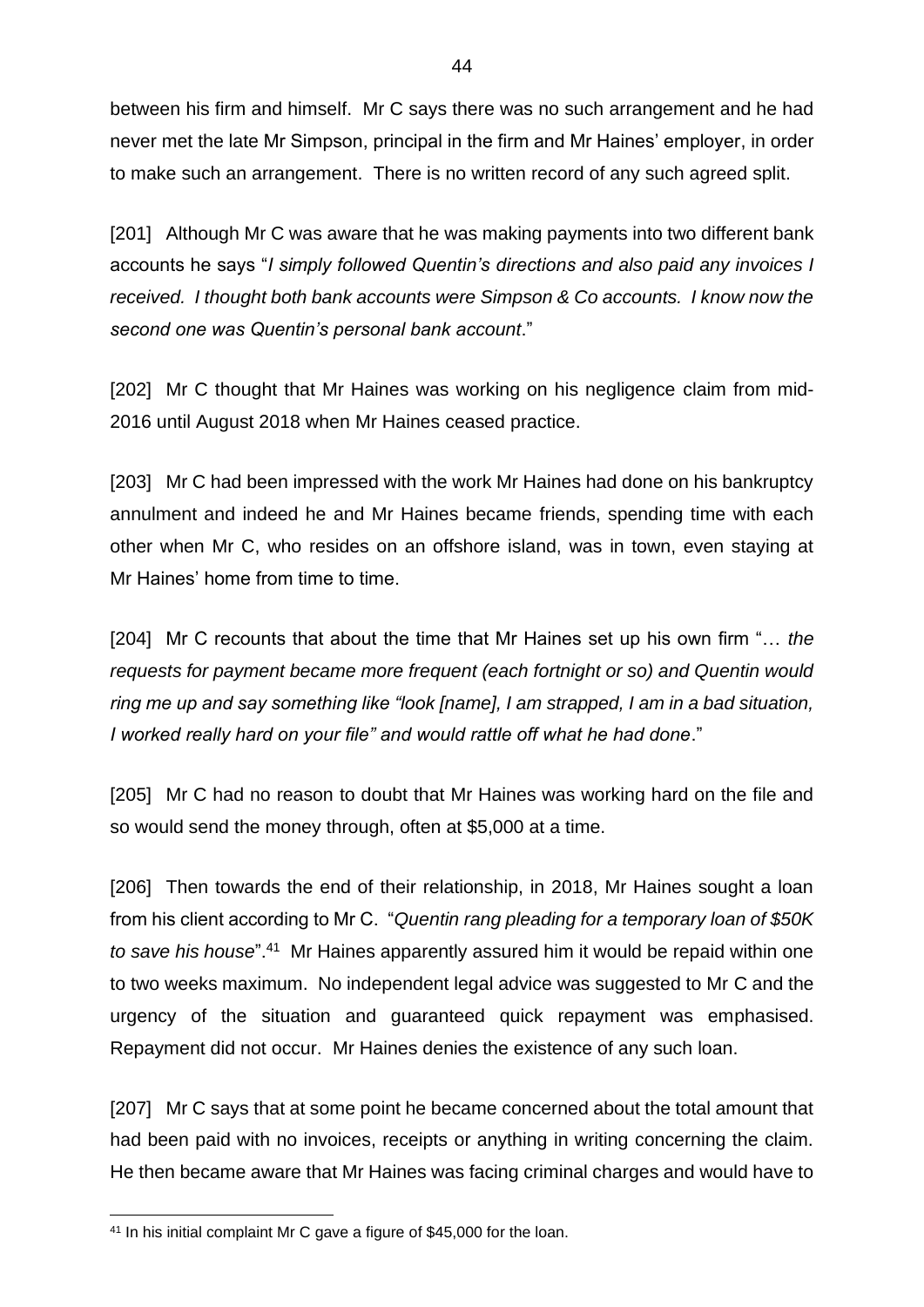stop being his lawyer. He says "*in wrapping up his work for me Quentin confirmed the claim had been filed with the court*", referring to the negligence claim which was the subject of the retainer.

[208] When Mr Haines passed Mr C's file to a new lawyer that lawyer confirmed that it only comprised a few pages and that no negligence claim had been filed.

[209] According to the Standards Committee's case, at some point after 23 August 2018, but before 14 November 2018, Mr Haines offered to refund \$55,000 to Mr C but this offer was withdrawn after Mr C made a complaint about Mr Haines to the Police. It is stated that Mr Haines was going to borrow to repay the money, thus the funds had obviously been spent by him. In our view, the position goes beyond a mere offer to repay, given Mr Haines letter to the Lawyers Complaints Service of 14 November 2018. 42

[210] Mr C made a claim against Mr Simpson's estate and received \$72,000 from Simpson & Co's insurers, which included the Deloitte \$20,000 that had never been paid to them. Mr C made his complaint to the Law Society.

[211] The police complaint has complicated matters somewhat in that the police advised there was a current investigation (as at their letter of 12 March 2020) and for this reason Mr Haines has, quite understandably, claimed his right to silence in respect of some of the C matters.

[212] Normally, any criminal charges which related to the subject matter being addressed by this Tribunal would have preceded the hearing of these charges, however it would seem that the Police investigation has stalled and we have been asked to expedite this hearing by both counsel.

<sup>42</sup> See discussion at [222] below.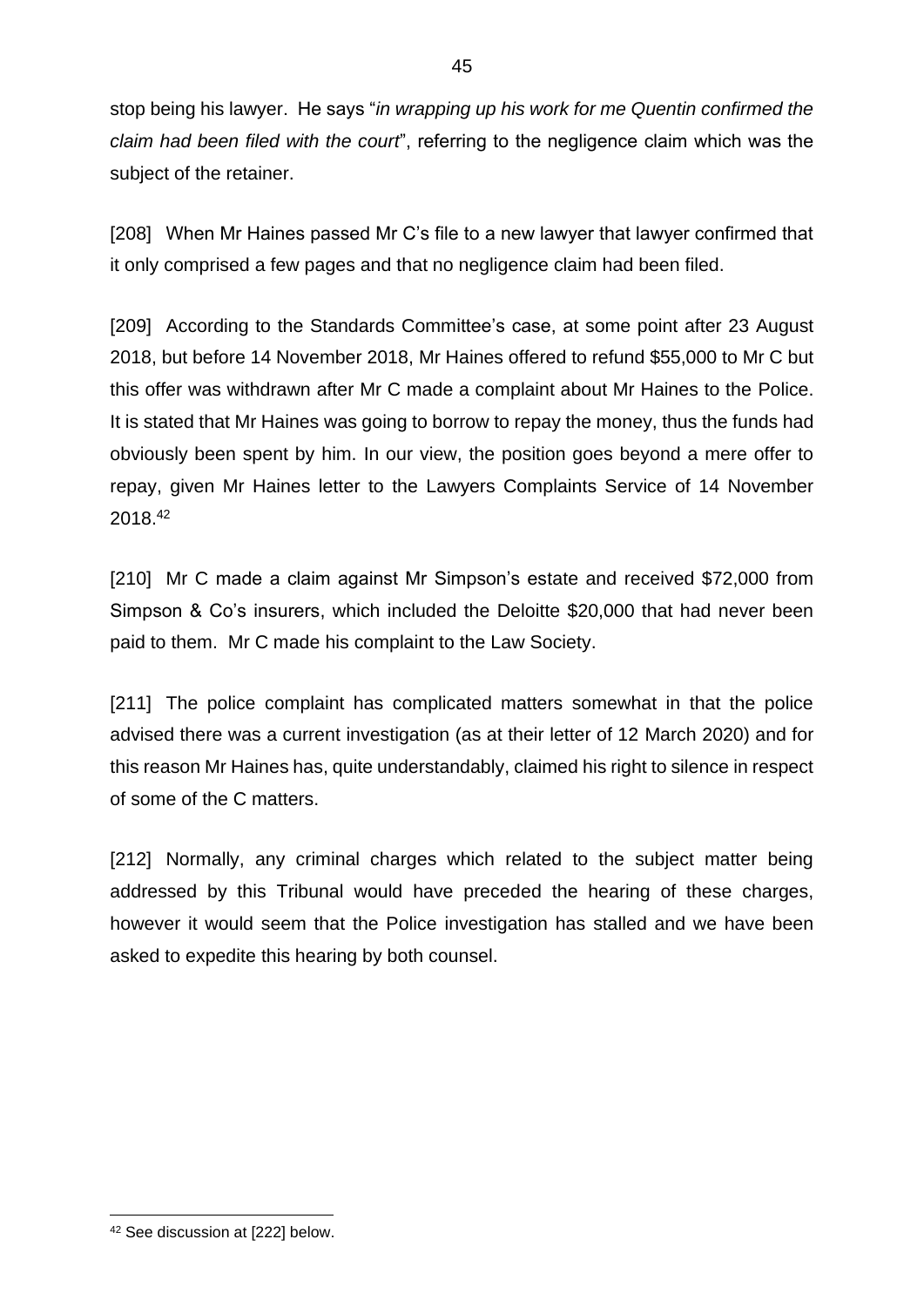# *Issues for Determination – C Complaint (LCDT 014/21)*

## **Charge 1 – Issues 1 and 2**

- 1. Did Mr Haines receive client funds directly into his personal account without issuing invoices or receipts?
- 2. If yes, does this constitute misconduct?

# **Charge 2 – Issues 3 and 4**

- 3. Did Mr Haines conduct himself appropriately with respect to the "Deloitte funds"?
- 4. If not, does this constitute misconduct or some other level of culpability?

# **Charge 3 – Issues 5 to 8**

- 5. Did Mr Haines misuse client funds by applying them to pay for attendances for another client?
- 6. Did Mr Haines misinform Mr C about the accounts into which his funds were being paid?
- 7. Did Mr Haines borrow funds from Mr C, and if so, did he ensure independent advice was provided to the client?
- 8. If any of the above are answered in the affirmative, does that amount to misconduct?

# *Discussion of Issues*

### **Charge 1 – Issue 1**

[213] This charge concerns the period when Mr Haines was an employee of Simpson & Co. The letter of engagement for Mr C in July 2015 set out Mr Haines' hourly rate and all of the obligations that the firm had to the client. This includes a statement that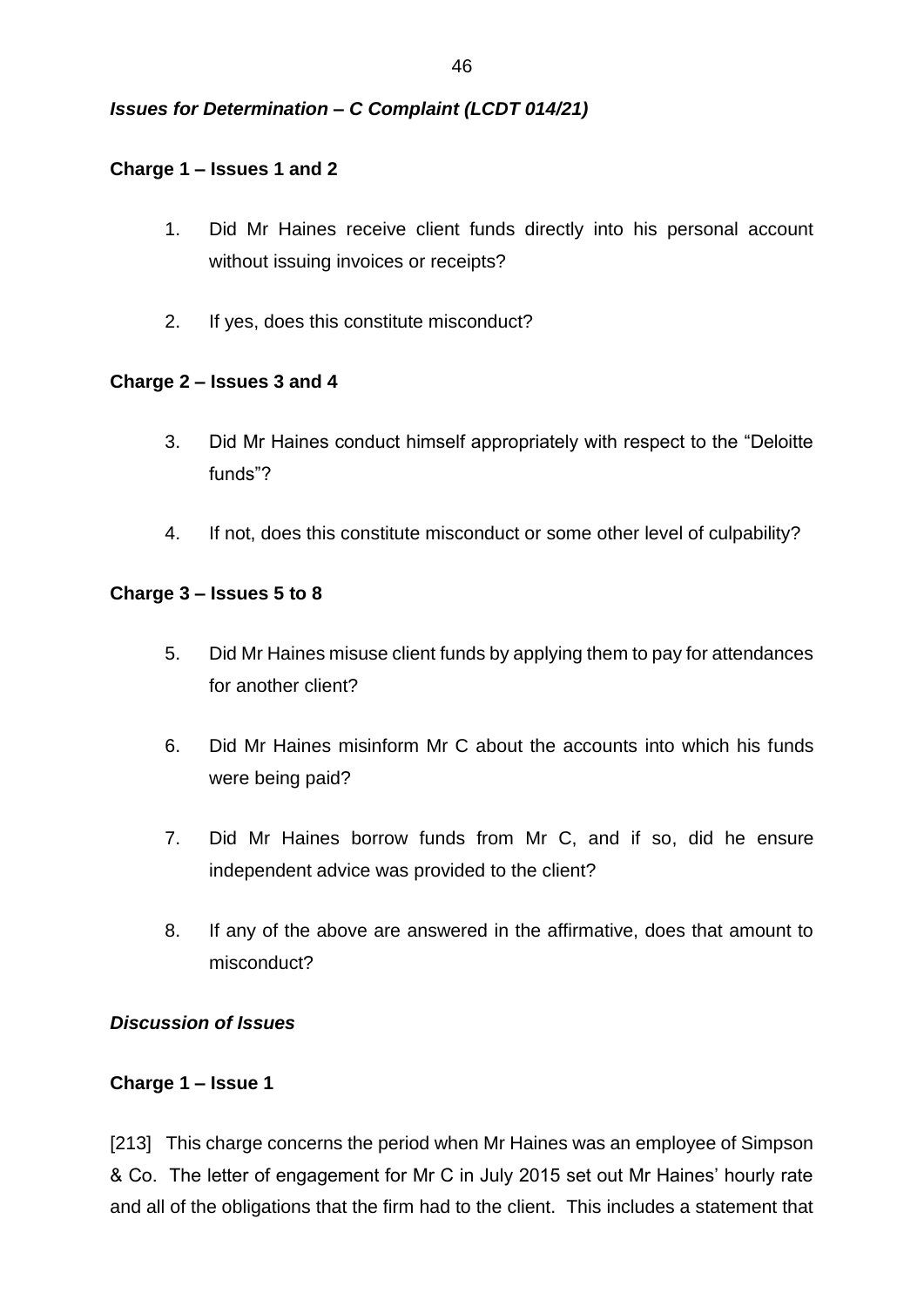"*we maintain a trust account for all funds which we receive from clients (except monies received for payment of our invoices*). …" This engagement was modified by the letter of 7 September 2015 offering a fixed fee of \$120,000 plus GST and disbursements. As already indicated, 50 per cent was payable on acceptance and the balance at the conclusion of the assignment. This letter only modified the contract between lawyer and client as to the total amount of the fee to be charged, all other obligations remained in place.

[214] There is no mention in the letter of 50 per cent being payable to Mr Haines directly or indeed any arrangement which would indicate to the client that the firm had any specific arrangement with Mr Haines concerning fees. Mr Haines said he had a private arrangement with Mr Simpson. The latter is unable to verify this because he is now deceased.

[215] The point we make is that the terms of engagement still required funds to be held in trust until invoiced and that the period from July 2015 until 31 March 2017, when the arrangement with Simpson & Co ended, Mr C paid for non-invoiced work between \$56,500 (as conceded by Mr Haines) and \$140,000 (as pleaded by the Standards Committee). This is in addition to the invoiced amounts paid to Simpson & Co of \$90,000 over that same period.

[216] It is common ground that the practitioner issued no receipts for those monies received directly by him. Mr Haines claims that Mr C was well aware that he was paying money into his personal account, however this is denied by Mr C who said he simply paid funds into the account numbers he was given, or those given to his partner who also arranged for the payment of funds at times.

[217] Mr Haines attempted to impugn the credibility of Mr C by reference to previous convictions for dishonesty. We have read the sentencing notes (following a guilty plea) relating to those convictions and we do not consider them to be particularly relevant in assessing the value of Mr C's evidence in the matter before us.

[218] We found that Mr C presented as a balanced and truthful witness, whose evidence was not only backed up by banking records, but also by the offer, later described by Mr Haines himself as an agreement, to repay him \$55,000. Where Mr C's evidence differences from Mr Haines' we prefer the evidence of Mr C.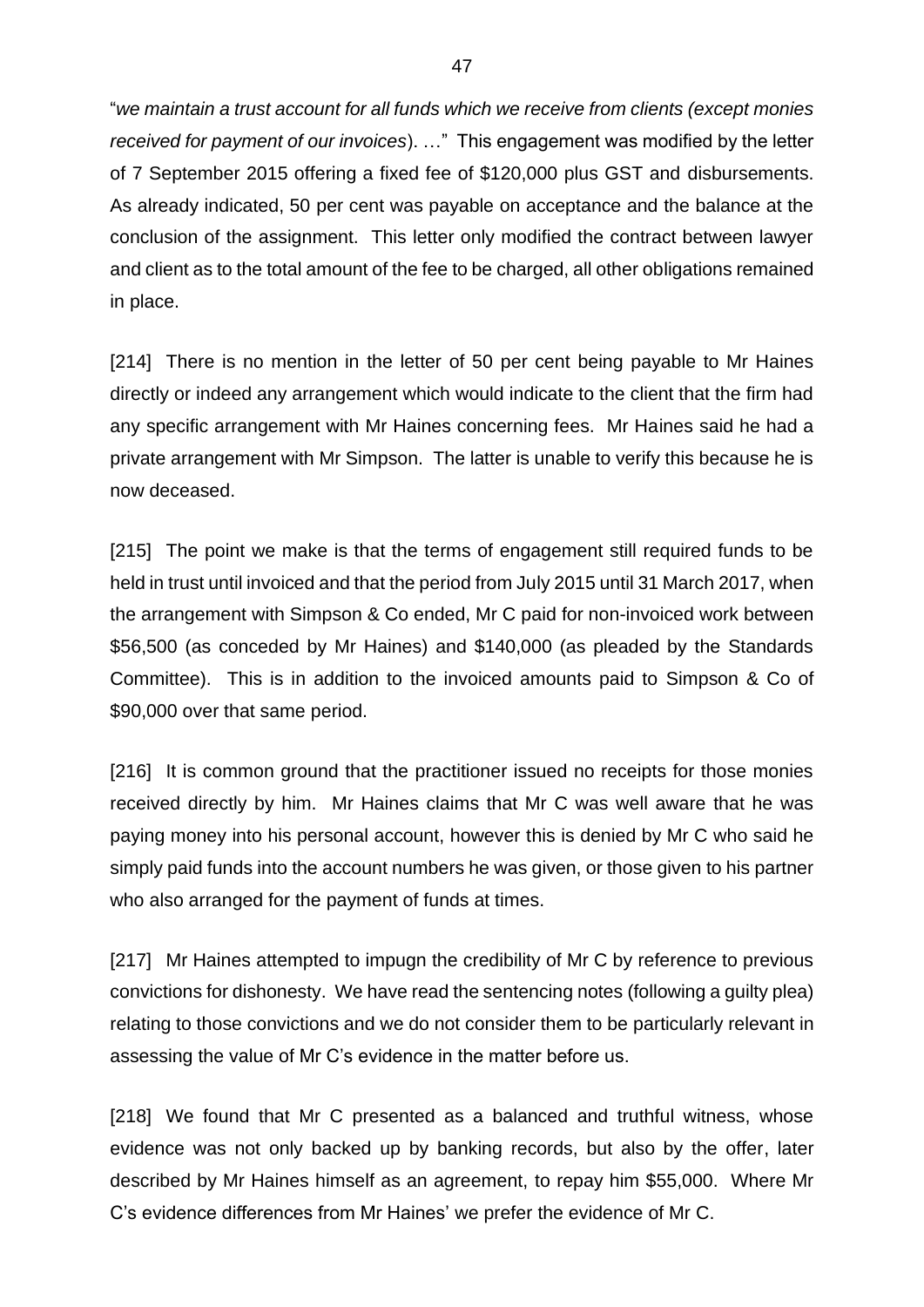[219] In contrast to Mr M and Mr R, both of whom clearly had significant animosity towards Mr Haines, Mr C was able to express how let down he felt by Mr Haines but also referred to the excellent work that Mr Haines had done for him in respect of the bankruptcy annulment.

[220] He was clearly strung along by Mr Haines for many months, in respect of the negligence retainer, making more and more payments in order to progress that matter, when in fact the practitioner had done very little work on his client's behalf but was clearly in need of cash and therefore making demands of him. During the financial year which represented Mr Haines' first year in practice, Mr C paid him directly about \$100,000 without the provision of any invoice or receipt or written progress report about the negligence work.

[221] We also find that these conclusions are supported by what Mr Haines himself said, in responding to the Lawyers Complaints Service, on 14 November 2018<sup>43</sup>. First, with respect to the Deloitte invoice, Mr Haines said:

"…Mr C completed the letter of engagement on 29 July 2016…and I sent the email to Deloitte on 2 August 2016. I wrote to Deloitte stating "He is in the process of depositing funds into our trust account. I am instructed that the \$10,000 will be deposited in the next day or so and a further \$10,000 will be deposited at the end of the month"…I was aware that an invoice had been issued by Deloitte (this was probably December 2016 or January 2017). This invoice arrived via post and I would have placed it into the bag to go to the accounts part of Simpson & Co in Paraparaumu. Over the summer break I met with Mr C to discuss this matter. It was at this time that I realised that Simpson & Co was not holding funds for Mr C.

There appears to have been a misunderstanding in communications between Mr C and myself at this point in time. The net results is that funds were never deposited into the Simpson & Co trust account. I again take full responsibility for not following this up. I…did not follow up this issue and it should be expected."

[222] Second, Mr Haines went on to say, in the same letter, that:

"Over the period to 31 March 2018 Mr C paid a further \$100,611. These funds relate to the ongoing professional negligence claim, a review of a criminal conviction defence and possible appeal (handled in the District Court by another lawyer), no appeal was ultimately pursued and mortgagee action and a refinance of the hotel Mr C owned in the Waikato. *I have previously agreed to pay \$55,000 of this. I am in the process of* organising finance to achieve this." (emphasis added)

[223] Reverting to the Deloitte aspect, Mr Haines then said:

<sup>43</sup> BOD, MC4, p 48 – 51.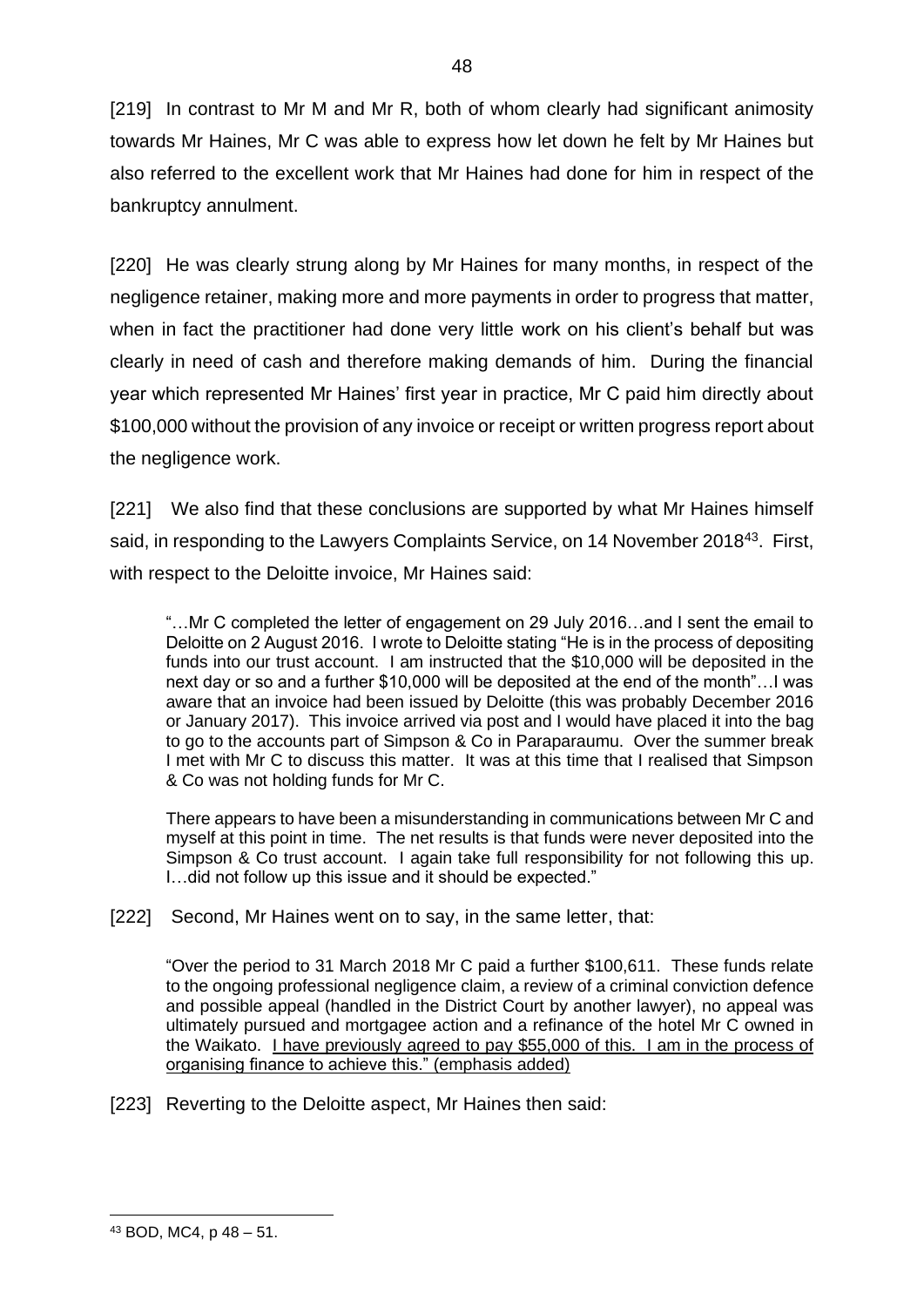"Given the sum of money paid to me by Mr C I can understand how he has formed the view that he's paid for the Deloitte invoice. As stated above I take full responsibility for the situation…

In early September 2018, whilst on holiday, Mr O'Connor [Mr Haines' former lawyer] contacted me about the Deloitte invoice noting it had not been paid and stating there was a claim to Simpson & Co's PI insurer. I immediately recognised my errors and offered to settle the matter."

[224] In his concluding comments in the same letter, Mr Haines said:

"In preparing this response to this complaint it has come to my attention that there have been a number of breaches of the rules. I accept full responsibility for not following up this invoice in a timely manner. The other breaches come [sic] about at a time of considerable personal stress to myself with the breakdown of my marriage. These stresses have in hindsight led to a lack of judgment [sic] on my part…"

[225] Despite having agreed to repay \$55,000 to Mr C, which according to his letter dated 14 November 2018 Mr Haines was arranging finance to effect, the evidence is that no such repayment has ever been made. However, as the Standards Committee has submitted, the fact that Mr Haines had agreed to pay \$55,000 to Mr C "is clear evidence of overpayment by Mr C".

[226] We view this as a reprehensible abuse of his client's trust.

### **Issue 2**

[227] In circumstances as described above we most certainly consider that this conduct, as established on the balance of probabilities even as conceded by the practitioner himself, would be considered disgraceful and dishonourable conduct by lawyers of good standing.

[228] Equally, it could comprise misconduct under the second alternative pleaded, namely a wilful or reckless disregard of the Rules, particularly those rules which prohibit the lawyer receiving funds on behalf of a client without invoice and without holding in trust.<sup>44</sup>

<sup>44</sup> Rules 9 and 10 of the Lawyers and Conveyancers Act (Trust Account) Regulations 2008.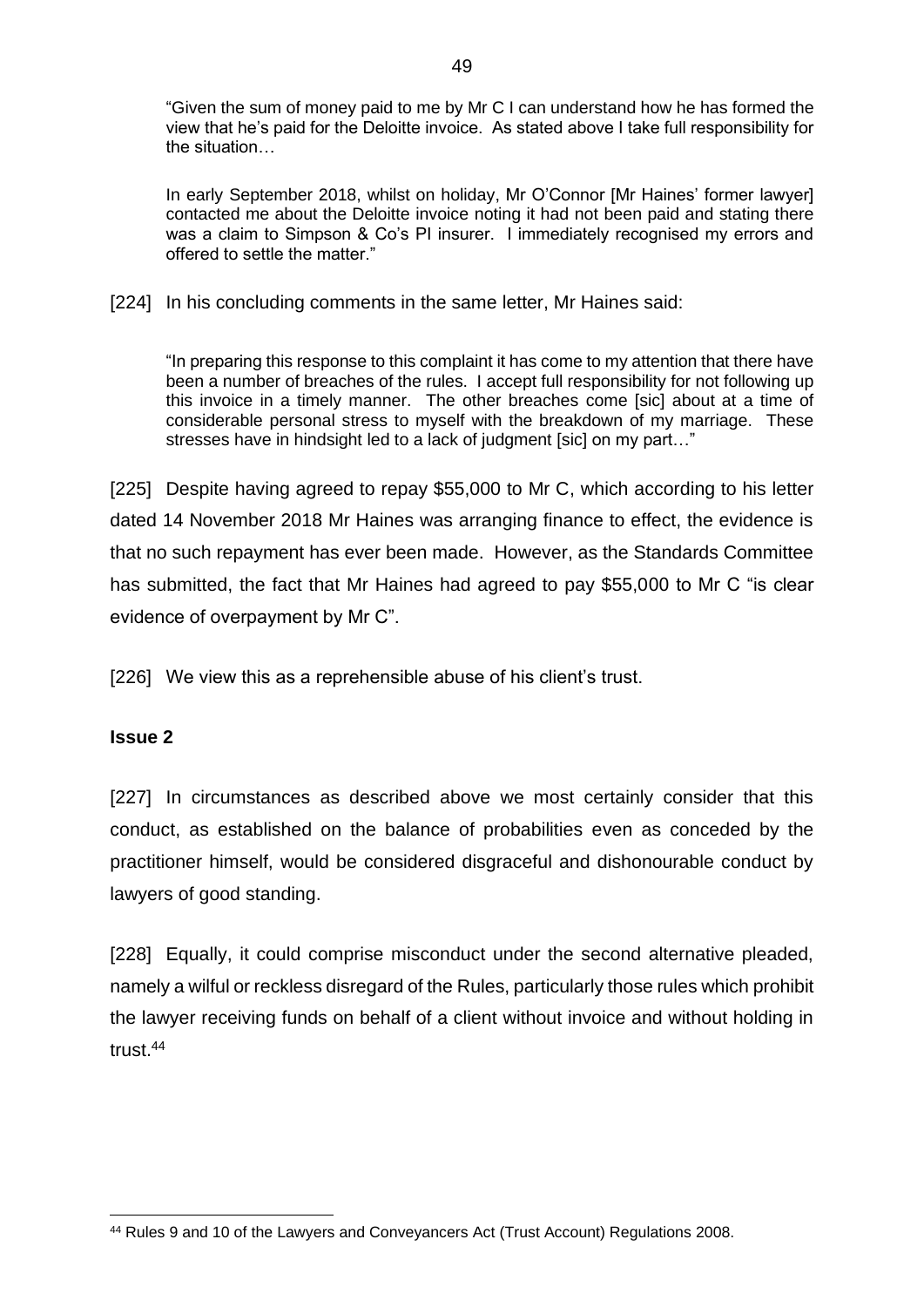### **Charge 2 – Issues 3 and 4**

[229] Mr Haines concedes that he fell down in his obligations to Deloitte but says that this was simply because he failed to follow up at a difficult time, when he was leaving Simpson & Co. This would not appear to accord with the timing of the assurance and the payment subsequently made by Mr C to fulfil the obligation to Deloitte, which was some months earlier.

[230] Mr Haines points out that as soon as he learned of this default on his part that he paid the \$5,000 insurance excess to the estate of the late Mr Simpson (following Mr C having made a claim against it). It is clear that over the relevant period when the funds ought to be have been paid into Simpson & Co's trust account and set aside for Deloitte, that Mr Haines was receiving the funds into his personal account. As stated, no invoices or receipts were issued for these funds.

[231] Instead of diligently accumulating the funds and forwarding them to Deloitte as he was obliged, Mr Haines received and applied these funds to his own use. We regard this as a fundamental breach of the trust underlying the fiduciary relationship of lawyer and client and also breaches the rule about always placing the client's needs ahead of the lawyer's. We consider this goes well beyond the level of negligence or incompetence set out in s 241(c) of the Act and once again, reaches the standard of misconduct as either disgraceful or dishonourable<sup>45</sup> or a wilful or reckless contravention of the Rules.<sup>46</sup>

### **Charge 3 – Issue 5**

[232] In his response of August 2021 to the charges, Mr Haines admits that while at Simpson & Co he was also retained by Mr and Mrs X "… *to defend various proceedings that were created because of their roles as trustee and accountant for Mr C*". Mr Haines goes on to say, "*Mr C agreed to cover their respective legal fees pursuant to the indemnity principles associated with trustees*". Mr C denies that he gave any authority whatsoever to Mr Haines either when he was at Simpson & Co or subsequently to use funds that had been paid by him to Mr Haines, for attendances on behalf of Mr and Mrs X. Mr Haines has been unable to provide any written authority

<sup>45</sup> Section 7(a)(a)(i).

 $46$  Section  $7(1)(a)(ii)$ .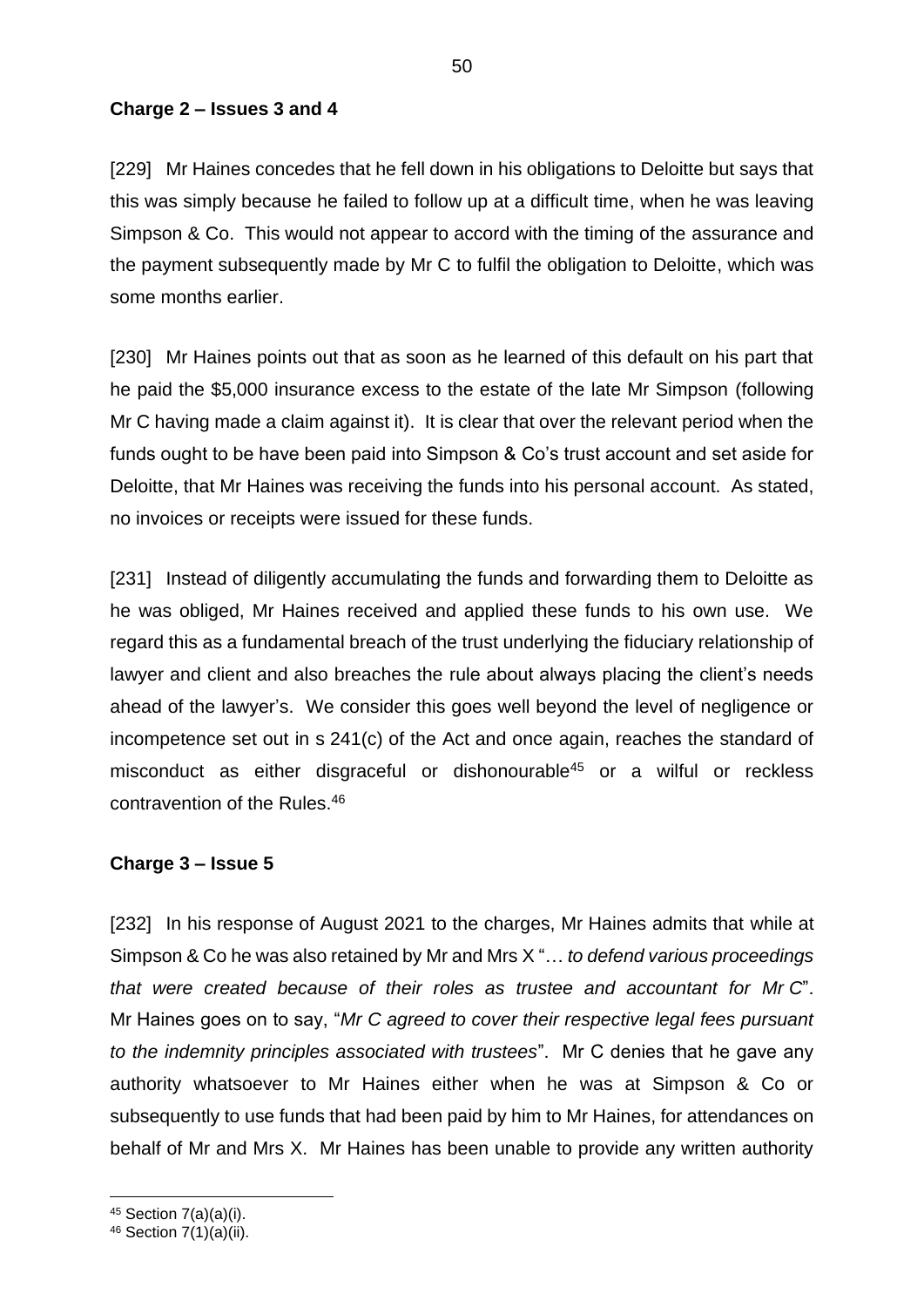to support his position. He is obliged in terms of the trust accounting rules to have a written authority in order to pay out from client funds for such a third party purpose.<sup>47</sup>

[233] We are satisfied that the Standards Committee has established on the balance of probabilities, and indeed it is not really denied by Mr Haines (partly because of his claiming his right to silence), that funds were used in this manner. Notwithstanding that right, the absence of any written authority speaks for itself. He has not been able to provide a Client Authority to the Tribunal to support the application of the funds in the manner he asserts.

# **Issue 6**

[234] We reject Mr Haines' evidence that Mr C knew that he was paying funds into his personal account rather than to the Simpson & Co account, or a trust account pending invoicing for attendances. Mr C's straightforward evidence was that he simply had requests from Mr Haines regularly (particularly after he commenced practice on his own account) for the payment of funds and that he paid into the account nominated. We accept Mr C's evidence.

### **Issue 7**

[235] Mr C alleges that the last \$45,000 or \$50,000 was for a loan advanced to Mr Haines at his urgent request. Given the level of funding that Mr C had already provided to Mr Haines, and having regard to the lack of evidence of work on the negligence file, it could not feasibly be accepted that this was for work undertaken already.

[236] Since we are aware from the proceedings which we have heard concurrently, that Mr Haines was in an extremely perilous position financially at this stage, we consider that Mr C's account of the urgent request for a loan "*to save his house*" is credible. It has not been suggested by anyone that independent advice was provided to Mr C and it is clear that he did not recover the funds advanced, despite Mr Haines' agreement to repay \$55,000 at an earlier date.

<sup>47</sup> On Mr Haines' evidence the amount misused in this way was \$56,500.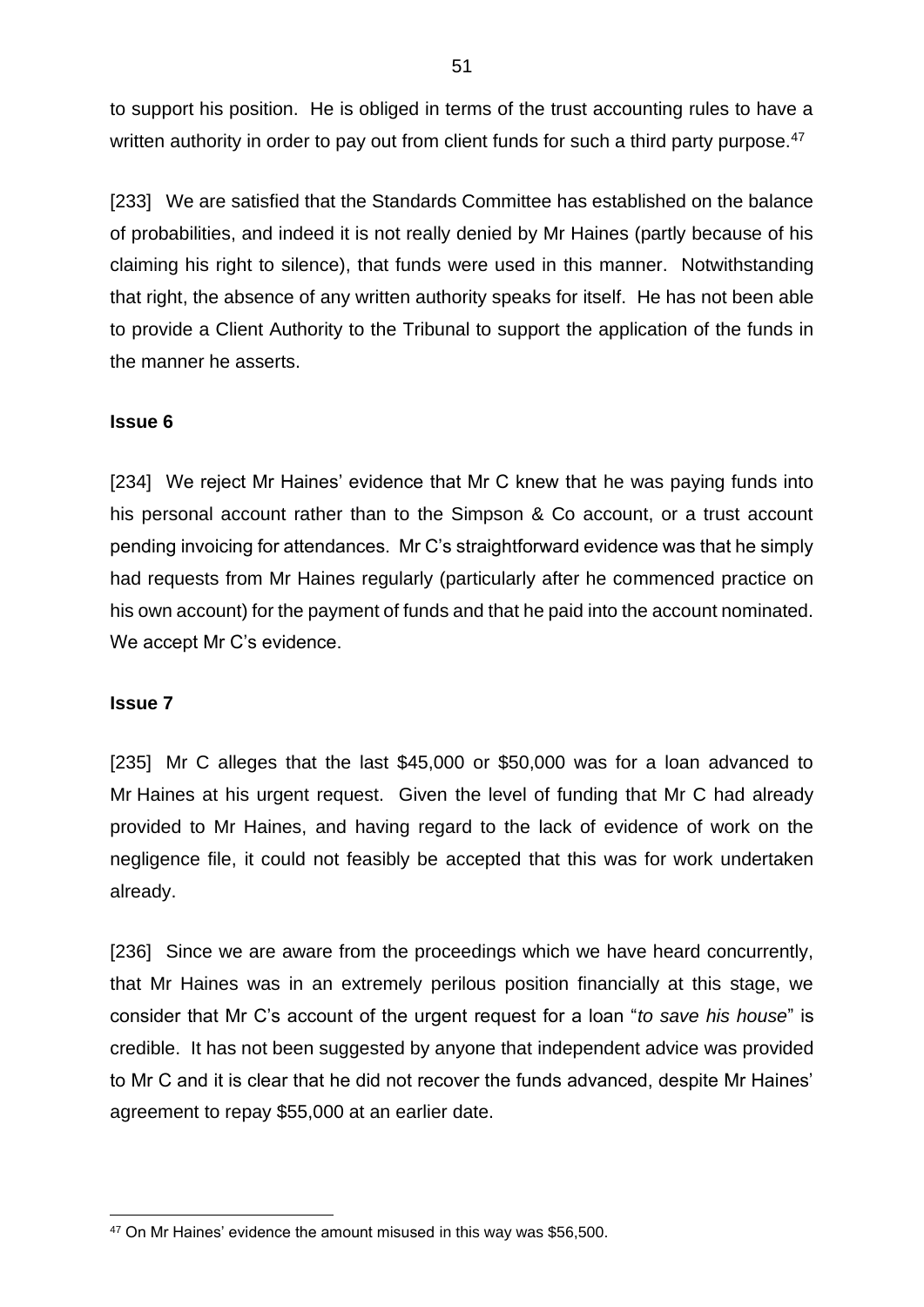### **Issue 8**

[237] We have answered all three questions under this charge in the affirmative and cumulatively consider that they amount to misconduct as being conduct that lawyers of good standing would regard as disgraceful or dishonourable.

[238] Mr Haines had established a close relationship with his client and on the back of his successful annulment of the client's bankruptcy, retained his complete confidence. To simply keep demanding money so persistently and in such large sums without any proper accounting is utterly disgraceful in any lawyer.

[239] We accept the submission of Mr Moon that, having become friends, there was an increased need for "*clear and transparent arrangements between the two men, recorded in writing*". They were not.

# *General Comments on Credibility and Conspiracy Allegations*

[240] Mr Haines alleged that Mr C, Mr R and Mr M were not only united in their efforts to discredit and harm him professionally, but that they were also involved in a conspiracy to defraud the New Zealand Law Society Fidelity Fund by means of the false claims that they raised in these proceedings. Mr Haines initially relied on supporting evidence of Mr Kooiman and Mr Slater, particularly the former in this regard. We do not consider it necessary or indeed proper for us to comment about the motives of these complainants, because on the admitted facts alone the Tribunal has been able to make findings against Mr Haines.

[241] Many of the allegations were, by the conclusion of the hearing struck from the affidavits of Messrs Slater and Kooiman in any event, by agreement of counsel. Following some questioning of one of the witnesses during the hearing, there was a discussion about admissibility of some of that evidence in relation to consideration of the first set of charges, the evidence of which had closed (in the view of the Standards Committee). Some of this related to the Cuba Street proposal and what had been said at the meeting about that. Since that proposal did not proceed, it has only been considered by the Tribunal in the sense of demonstrating Mr Haines' lack of understanding of conflict merely by making the proposal. Accordingly, we have not given it much weight.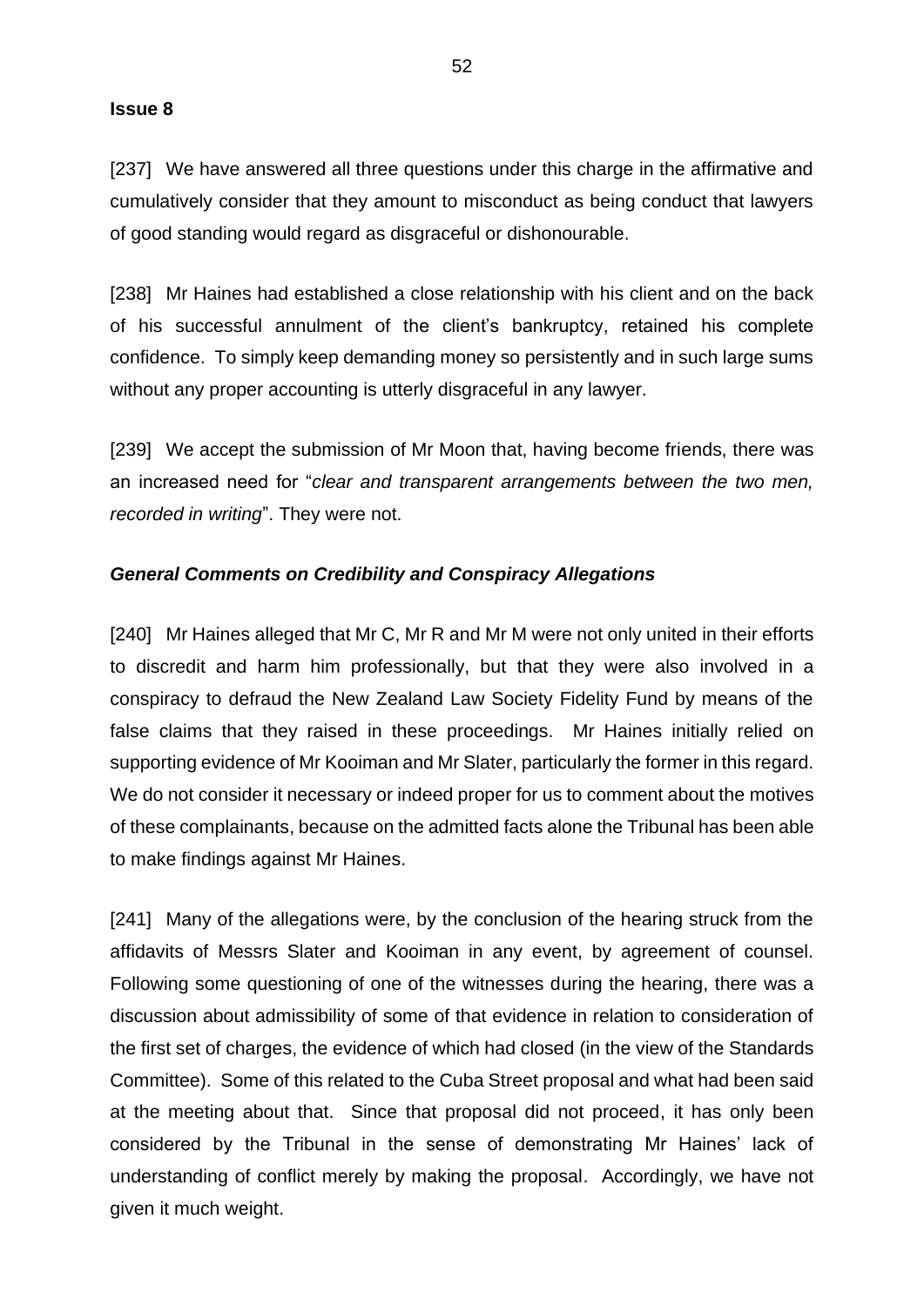[242] And insofar as the fees arrangement between Mr M and Mr Haines is concerned, we make it clear that, even in the absence of the evidence of those two further witnesses, we have rejected Mr M's account of the fees arrangement<sup>48</sup> as simply not credible.

# *Further Comments*

[243] Although a matter for the penalty hearing to be held, we consider it fair to signal to Mr Haines that we consider that his misleading of Mr C about the extent of work done on the negligence claim is an aggravating feature.

[244] Secondly, although he has not specifically been charged with the conflict of interest in respect of his borrowing from Mr C, we consider that aspect to also be an aggravating feature of his conduct overall in relation to that client.

[245] Thirdly, we consider it to be an aggravating feature that Mr Haines, having clearly agreed to pay \$55,000 to Mr C on the basis that he accepted Mr C had overpaid him, and having advised that he was arranging finance for that purpose, has failed to make such payment, because Mr C has made complaints against him.

### *Summary of Findings*

| <b>M1 Charges</b>   | Charge 1 - Unsatisfactory Conduct |
|---------------------|-----------------------------------|
|                     | Charge 2 - Misconduct             |
|                     | Charge 3 - Misconduct             |
| <b>M2 Charge</b>    | Misconduct                        |
| <b>Mr R Charges</b> | Charge 1 - Unsatisfactory conduct |
|                     | Charge 2 - Misconduct             |
|                     | Charge 3 - Dismissed              |
|                     |                                   |
| <b>Mr C Charges</b> | Charge 1 - Misconduct             |
|                     | Charge 2 - Misconduct             |
|                     | Charge 3 - Misconduct             |
|                     |                                   |

<sup>48</sup> See [14] ie., that Mr Haines' sole remuneration would be from any costs awards made in favour of Mr M or his associated entities.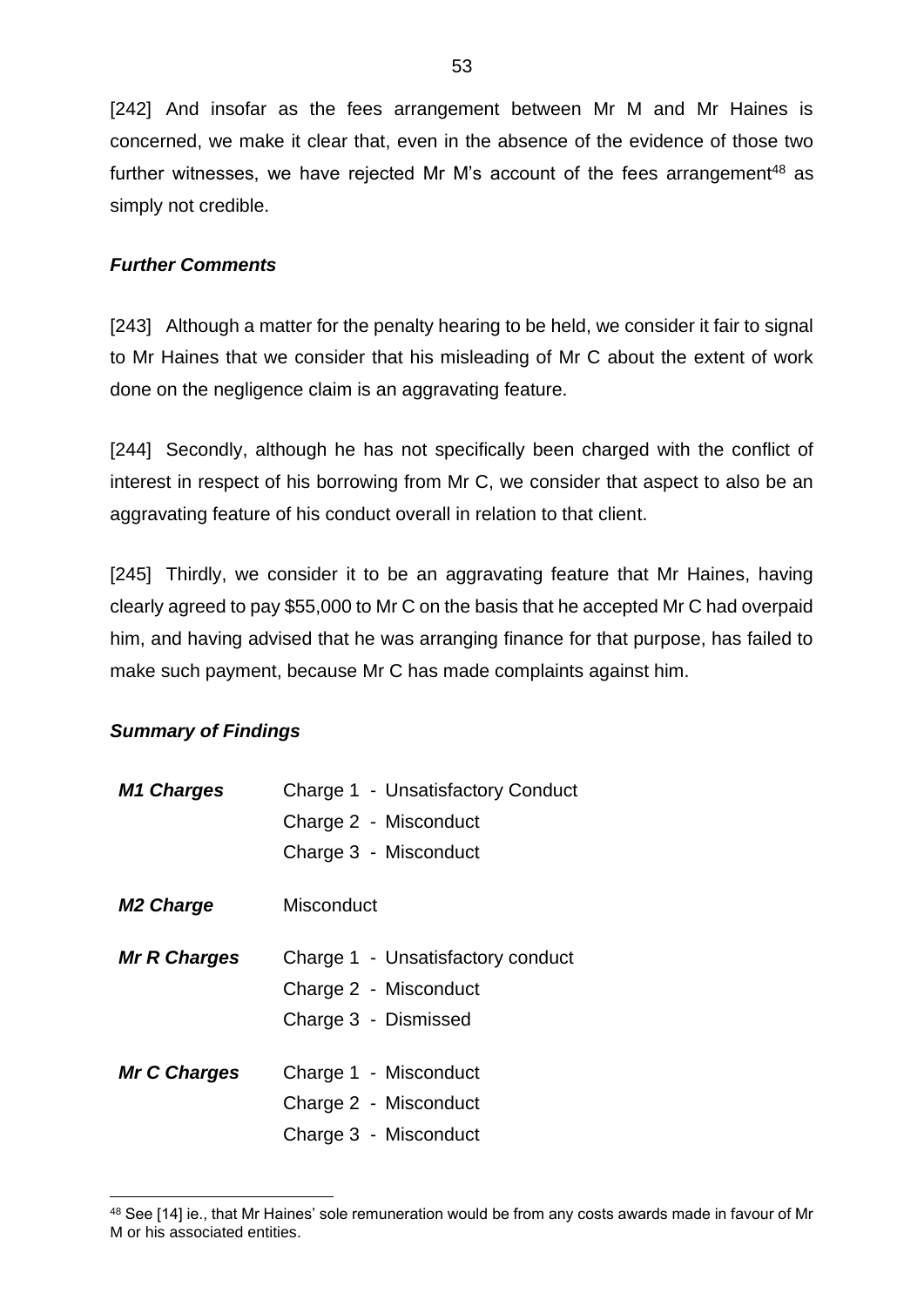## *Directions*

- 1. The Standards Committee are to file submissions on penalty within 21 days of the date release of this decision.
- 2. The practitioner is to have a further 21 days to file his submissions as to penalty.
- 3. Counsel are to liaise with the case officer to fix a suitable time for a half to one-day penalty hearing. That hearing will of course include penalty for the first set of charges, admitted by Mr Haines in 2019, in relation to his criminal offending.

**DATED** at AUCKLAND this 8<sup>th</sup> day of April 2022

Judge DF Clarkson **Chairperson**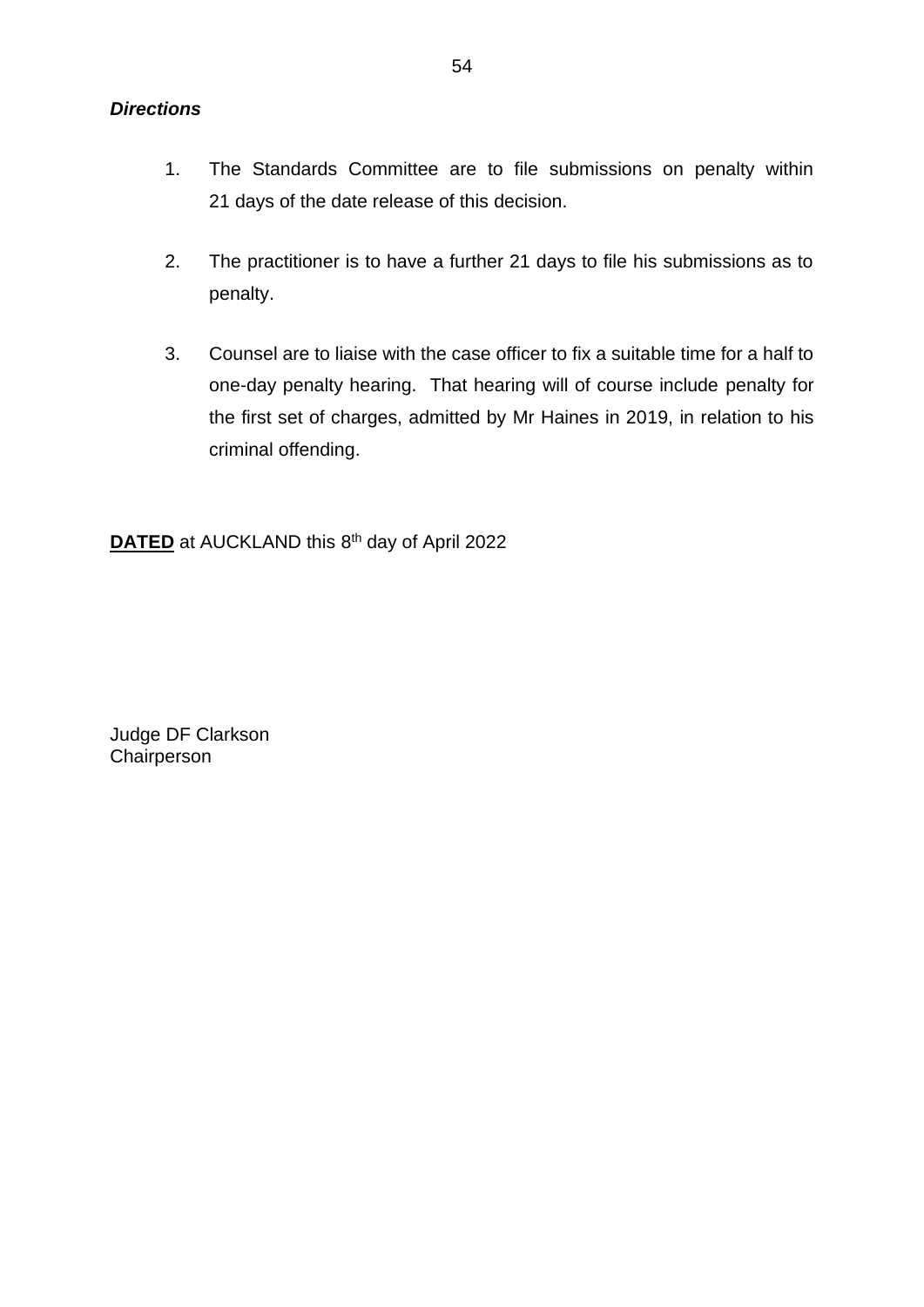### **CHARGES (16 October 2020) - M1**

#### **Background**

- 1. At all material times Mr Haines (the **Practitioner**) was enrolled as a barrister and solicitor of the High Court of New Zealand, practising in Levin.
- 2. Between 2011 and 31 March 2017 the Practitioner was employed by Simpson and Co. lawyers and from 1 April 2017 commenced practice on his own account as QH Law.
- 3. Between late-2015 and August 2018, the Practitioner was engaged to perform legal services for Mr M and his associated entities, including the L No.1 Trust (the **Retainer**).
- 4. It was a term of the Retainer that the Practitioner would only be remunerated upon certain events occurring (an award of costs in favour of Mr M, or his relevant entity).
- 5. The Retainer was agreed verbally in late 2015. The Practitioner did not record its terms (or any other aspects of client service) in writing prior to commencing work.
- 6. By mid-2018, Mr M's financial position had deteriorated significantly and he was facing bankruptcy proceedings. The Practitioner was assisting Mr M in attempts to compromise or otherwise resolve those proceedings.
- 7. On 23 June 2018, the Practitioner informed a trustee of the L No.1 trust (Mr B) that if he had been rendering invoices under the Retainer "*[Mr M] would have been billed about 500k at this point*".
- 8. On 22 August 2018, the Practitioner met with Mr M and agreed the Practitioner would, for the first time, issue an invoice for fees arising from the Retainer (the **Variation**). The amount of the proposed invoice was not discussed or agreed.
- 9. At the time the Variation was agreed Mr M was under considerable financial and emotional pressure. He was not independently advised regarding the consequences of the Variation and was unable to pay any invoice issued pursuant to it.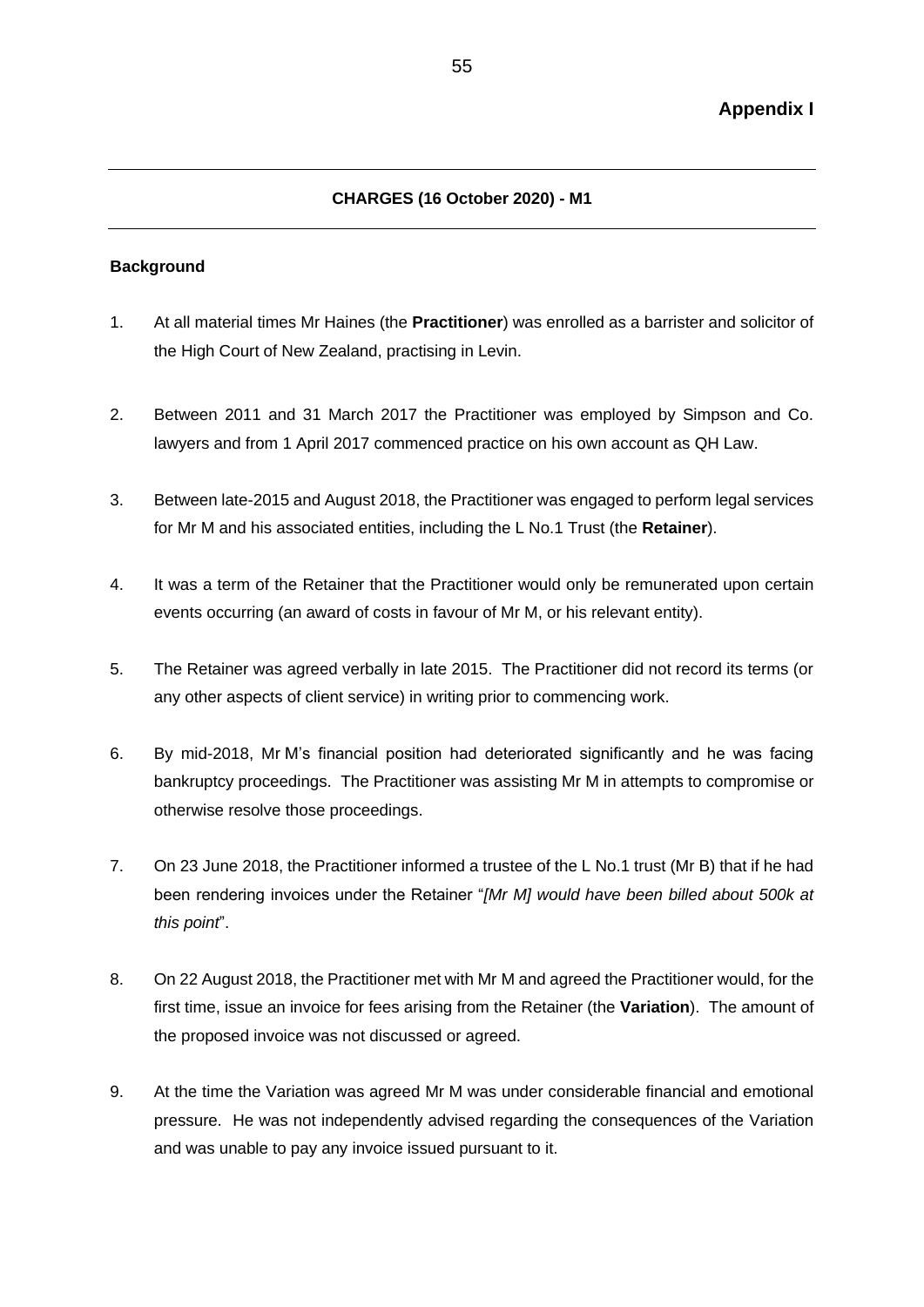- 10. The purpose of the Variation was to crystallise the Practitioner's status as a creditor of Mr M and thereby entitle him to vote on any creditors' compromise and 'guarantee' a favourable vote.
- 11. On the morning of 23 August 2018, in accordance with the Variation, the Practitioner issued an invoice for fees addressed to Mr M and the Trustees of the L No. 1 Trust in the amount of \$1,000,000 plus GST (the **Invoice**) covering all the work performed under the Retainer.
- 12. The fee charged in the Invoice exceeded a fair and reasonable fee for the work performed.
- 13. As a result of the inflated fee charged in the Invoice the Practitioner's voting power with respect to any creditors' compromise was, in relative terms, greater than it otherwise would have been.

### **Charge one: failing to provide mandatory client information**

- 14. The Practitioner failed to record, in writing, the principal aspects of client service prior to commencing work under the Retainer, including the basis upon which fees would be charged *and/or failed to update any such amendment when required*. 49
- 15. The failure referred to in paragraph 14 was a breach of Rule 1.6 and/or 3.4 *and 3.6* of the Lawyers and Conveyancers Act (Lawyers: Conduct and Client Care) Rules 2008 (the **Rules**) and:
	- (a) would reasonably be regarded by lawyers of good standing as disgraceful or dishonourable (under s 7(1)(a)(i) of the Act);
	- (b) consisted of a wilful or reckless contravention of the Rules (under  $\frac{s(1)(a)(ii)}{i}$  of the Act); or
	- (c) was negligent or incompetent in his professional capacity to such a degree that it reflects on his fitness to practise or brings the profession into disrepute (under s 241(c) of the Act); or
	- (d) would be regarded by lawyers of good standing as being unacceptable and/or a contravention of the Rules (under s 12(b) and/or s 12(c) of the Act).

### **Charge two: overcharging**

- 16. The Practitioner charged a fee which exceeded a fair and reasonable amount, having regard (but not limited) to:
	- (a) the terms of the Retainer (including its conditional nature);

<sup>49</sup> The italicised amendments at paras 14 and 15 above reflect the charges as amended, on application by the Standards Committee, as advised to the respondent on 18 February 2021.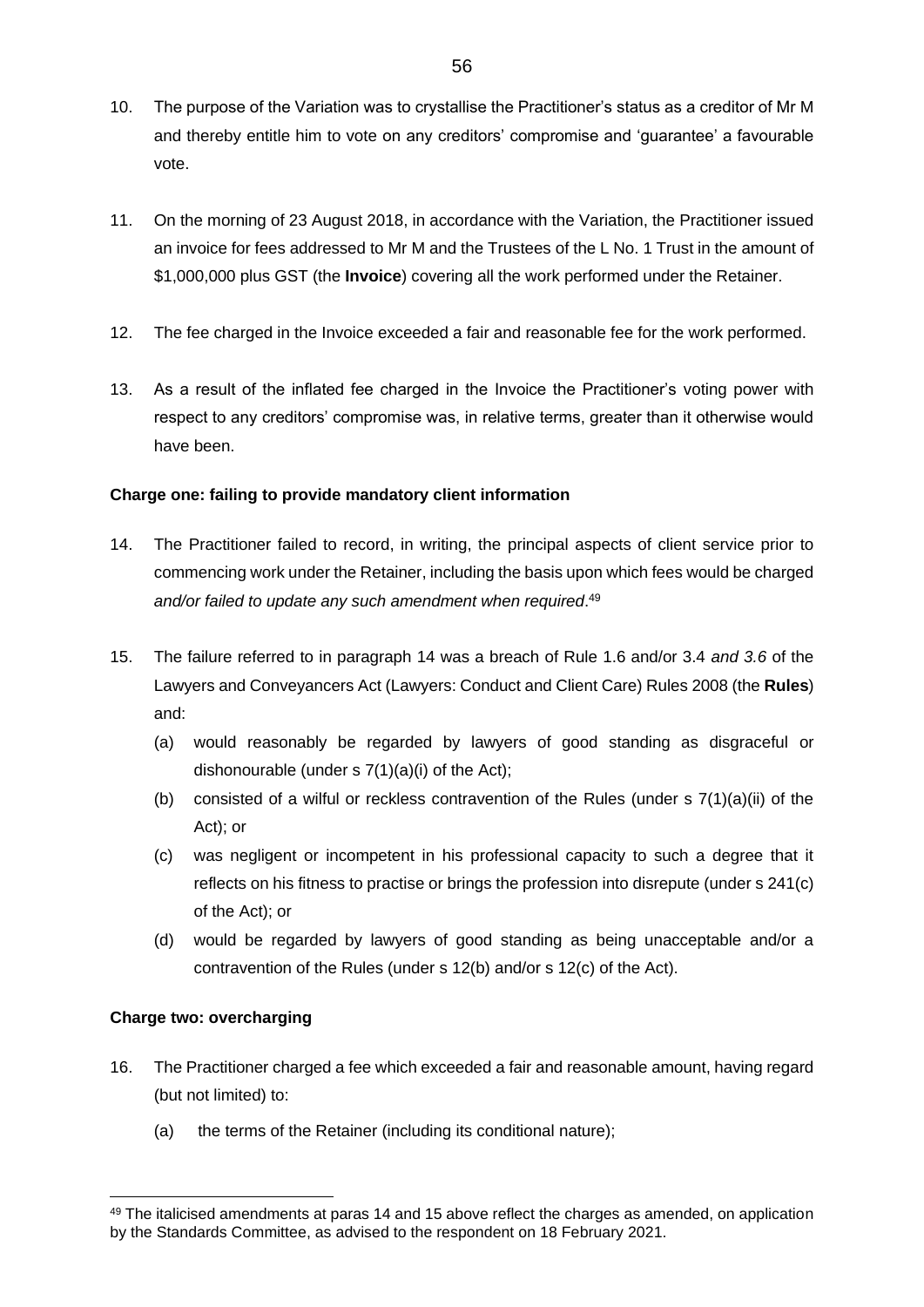- (b) the estimate of \$500,000 provided by the Practitioner on 23 June 2018;
- (c) the known financial difficulties the client was facing during the period the services were provided;
- (d) the nature of the services being provided (assistance with disputed debts and solvency issues);
- (e) the skill, specialised knowledge and responsibility required to perform the service properly;
- (f) the experience, reputation or ability of the Practitioner; and/or
- (g) the fee customarily charged in the market and locality for similar legal services.
- 17. The overcharging referred to in paragraph 16 was a breach of Rule 9 of the Rules and:
	- (a) would reasonably be regarded by lawyers of good standing as disgraceful or dishonourable (under s 7(1)(a)(i) of the Act);
	- (b) consisted of a wilful or reckless contravention of the Rules (under s 7(1)(a)(ii) of the Act);
	- (c) was the charging of grossly excessive costs for legal work (under  $\frac{1}{2}(1)(a)(iv)$  of the Act); or
	- (d) would be regarded by lawyers of good standing as unacceptable and/or a contravention of the Rules (under s 12(b) and/or s 12(c) of the Act).

#### **Charge three: overcharging for an ulterior purpose**

- 18. The Practitioner charged a fee exceeding what was fair and reasonable knowing that to do so would enhance his voting power in relation to the creditors' compromise being suggested by Mr M (and increase the chances of it being accepted).
- 19. The conduct referred to in paragraph 18 was a breach of Rule 2 and/or 2.1 -

2.3 and/or 13.1 of the Rules and/or s 4(a) of the Act and:

- (a) would reasonably be regarded by lawyers of good standing as disgraceful or dishonourable (under s 7(1)(a)(i) of the Act); or
- (b) consisted of a wilful or reckless contravention of the Rules (under  $s \, \mathcal{I}(1)(a)(ii)$  of the Act); or
- (c) would be regarded by lawyers of good standing as unacceptable and/or a contravention of the Rules (under s 12(b) and/or s 12(c) of the Act).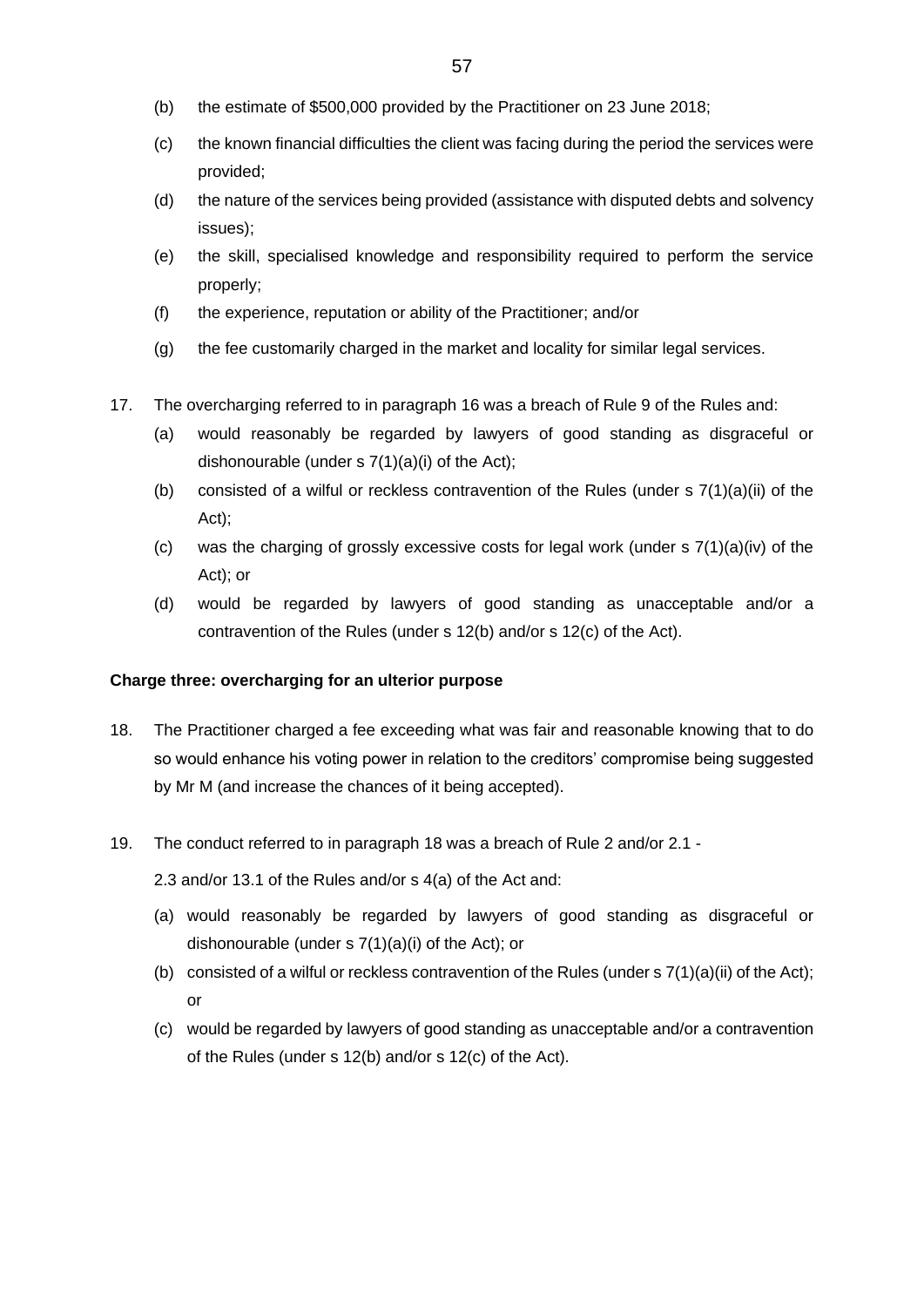#### **CHARGES (16 APRIL 2021) - M2**

#### **Background**

- 1. At all material times Mr Haines (the **Practitioner**) was enrolled as a barrister and solicitor of the High Court of New Zealand, practising in Levin.
- 2. Between June 2012 and 31 March 2017, the Practitioner was employed as a solicitor by Simpson & Co, lawyers. From 1 April 2017 until August 2018, the Practitioner practiced on his own account as QH Law.
- 3. Between late 2016 and August 2018, The Practitioner was engaged by Mr M and entities associated with him (the **Clients**) to perform legal services (the **Retainer**).
- 4. The Retainer involved litigation work in various courts and tribunals on behalf of the Clients.
- 5. At all material times, Mr M was suffering ongoing financial hardship. Much of the work under the Retainer involved resisting claims for the payment of alleged debts and/or bankruptcy proceedings against Mr M. The Practitioner was actively involved in attempts to compromise or otherwise resolve such matters.
- 6. The Practitioner believed it was a term of the Retainer that his fees would be paid only when certain milestones were met (such as successful outcomes in the Clients' litigation matters) or when the Clients had funds available to pay a fee.
- 7. Between December 2016 and April 2017, the Practitioner (either personally or through his family trust) borrowed various sums from finance companies, in particular:
	- (a) \$75,000 from Fico Finance Limited (in December 2016);
	- (b) \$250,000 from Bright Enterprises (in February 2017); and
	- (c) \$250,000 from Fico Finance Limited (in April 2017).

(collectively, **the Loans**).

8. The Loans were guaranteed by Mr M and/or his trust, the L No.1 Trust (the **Guarantees**), with the Guarantees ultimately being secured against assets of the Trust.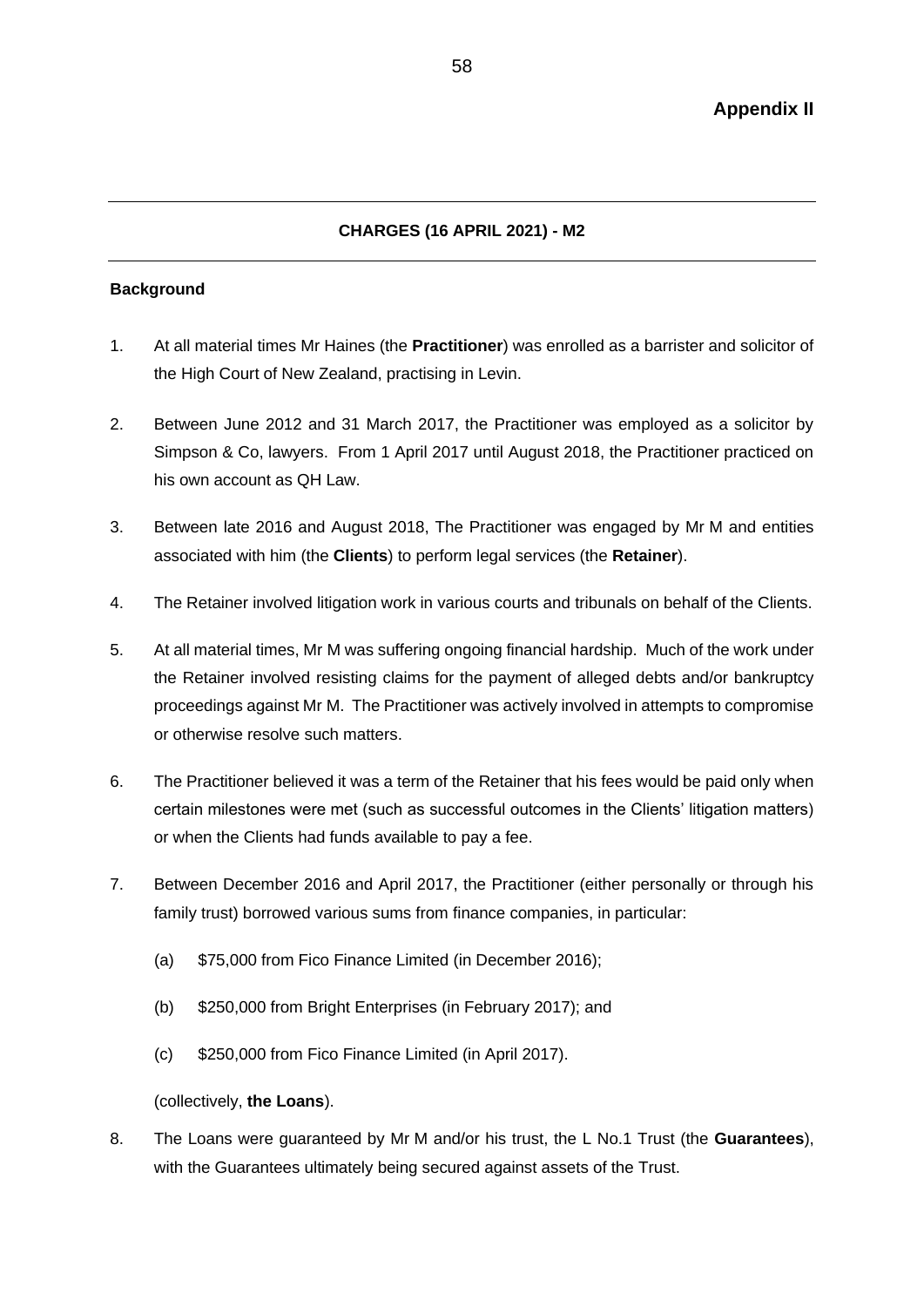- 9. The Practitioner believed that, in addition giving the Guarantees, Mr M (or entities associated with him) would service the Loans in the event the Practitioner became unable to do so (the **Servicing Term**).
- 10. The Practitioner claims to have advanced part of the Loans to Mr M (on terms that were undocumented) (the **Advances**).
- 11. The Retainer occupied a considerable amount of the Practitioner's time in 2017. Of the clients that transferred from Simpson & Co to QH Law on 1 April of that year, only one engagement was generating regular fees.
- 12. In March 2018, the Practitioner defaulted on the loan to Fico Finance Limited and a notice was served under the Property Law Act 2007. By July 2018, the Practitioner had also defaulted on the loan to Bright Enterprises.
- 13. By August 2018, the Practitioner was advising Mr M regarding applications to bankrupt him and, as part of that advice, recommended Mr M pursue a Creditors Proposal.
- 14. On 23 August 2018, the Practitioner issued an invoice for legal fees under the Retainer, in the amount of \$1.15 million (the **Invoice**). The Invoice was included as a debt owed by Mr M within a Creditors Proposal prepared and filed by the Practitioner.
- 15. Although it is now in dispute, at the time the Practitioner considered the Invoice, including the level of fee, had been agreed with Mr M on 23 August 2018.
- 16. Later on 23 August 2018, the Practitioner ceased legal practice.
- 17. On 28 August 2018, Mr M was made bankrupt in the High Court at Wellington.

#### **Charges: Independent judgement and conflicts of Interest**

- 18. The Practitioner's conduct, as outlined above, was in breach of the Lawyers and Conveyancers Act (Lawyers: Conduct and Client Care) Rules 2008 (the **Rules)**, in that:
	- (a) concluding the Guarantees, Servicing Term and/or Advances, given Mr M's financial circumstances and those of the Practitioner, abused the relationship of trust and confidence that should exist between lawyer and client in breach of Rule 5.1 of the Rules; and/or
	- (b) the Guarantees, Servicing Term and/or Advances were transactions that, given Mr M's financial circumstances and those of the Practitioner, had the potential to compromise the relationship of trust and confidence that should exist between lawyer and client and were concluded in breach of Rule 5.4.3 of the Rules; and/or
	- (c) the Guarantees, Servicing Term and/or Advances were transactions requiring the Practitioner to explain to Mr M that, should a conflict of interest arise, the Practitioner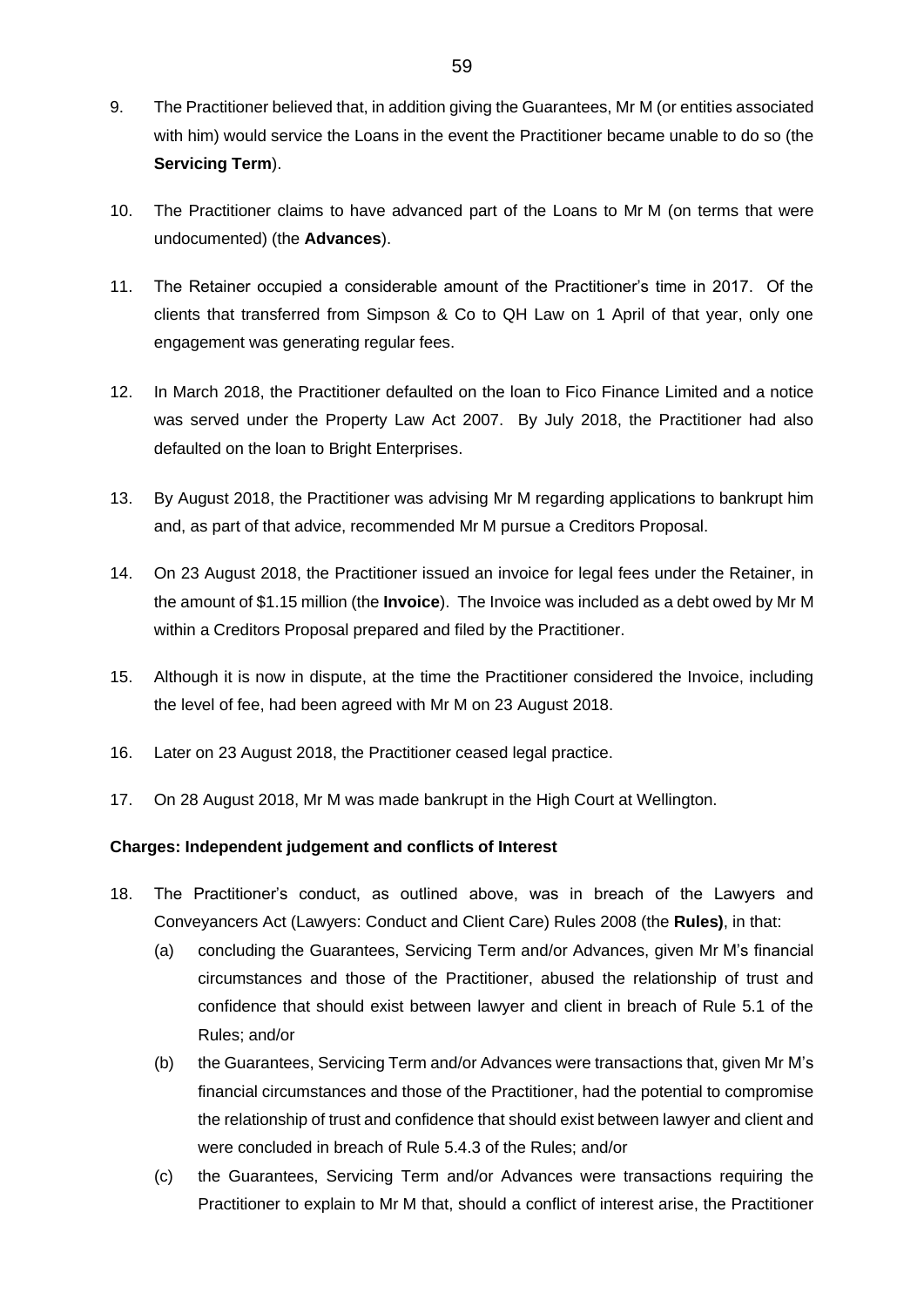would be unable to act under the Retainer without Mr M's informed consent and no such explanations were given in breach of Rule 5.4.4 of the Rules; and/or

- (d) the Practitioner continued to advise Mr M under the Retainer, including in relation to applications by creditors to bankrupt him, where there was a conflict of interest (alternatively a risk of a such a conflict) arising from:
	- i the Guarantees;
	- ii the Security Term;
	- iii the Advances; and/or
	- iv the issuing of the Invoice,

in breach of Rule 5.4 of the Rules.

- 19. The conduct referred to in paragraph 18:
	- (a) would reasonably be regarded by lawyers of good standing as disgraceful or dishonourable (under s 7(1)(a)(i) of the Act);
	- (b) consisted of a wilful or reckless contravention of the Rules (under s 7(1)(a)(ii) of the Act); and/or
	- (c) would be regarded by lawyers of good standing as being unacceptable and/or a contravention of the Rules (under s 12(b) and/or s 12(c) of the Act),

so as to amount to misconduct or, alternatively, unsatisfactory conduct.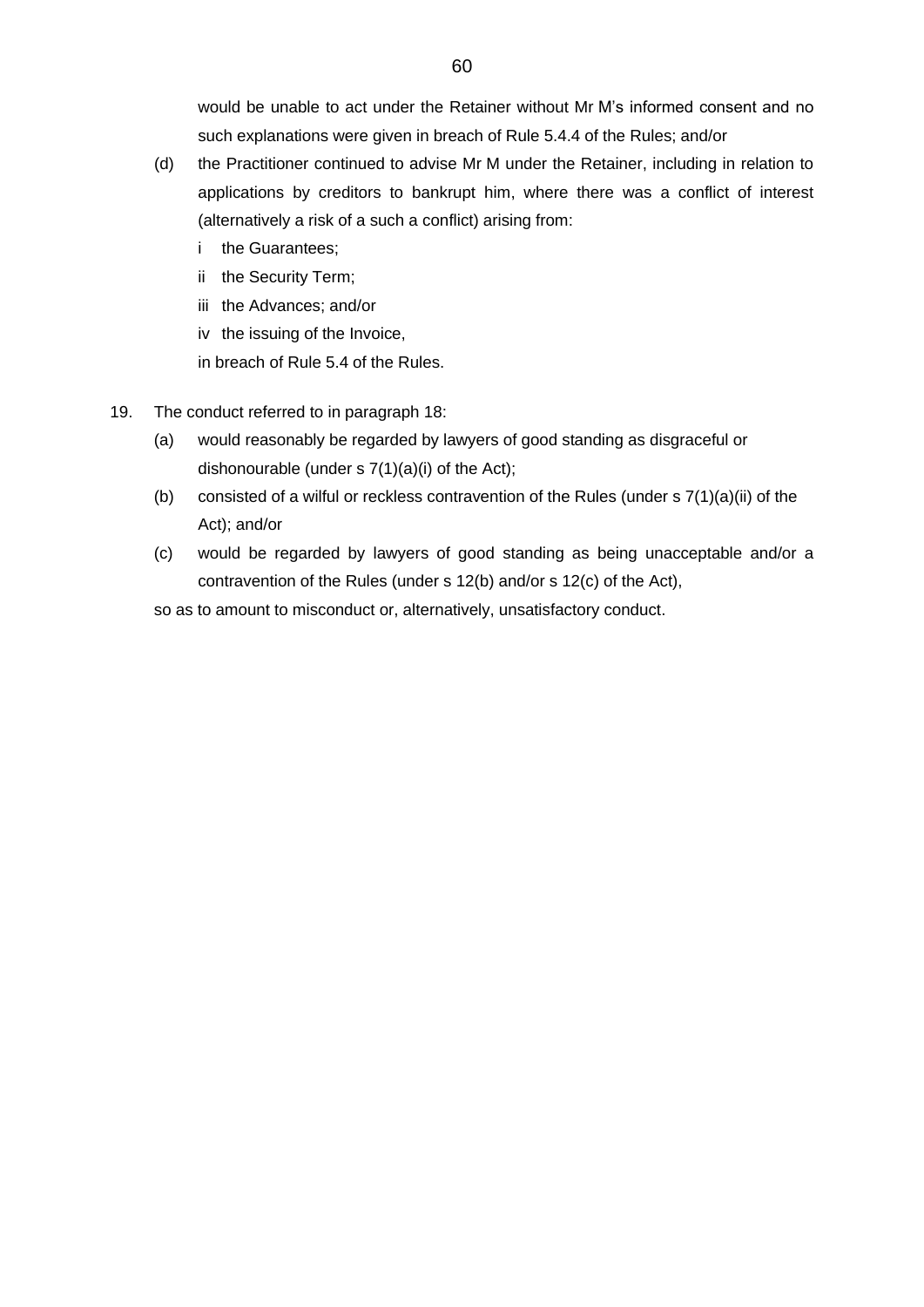#### **CHARGE (28 JULY 2021) - Mr R**

#### **Charge**

National Standards Committee 1 (the **Standards Committee**) hereby charges Quentin Stobart Haines (the **Practitioner**) with:

A. Misconduct within the meaning of s 7(1)(a)(i) and/or (ii) and/or (iv) of the Lawyers and Conveyancers Act 2006 (**Act**);

#### In the alternative:

B. Unsatisfactory conduct within the meaning of s 12(b) and/or s 12(c) of the Act.

#### **Particulars**

- 1. At all material times the Practitioner was enrolled as a barrister and solicitor of the High Court of New Zealand, practising in Otaki.
- 2. In April 2017, the Practitioner was engaged by Mr R, on behalf of his company SP Limited (**S**), in relation to a statutory demand that had been served on it (the **S Engagement**).
- 3. The terms of the S Engagement were concluded verbally, through an intermediary. In relation to fees, Mr R understood S would only pay for the Practitioner's services if and when costs were awarded in favour of S.
- 4. In August 2017, the Practitioner was engaged by Mr R in relation to the resolution of a relationship property dispute, and the enforcement of relationship property agreement through Court proceedings (the **Matrimonial Engagement**).
- 5. The terms of the Matrimonial Engagement were recorded in writing. It was agreed the Practitioner would charge a fixed fee for his legal services of \$50,000, plus GST and disbursements. The fee was payable in two instalments: \$25,000 plus GST on acceptance and the balance payable "*on the conclusion of any High Court hearing or whenever the matter is resolved, whichever is the sooner*".
- 6. Mr R could not afford to pay the first instalment of the Matrimonial Engagement in one lump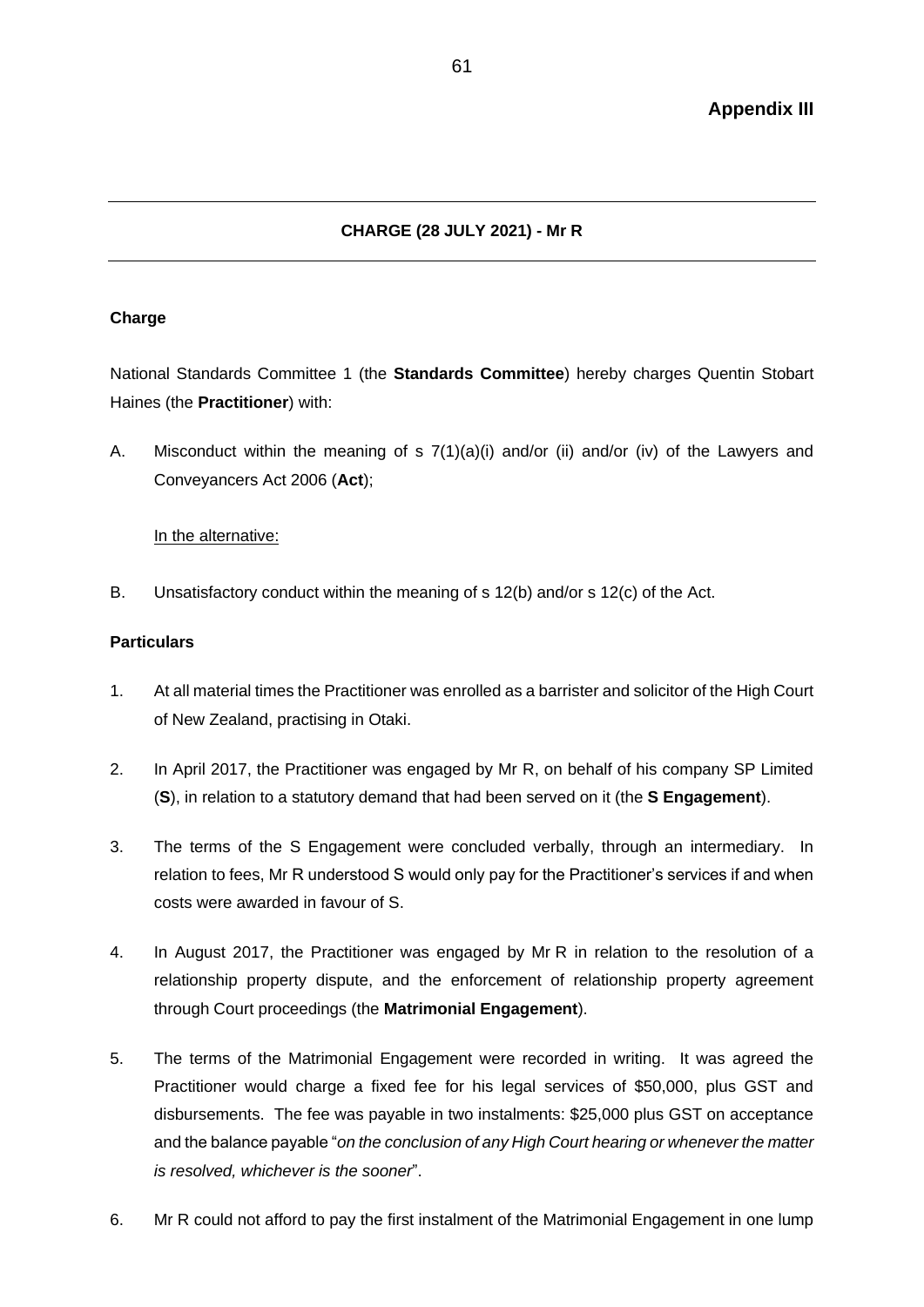sum but did so over time. Between August 2017 and March 2018, Mr R deposited \$29,975 into the Practitioner's personal bank account, as follows:

| 21.08.17        | \$10,000 |  |
|-----------------|----------|--|
| 23.08.17        | \$9,975  |  |
| 08.01.18        | \$2,000  |  |
| 19.01.18        | \$2,500  |  |
| 31.01.18        | \$1,000  |  |
| 31.01.18        | \$1.000  |  |
| 13.02.18        | \$500    |  |
| 13.02.18        | \$500    |  |
| 13.02.18        | \$1,000  |  |
| (the Deposits). |          |  |

- 7. At no time did the Practitioner operate a trust account.
- 8. On 17 October 2017, the Practitioner filed a Notice of Change of Counsel on behalf of Mr R in respect of proceedings covered by the Matrimonial Engagement. On 31 October 2017, the High Court delivered its decision refusing S's application to set aside the statutory demand.
- 9. In March 2018, the property at the centre of the relationship property dispute was sold. The distribution of the proceeds of sale remained in dispute. However, each party received an initial distribution of \$75,000.
- 10. The Practitioner instructed the solicitor acting on the sale to pay \$30,005 of Mr R's initial distribution into the Practitioner's bank account, being the second instalment of the Practitioner's fee under the Matrimonial Engagement (the **Payment**).
- 11. At that time no court hearing had been concluded and the issues the subject of the Matrimonial Engagement were unresolved. However, the Practitioner assured Mr R a conclusion to the Matrimonial Engagement was imminent. On 13 March 2018, Mr R approved the Payment on that basis.
- 12. In August 2018, the Practitioner surrendered his Practising Certificate and ceased legal practice. No court hearing had been concluded and the issues the subject of the Matrimonial Engagement remained unresolved
- 13. No invoices (or receipts) were issued by the Practitioner in relation to the Deposits or the Payment.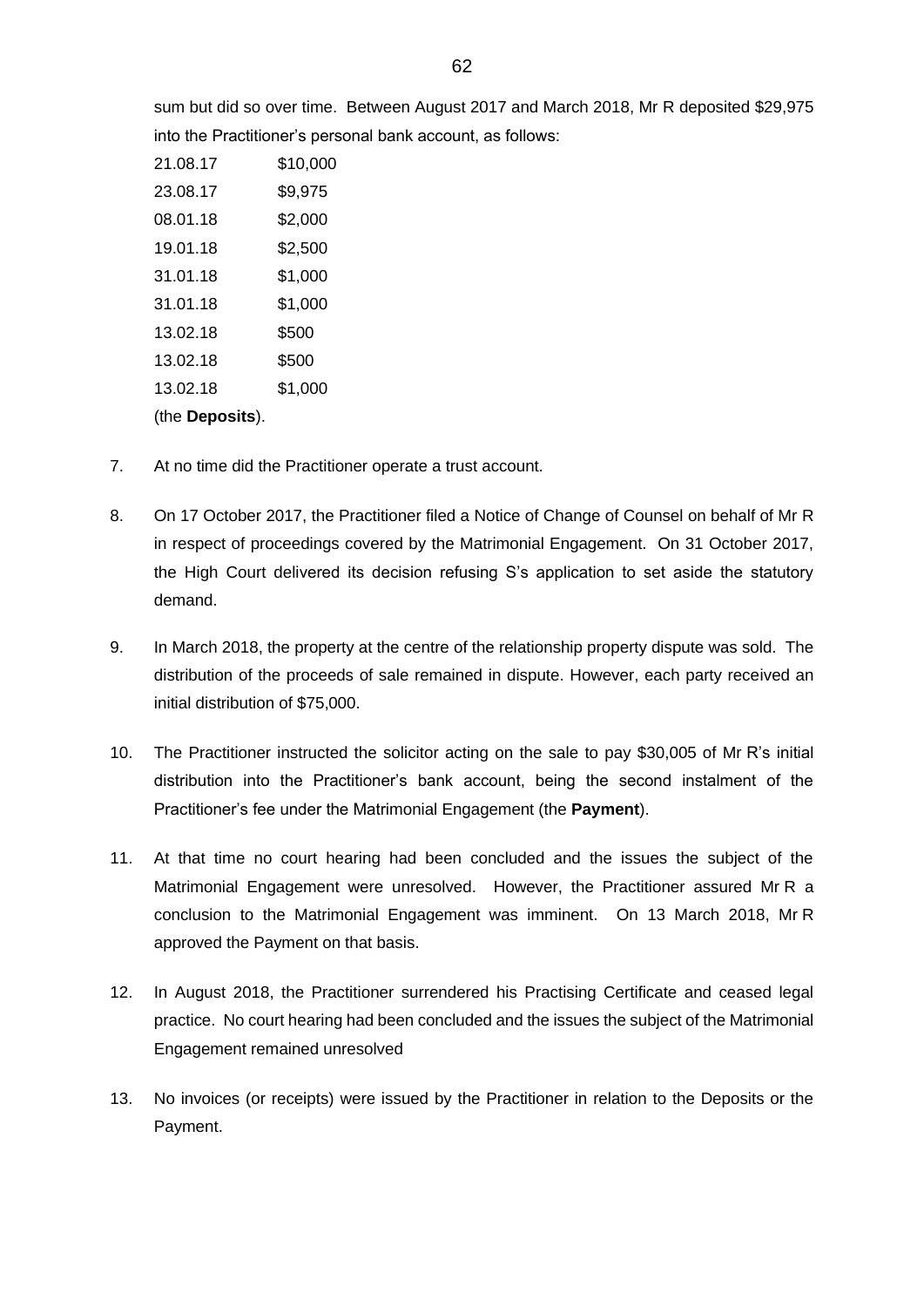### **Charge one: failure to provide client information**

- 14. The Practitioner did not provide S with information on the principal aspects of client service in writing before commencing work under the S Engagement.
- 15. The conduct referred to in paragraph 12 was a breach of Rule 3.4 and/or 9.10 of the Lawyers and Conveyancers Act (Lawyers: Conduct and Client Care) Rules 2008 (the **Rules**) and:
	- (a) consisted of a wilful or reckless contravention of the Rules (under  $\frac{s(1)(a)(ii)}{i}$  of the Act);
	- (b) would be regarded by lawyers of good standing as being unacceptable and/or a contravention of the Rules (under s 12(b) and/or s 12(c) of the Act), so as to amount to misconduct, alternatively, unsatisfactory conduct.

#### **Charge two: receipt of client funds on account**

- 16. The Matrimonial Engagement required payment by Mr R in advance. Amounts were paid to the Practitioner before any significant work was completed and without an invoice being issued in relation to them.
- 17. The Practitioner received the Deposits into his personal bank account and expended them for his own benefit.
- 18. The conduct referred to in paragraphs 14 and 15 was a breach of Rule 9.3 of the Rules and:
	- (a) would reasonably be regarded by lawyers of good standing as disgraceful or dishonourable (under s 7(1)(a)(i) of the Act);
	- (b) consisted of a wilful or reckless contravention of the Rules (under  $\frac{s(1)}{a}(i)$  of the Act);
	- (c) would be regarded by lawyers of good standing as being unacceptable and/or a contravention of the Rules (under s 12(b) and/or s 12(c) of the Act),

so as to amount to misconduct or, alternatively, unsatisfactory conduct.

#### **Charge three: overcharging (Matrimonial Engagement)**

- 18. In relation to the Matrimonial Engagement, the Practitioner charged a fee which exceeded a fair and reasonable amount having regard (but not limited) to:
	- (a) the terms of the Matrimonial Engagement (being fixed but contingent upon the matter being resolved);
	- (b) the time and labour expended;
	- (c) the complexity of the matter;
	- (d) the result achieved;
	- (e) the skill, specialised knowledge and responsibility required to perform the service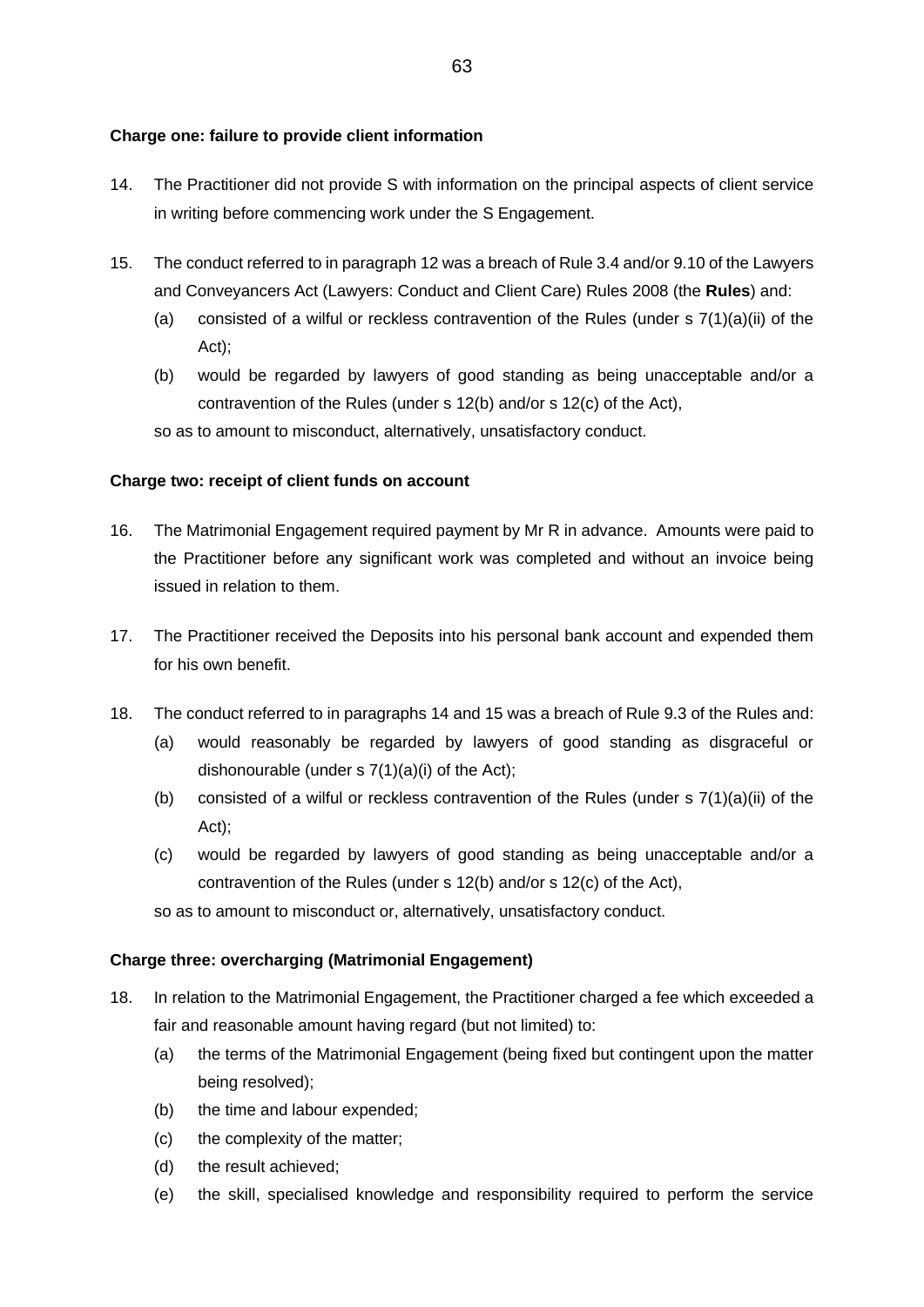properly;

- (f) the experience, reputation or ability of the Practitioner;
- (g) the reasonable costs of running a practice;
- (h) the fee customarily charged in the market and locality for similar legal services.
- 19. The overcharging referred to in paragraph 16 was a breach of Rule 9.1 of the Rules and:
	- (a) would be regarded by lawyers of good standing as disgraceful or dishonourable (under s 7(1)(a)(i) of the Act);
	- (b) consisted of a wilful or reckless contravention of the Rules (under s  $7(1)(a)(ii)$  of the Act);
	- (c) was the charging of grossly excessive costs for legal work (under s 7(1)(a)(iv) of the Act); or
	- (d) would be regarded by lawyers of good standing as unacceptable and/or a contravention of the Rules (under s 12(b) and/or s 12(c) of the Act),

so as to amount to misconduct or, alternatively, unsatisfactory conduct.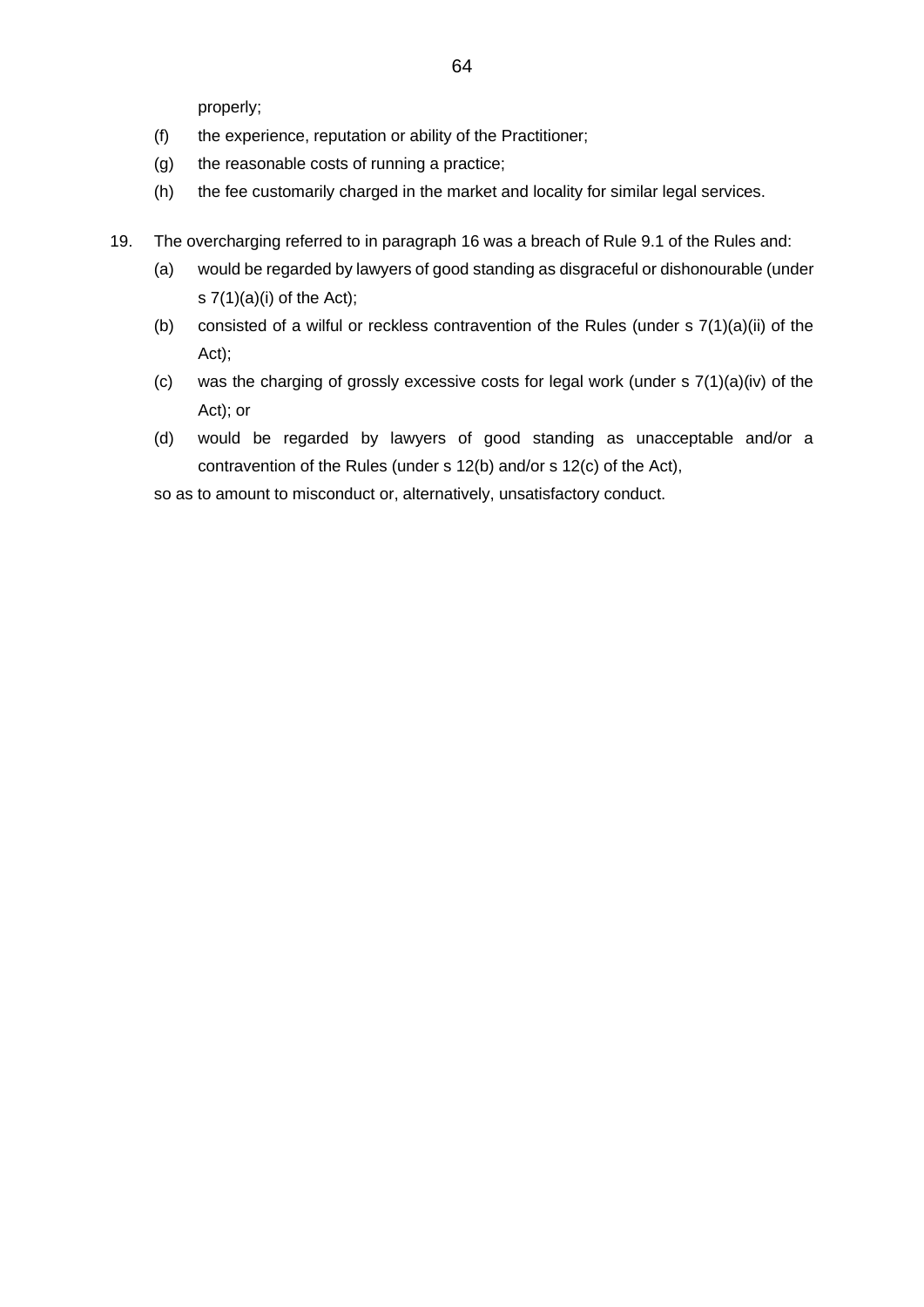#### **CHARGES (14 MAY 2021) - Mr C**

#### **Background**

- 1. At all material times Mr Haines (the **Practitioner**) was enrolled as a barrister and solicitor of the High Court of New Zealand, practising in Levin.
- 2. Between June 2012 and 31 March 2017 the Practitioner was employed by Simpson & Co, lawyers, as a solicitor. From 1 April 2017 he commenced practice on his own account as QH Law.
- 3. On 5 July 2015, Simpson & Co was retained by Mr C to provide legal advice and representation (the **C Engagement**) regarding (a) the potential annulment of his bankruptcy (the **Annulment Work**); and (b) the prospects of a negligence claim against his former lawyer (the **Negligence Work**). The Practitioner was the solicitor acting on behalf of Simpson & Co to deliver both aspects of the C Engagement.
- 4. The C Engagement was the subject of a signed engagement letter between the parties.
- 5. On 7 September 2015, Simpson & Co was able to refine the scope of the Annulment Work and offer a fixed fee for its delivery. The fee proposed was \$120,000, with "*50% payable on acceptance, with the balance being payable on conclusion of the assignment*". Mr C accepted the offer and engaged Simpson & Co on that basis. Fees for the Negligence Work remained governed by the terms of the engagement letter dated 5 July 2015.
- 6. By July 2016, the Annulment Work had been completed and Mr C's bankruptcy successfully annulled. Mr C instructed Simpson & Co to progress the Negligence Work.
- 7. To support the Negligence Work, Simpson & Co arranged for accounting firm Deloitte to provide an initial calculation of potential quantum and a brief of evidence summarising their findings (the **Deloitte Report**).
- 8. It was a term of the engagement with Deloitte that \$20,000 would be paid into either the Deloitte or Simpson & Co trust account prior to Deloitte commencing any work.
- 9. By email dated 2 August 2016 to Deloitte, the Practitioner confirmed Mr C had accepted the terms of the engagement stating: "*He is in the process of depositing funds into our trust*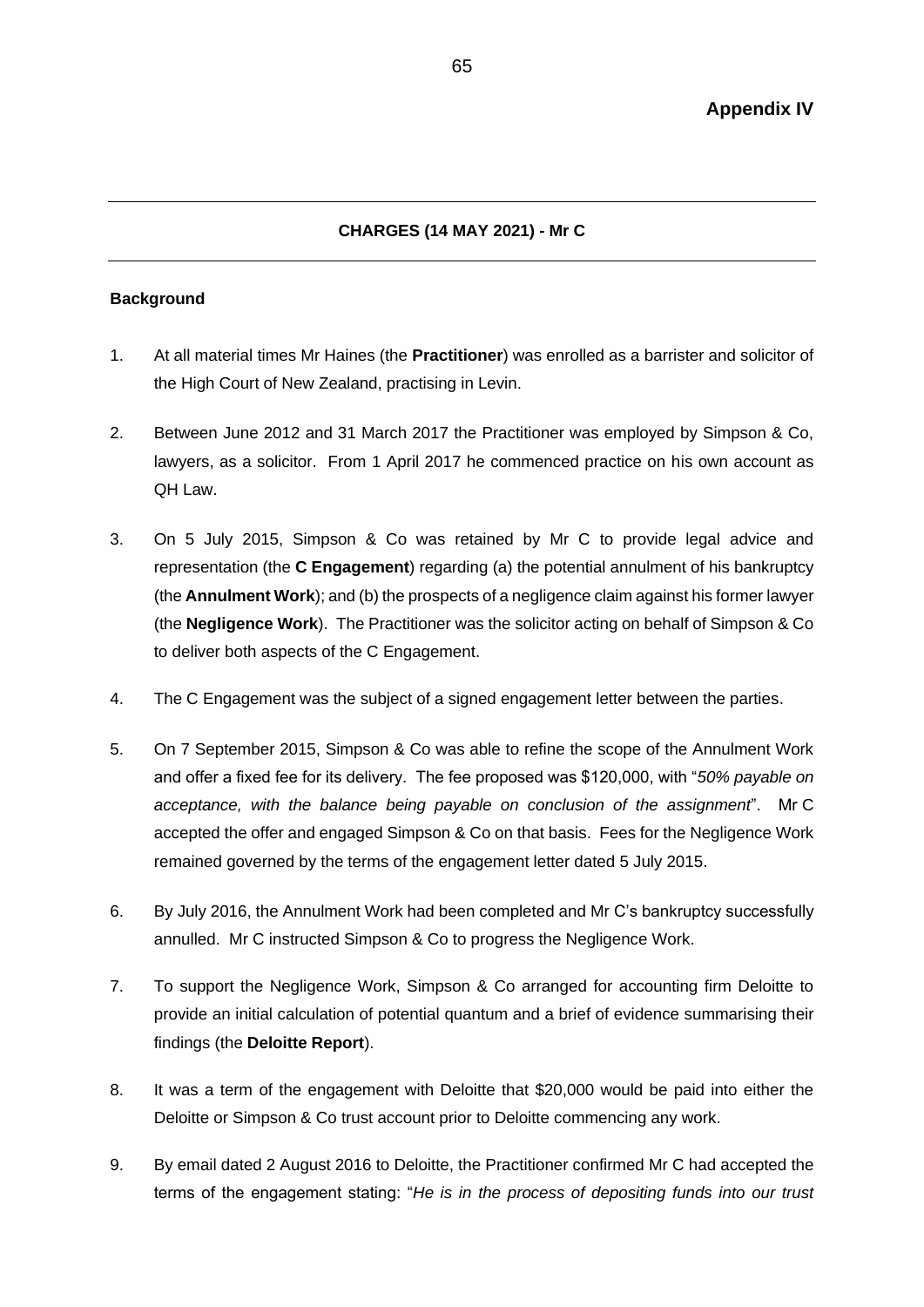*account. I am instructed that \$10,000 will be deposited in the next day or so and a further \$10,000 will be deposited at the end of the month".*

- 10. Between 5 July 2015 and 31 March 2017, Mr C (or persons or entities associated with him) paid approximately \$90,000 to Simpson & Co based on invoices received.
- 11. In addition, between 5 July 2015 and 31 March 2018, Mr C (or persons or entities associated with him) paid various amounts to Mr Haines, either in cash or directly into his personal bank account, totalling:
	- (a) in the financial year ended 31 March 2016: approximately \$60,000;
	- (b) in the financial year ended 31 March 2017: approximately \$80,000; and
	- (c) in the financial year ended 31 March 2018: approximately \$110,000.

No invoices were ever issued for these amounts, either by Simpson & Co or QH Law.

- 12. No new letter of engagement was issued by QH Law in respect of the C Engagement when it took over the Negligence Work from Simpson & Co on 1 April 2017. At no time did QH Law operate a trust account.
- 13. The payments described at paragraph 11 were made in response to requests by Mr Haines for money, including the payment of fees in advance.
- 14. On 23 August 2018, the Practitioner surrendered his Practising Certificate and ceased practise as a barrister and solicitor. At the time of that cessation, no proceedings had been issued against Mr C's former solicitor and the Negligence Work was incomplete.

#### **Charge one: direct receipt of client funds**

- 15. Between July 2015 and 31 March 2017, the Practitioner received client funds of approximately \$140,000 directly into his personal bank account from Mr C (or persons or entities associated with him) on account of fees (including fees in advance):
	- (a) whilst an employed solicitor of Simpson & Co;
	- (b) contrary to the written terms of the C Engagement;
	- (c) without issuing any invoices for such fees; and/or
	- (d) without issuing any receipts for such funds.
- 16. The Practitioner informed Mr C the account he was paying into was a business bank account for Simpson & Co.
- 17. The conduct referred to in paragraphs 15 and/or 16 was a breach of Rule 9.3 of the Lawyers and Conveyancers Act (Lawyers: Conduct and Client Care) Rules 2008 (the **Rules**) <sup>50</sup> and:

<sup>50</sup> Rule 9.3 requires compliance with regulations 9 and 10 of the Lawyers and Conveyancers Act (Trust Account) Regulations 2008.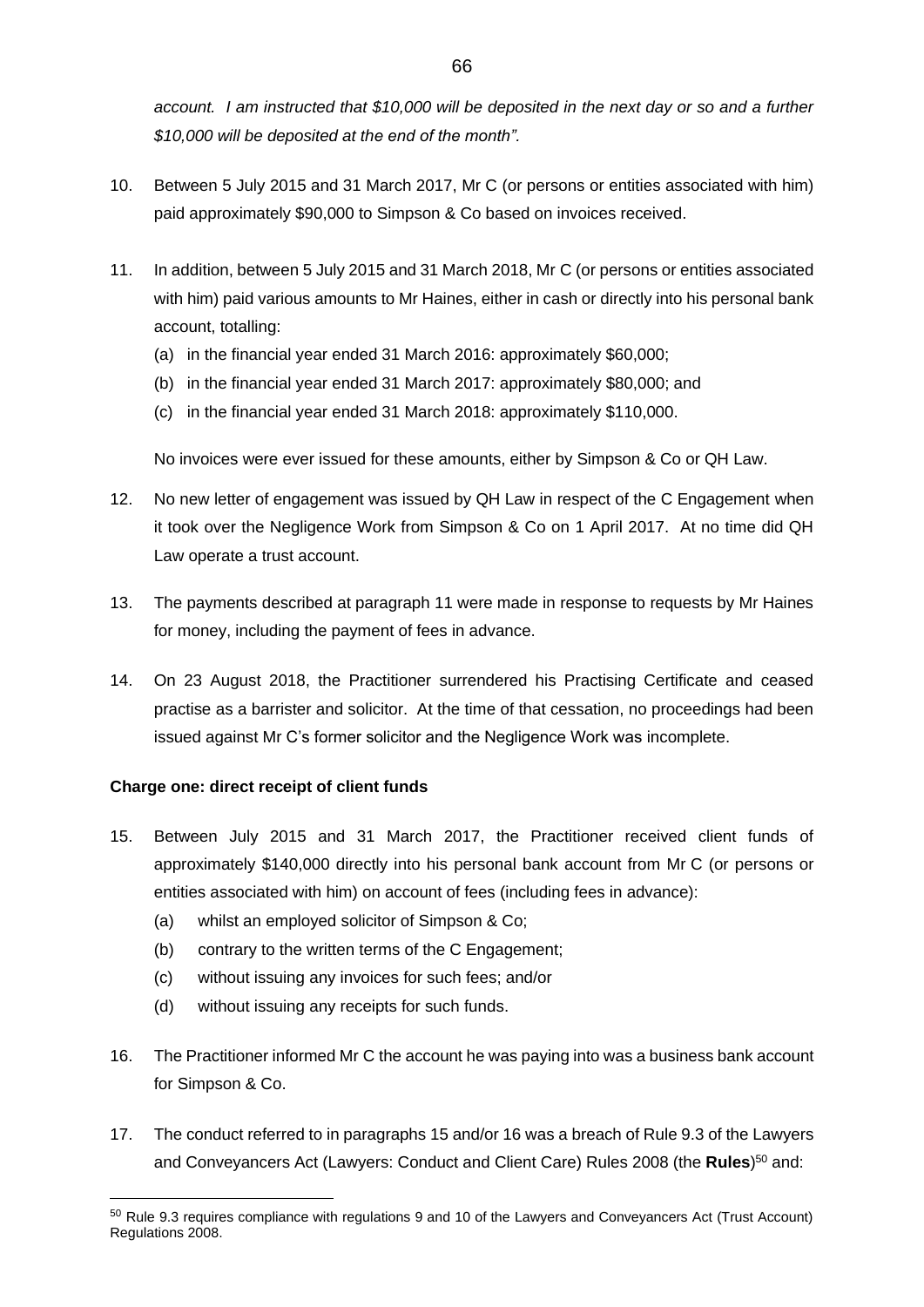- (a) would reasonably be regarded by lawyers of good standing as disgraceful or dishonourable (under s 7(1)(a)(i) of the Act);
- (b) consisted of a wilful or reckless contravention of the Rules (under s 7(1)(a)(ii) of the Act);
- (c) was negligent or incompetent in his professional capacity to such a degree that it reflects on his fitness to practise or brings the profession into disrepute (under s 241(c) of the Act); and/or
- (d) would be regarded by lawyers of good standing as being unacceptable and/or a contravention of the Rules (under s 12(b) and/or s 12(c) of the Act),

so as to amount to misconduct, alternatively negligence or incompetence of such a degree or frequency as to reflect on his fitness to practise or as to bring the profession into disrepute or, in the further alternative, unsatisfactory conduct.

#### **Charge two: the Deloitte Report**

- 18. \$20,000 of the funds paid by Mr C to the Practitioner during the financial year ended 31 March 2017 were requested by the Practitioner as payment for the Deloitte Report (to meet the requirement that \$20,000 be held in the trust account of Simpson & Co, or Deloitte, in relation to that work).
- 19. Despite the Practitioner's email to Deloitte on 2 August 2016, no funds were deposited into the Simpson & Co trust account during August 2016.
- 20. Instead, at the Practitioner's request, Mr C deposited funds directly into the Practitioner's personal bank account during August, September and October 2016. Those funds were never remitted to Simpson & Co or otherwise held in trust to meet the fee for the Deloitte Report.
- 21. The Practitioner:
	- (a) led Deloitte to believe Mr C would deposit \$20,000 into the Simpson & Co trust account by the end of August 2016, without taking any steps to correct that belief when he became aware it was false; and
	- (b) failed to ensure any of the payments made to him by Mr C were held on trust (by Simpson & Co or otherwise) as required by Deloitte's terms of engagement.
- 22. The conduct referred to in paragraphs 20 21 was a breach of Rules 9.3 and/or 11.1 of the Rules and:
	- (a) would reasonably be regarded by lawyers of good standing as disgraceful or dishonourable (under s 7(1)(a)(i) of the Act);